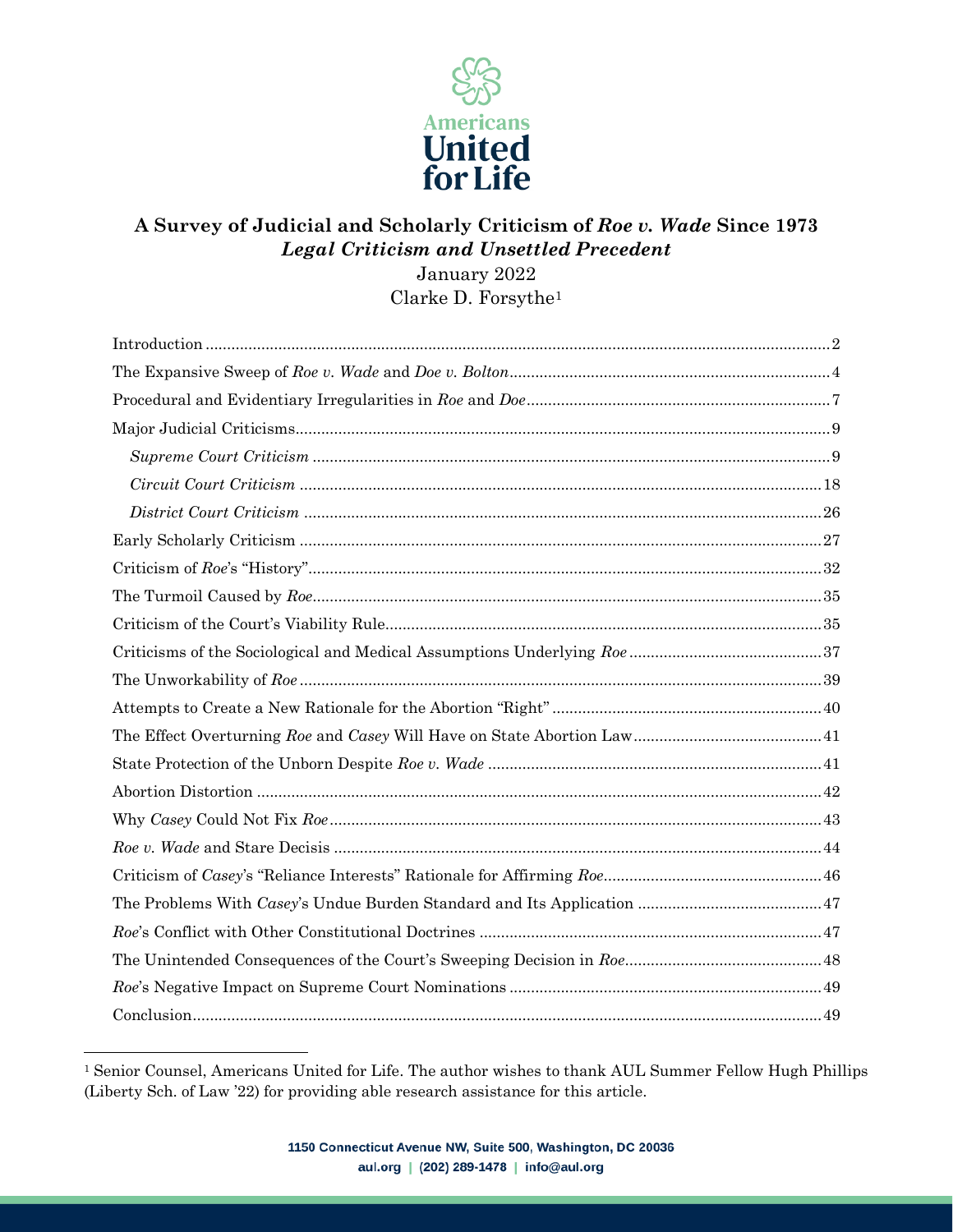#### <span id="page-1-0"></span>**Introduction**

Writing in the 1920s, between his two terms of service on the U.S. Supreme Court, Justice Charles Evans Hughes "referred to the decision in *Dred Scott v. Sandford*<sup>2</sup> as one of three notable instances in which the Court suffered severely from self-inflicted wounds."<sup>3</sup> (The other two decisions Hughes cited were the Legal Tender Cases (*Hepburn v. Griswold*) <sup>4</sup> and the Income Tax Cases (*Pollock v. Farmers' Loan & Trust Co*.).5) The Supreme Court's 1973 decision in *Roe v. Wade*<sup>6</sup> has arguably eclipsed *Dred Scott* and all other cases in its negative impact on the Supreme Court and the Nation. *Roe v. Wade* (and the companion decision in *Doe v. Bolton*) is the most controversial decision ever issued by the Supreme Court in its 233-year history. *Roe* is more controversial than *Dred Scott v. Sanford*. The negative legal impact of *Dred Scott* was virtually eclipsed by the passage and ratification of the Fourteenth Amendment in 1868. *Roe*, by contrast, has been the subject of sustained criticism from Justices, judges and scholars for nearly five decades, and has collided with an increasing number of State governors and legislatures, as reflected in the more than forty cases (as of this writing) challenging state abortion limits that are working their way through the federal court system.

By centralizing control of the abortion issue in American society, *Roe* has negatively impacted national politics and the Supreme Court nomination process for almost a half century. <sup>7</sup> The *Roe* opinion was extraordinarily weak—"probably the weakest of any major decision in American history," according to one scholar8—and subjected to severe criticism from major constitutional scholars for two decades leading up to the Court's *Casey* decision in 1992.

*Roe* created at least three constitutional conflicts: Congress' debate over pro-life constitutional amendments between 1973 and 1983, the dispute between Congress and the Court over abortion funding that induced the Court to retreat a few years after *Roe* in *Harris v. McRae,* <sup>9</sup> and the ongoing 48-year tension between the Court and a growing number of States that are determined to protect human life.

<sup>2</sup> 60 U.S. (19 How.) 393 (1856).

<sup>3</sup> CARL B. SWISHER, THE OLIVER WENDELL HOLMES DEVISE HISTORY OF THE SUPREME COURT OF THE UNITED STATES, VOLUME V: THE TANEY PERIOD, 1836–1864 631 (1974).

<sup>4</sup> 75 U.S. (8 Wall.) 603 (1869), overruled by Knox v. Lee, 79 U.S. (12 Wall.) 457 (1870).

<sup>5</sup> 157 U.S. 429, 601 (1895).

<sup>6</sup> 410 U.S. 113 (1973).

<sup>7</sup> For the detailed survey with statutory citations of state abortion legislation enacted between 1973–1990, *see* Lynn D. Wardle, *"Time Enough":* Webster v. Reproductive Health Services *and the Prudent Pace of Justice*, 41 FLA. L. REV. 881 app. at 958–980 (1989).

<sup>8</sup> L.A. Powe, Jr., *The Court Between Hegemonies*, 49 Wash. & Lee L. Rev. 31, 39 (1992). <sup>9</sup> 448 U.S. 297 (1980).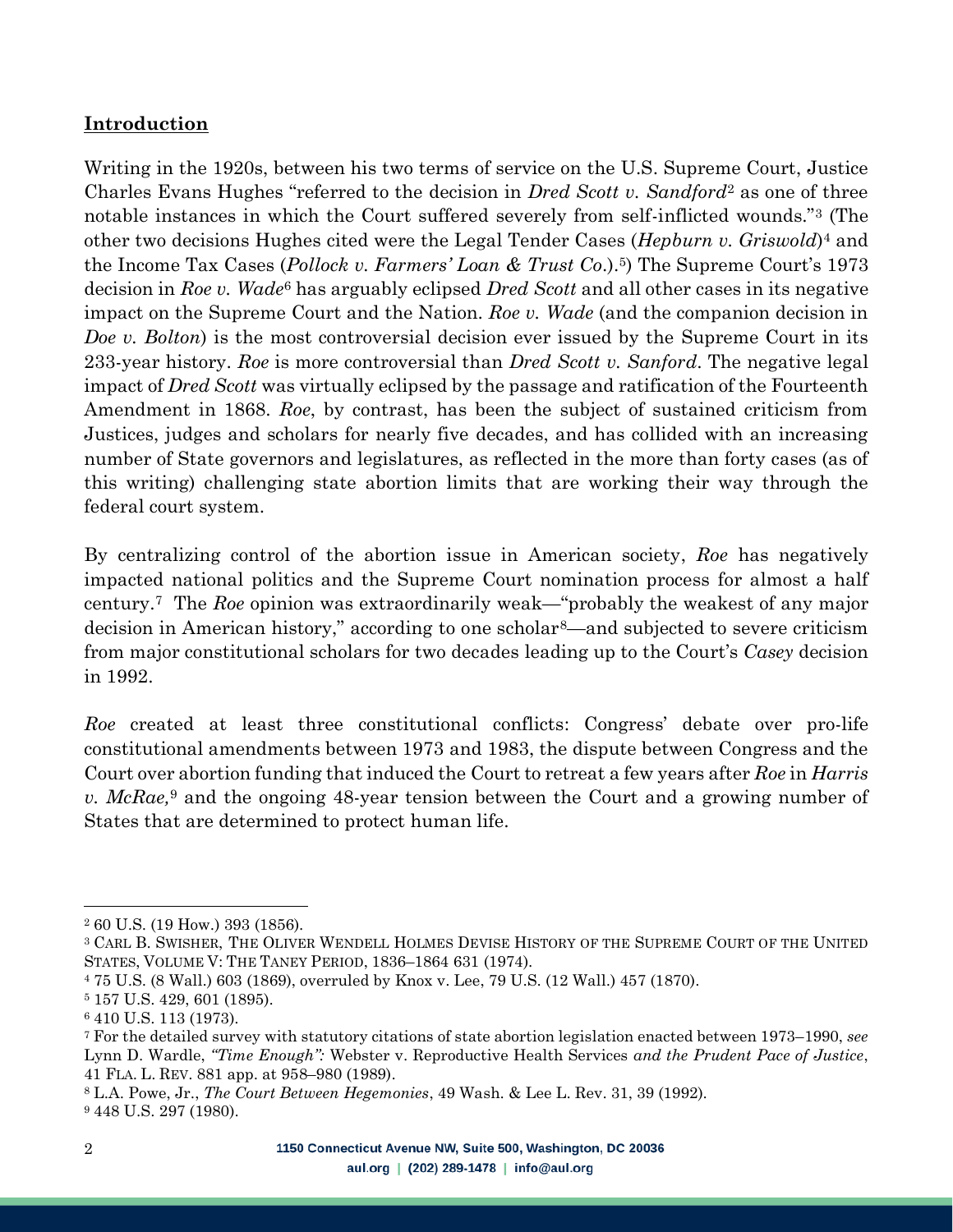Because *Roe* is arguably the most controversial Supreme Court decision ever, the critical commentary over nearly fifty years has been vast. It can be found in Supreme Court decisions, federal and state court decisions, and Congressional and state legislative hearings,<sup>10</sup> in addition to many scholarly publications, popular journals, and online sources. This compilation seeks to explore what the controversy over *Roe* is all about, why the negative reaction to *Roe* has been so strong, and why it has endured for nearly half a century.

These criticisms have come, year after year, from Justices, other federal judges, and leading legal scholars, and they have endured and multiplied, addressing virtually every point of law, fact, and reasoning in *Roe v. Wade*. In addition, as time passes and experience with *Roe* and its abortion "right" expands, the criticism has broadened as well, reflecting the impact of the Court's hegemony over the issue and its experience affecting Americans and American society.

In 1992, three Justices (the plurality) tried to entrench *Roe* in the Supreme Court's decision in *Planned Parenthood of Southeastern Pennsylvania v. Casey*. <sup>11</sup> That attempt to fix and secure *Roe* has also been harshly criticized by Justices and scholars. In contrast, the basic defense of *Roe* has been to ignore Justice Blackmun's opinion in *Roe*, and instead defend the Court's *Casey* decision as a successful vindication of the "right" to abortion. Today, defending *Casey* is the primary means of defending *Roe*. The effort by abortion advocates is not to defend the *Roe* opinion but the result: a "right" to abortion, however rationalized. The *Casey* plurality attempted to replace the "P" word (privacy) with the "L" word (liberty) and to argue, based on two pages from Rosalind Petchesky's 1990 book, *Abortion and Women's Choice*, that women need abortion for equal opportunity in American society. *Casey* is no more sophisticated than that. That's the pillar on which the Court imposed *Roe* for another twenty-nine years.

*Casey* failed. It didn't provide any better justification for the Court's decision than *Roe* provided, and it didn't settle the controversy. *Casey* merely created a temporary lull of several months, until the States began to enact informed consent laws in the 1993–94 state legislative sessions and partial-birth abortion was thrust to the center of national debate in Congress in early 1995.

<sup>10</sup> *See e.g.*, *The Consequences of* Roe v. Wade *and* Doe v. Bolton*: Hearing Before the Subcomm. on the Const., Civil Rights, and Prop. Rts. of the S. Comm. on the Judiciary*, 109th Cong., 1st Sess. (2005); *The 25th Anniversary of* Roe v. Wade*: Has It Stood the Test of Time: Hearing Before the Subcomm. on the Const., Federalism, and Prop. Rts. of the S. Comm. on the Judiciary*, 100th Cong. 2nd Sess. (1998). <sup>11</sup> 505 U.S. 833 (1992).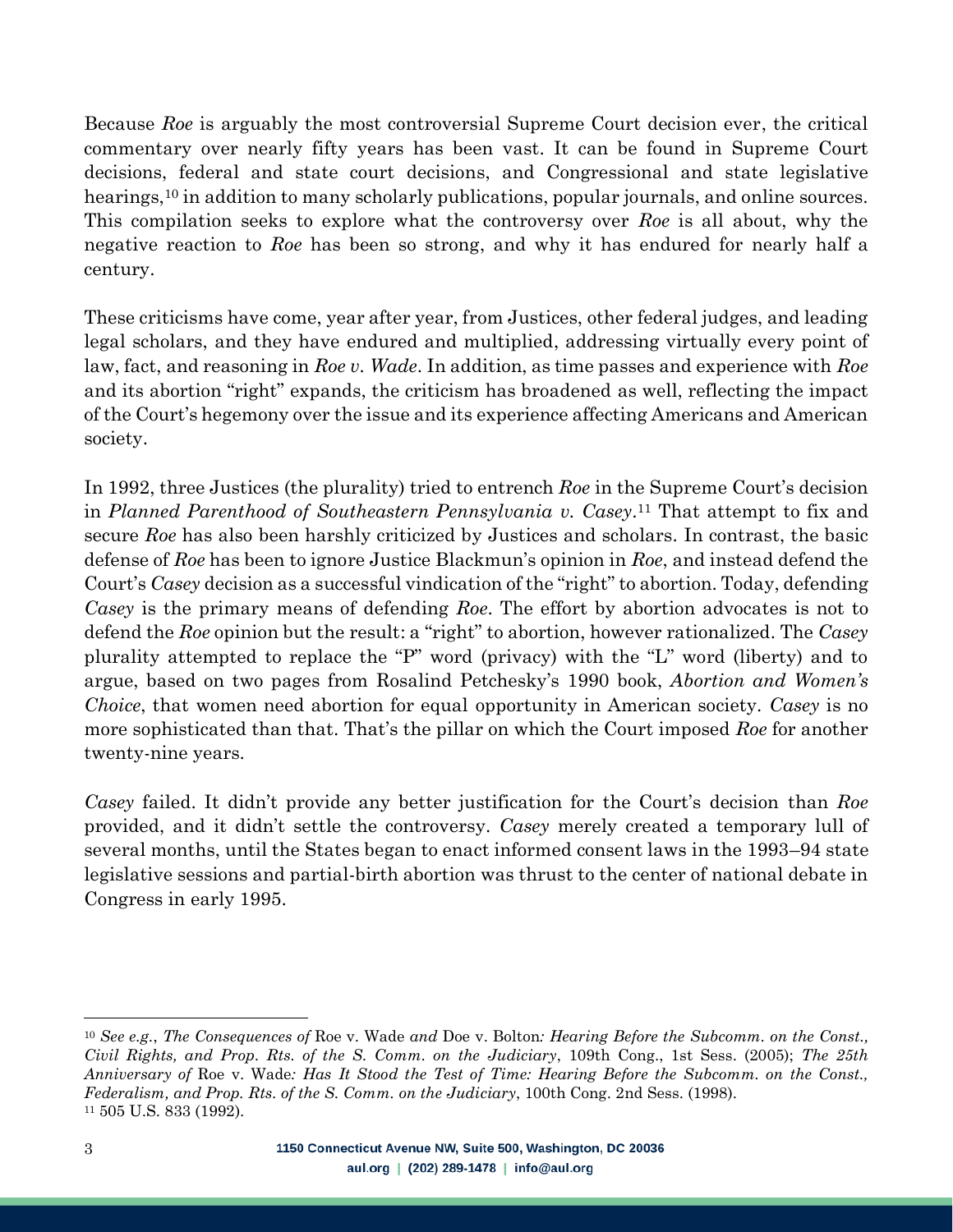And *Casey* itself has been unsettled by a series of flip-flops in which the Court has changed the standard of review for abortion regulations across nearly thirty years.<sup>12</sup> Today, *Roe* and Casey remain radically unsettled, and two of the most important factors contributing to the Court's failure to settle the abortion issue are judicial and scholarly criticism, which show no signs of abating.

The Supreme Court has reversed itself more than 230 times over its history,<sup>13</sup> and in numerous cases those reversals have come in response to judicial dissents and scholarly criticism. Law and judicial opinions have often been open to change in response to reasoned criticism, the test of experience in a rule's application and acceptance, and more persuasive ideas. In the spirit of optimism that this process will soon lead to a thoughtful reexamination and repudiation of this badly misguided precedent, Americans United for Life offers the following compilation and summary of the leading critical analyses, judicial and academic, of the Supreme Court's opinions in *Roe*, *Doe*, and *Casey*.

#### <span id="page-3-0"></span>**The Expansive Sweep of** *Roe v. Wade* **and** *Doe v. Bolton*

The starting point for understanding *Roe* is understanding its practical legal impact on abortion law in America and on the states more specifically. What we know as *Roe v. Wade* is actually two cases, *Roe v. Wade* from Texas and *Doe v. Bolton*<sup>14</sup> from Georgia (hereafter described together as "*Roe*"); they were "companion cases," reviewed, heard, and decided together, and explicitly intended by the Court "to be read together."<sup>15</sup> Indeed, *Roe* and *Doe* must be read together—which too few have done—to understand U.S. abortion law today. The Court in *Roe* held that there is a right to abortion up to fetal viability and that the states could prohibit abortion after fetal viability "except where it is necessary, in appropriate medical judgment, for the preservation of the life or health of the mother."<sup>16</sup> *Doe* added a significant "health of the mother" exception that is often overlooked. The Justices defined health as "all factors—physical, emotional, psychological, familial, and the woman's age—relevant to the well-being of the patient."<sup>17</sup> Thus, "health," in abortion law, includes emotional well-being without limits. Where *Roe* prevented any prohibition of abortion before fetal viability, the *Doe* "health" exception eliminated State prohibitions after

<sup>12</sup> These inconsistences in judicial decisions started just ten months after *Casey* with Justice O'Connor's opinion in *Fargo Women's Health Organization v. Schafer.* 507 U.S. 1013, 1014 (1993) (O'Connor, J., concurring in denial of stay).

<sup>13</sup> Cong. Rsch. Serv., *Table of Supreme Court Decisions Overruled by Subsequent Decisions*, CONSTITUTION ANNOTATED, https://constitution.congress.gov/resources/decisions-overruled/ (last visited Jan. 18, 2022).

<sup>14</sup> 410 U.S. 179 (1973).

<sup>15</sup> Roe, 410 U.S. at 165.

<sup>16</sup> *Id*.

<sup>17</sup> Doe, 410 U.S. at 192.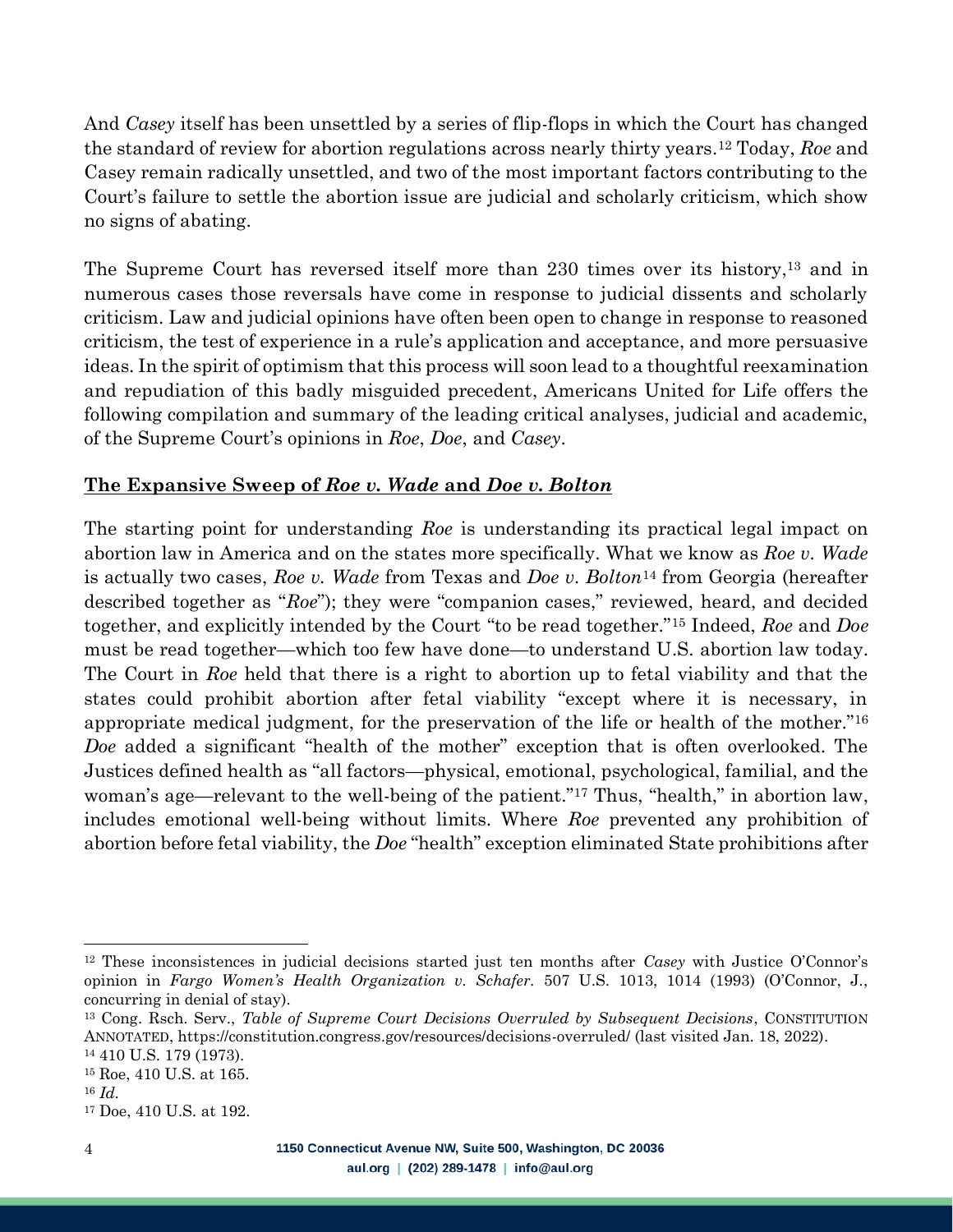viability as well.<sup>18</sup> Together, they created a sweeping right to abortion, for any reason, at any time of pregnancy, in all 50 states.

Another way of reading *Roe* that confirms this expansive scope of abortion even after fetal viability is that the Court gave broad "discretion" to physicians to use their "judgment" to perform abortions. The Court has repeatedly spoken about the "discretion" that the States must leave to physicians for any abortion, at any time of pregnancy.<sup>19</sup> That "discretion" includes the authority to decide whether any *Doe* health reason exists for an abortion up to birth. *Roe* and *Doe* were sweeping decisions.

As Harvard law professor Laurence Tribe wrote in 1973, "in *Roe v. Wade* and *Doe v. Bolton*, when the Court had its most dramatic opportunity to express its supposed aversion to substantive due process, it carried that doctrine to lengths few observers had expected, imposing limits on permissible abortion legislation so severe that no abortion law in the United States remained valid."<sup>20</sup>

A decade after *Roe,* legal historian Lawrence M. Friedman wrote, "*Roe v. Wade* belongs to a very select club of Supreme Court decisions—those that sent shock waves through the country, affecting every aspect of political life. . . . [I]n one bold, cataclysmic move the Court undid about a century of legislative action. It swept away every abortion law in the country. . . ." <sup>21</sup> Joseph Dellapenna, the foremost historian of abortion law in the Western World, noted of *Roe*: "The Supreme Court's haste to decide these cases . . . imposed a more extreme approach to abortion on the United States than is found in almost any other nation."<sup>22</sup>

<sup>18</sup> *Abortion: The High Court Has Ruled*, 5 FAM. PLAN. PERSP. i (1973) (editorial) ("Even New York's law appears to be overbroad in proscribing all abortions after 24 weeks except to preserve the woman's life, since the Court had held that an exception must also be made for preservation of the woman's health (interpreted very broadly).").

<sup>19</sup> *See also* Beal v. Doe, 432 U.S. 438, 441–42 n.3 (1977) (referencing how "medically necessary" is defined in the Pennsylvania Medicaid program to include if "the pregnancy may threaten the health of the mother," citing the "all factors" sentence in *Doe v. Bolton*, 410 U.S. at 192, and writing: "We were informed during oral argument that the Pennsylvania definition of medical necessity is broad enough to encompass the factors specified in *Bolton*.").

<sup>20</sup> Laurence H. Tribe, *The Supreme Court 1972 Term—Foreword: Toward a Model of Roles in the Due Process of Life and Law*, 87 HARV. L. REV. 1, 2 (1973).

<sup>21</sup> Lawrence M. Friedman, *The Conflict Over Constitutional Legitimacy*, *in* THE ABORTION DISPUTE AND THE AMERICAN SYSTEM 13, 16 (Gilbert Y. Steiner ed., 1983); *see also* Elizabeth N. Moore, *Moral Sentiment in Judicial Opinions on Abortion*, 15 SANTA CLARA L. REV. 591, 633 (1975) ("*Roe v. Wade* invalidated every abortion statute then in effect in the United States, and, in practical effect, legalized abortion on demand in this country.").

<sup>22</sup> JOSEPH W. DELLAPENNA, DISPELLING THE MYTHS OF ABORTION HISTORY 746–47 (2006) [hereinafter "Dellapenna, Dispelling the Myths"]. For additional arguments that the Court rushed to judgment in *Roe* and *Doe*, *see* Richard G. Morgan, Roe v. Wade *and the Lesson of the Pre-*Roe *Case Law*, 77 MICH. L. REV. 1724 (1979) (arguing that the *Roe* Court should have erred on the side of judicial discretion, refused to decide the case, and let the case law develop in lower courts).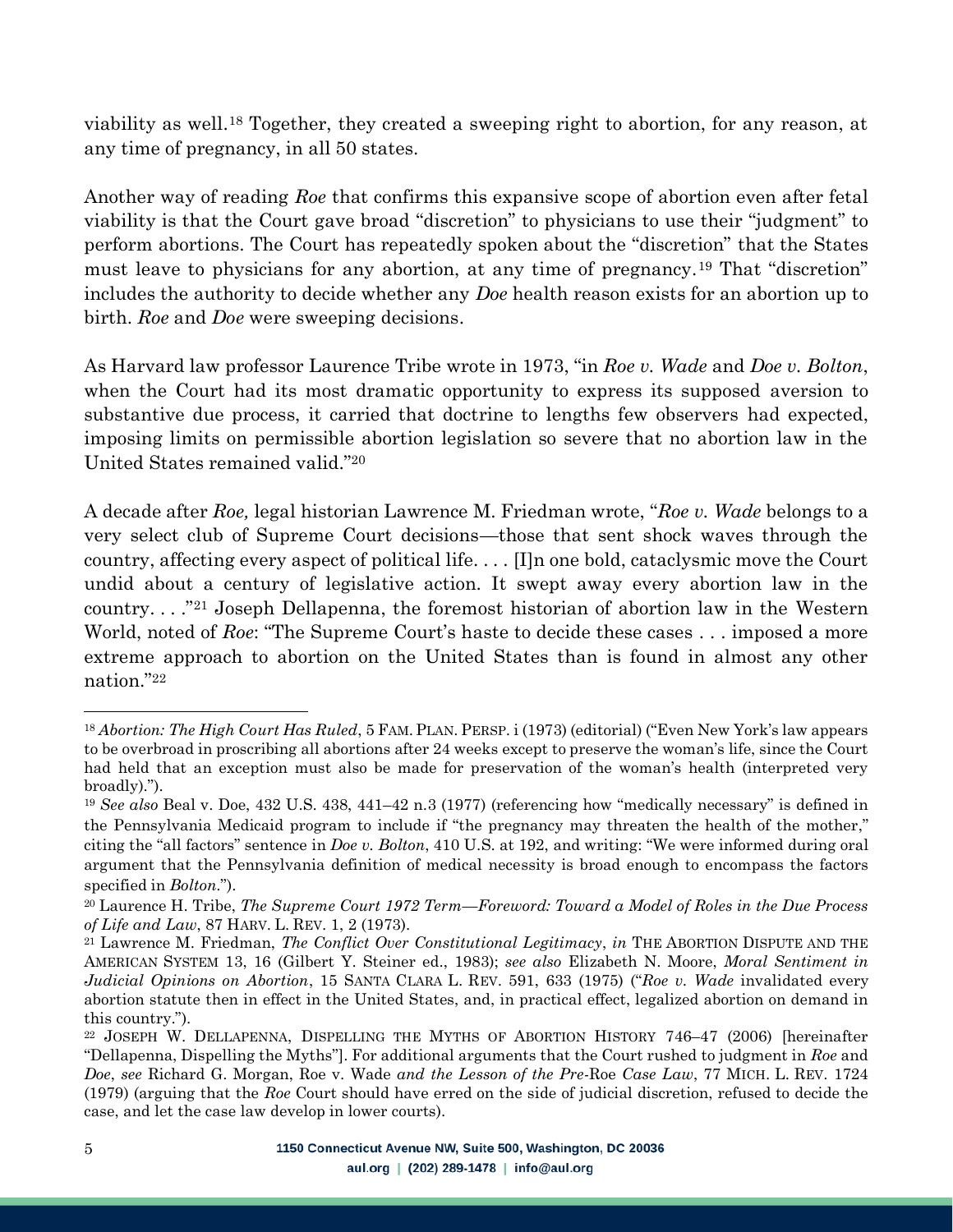Supreme Court Justice Ruth Bader Ginsburg was a modest critic of the scope of the *Roe* decision *before* she joined the Court, writing in 1992 after the *Casey* decision:

Suppose the Court . . . had not gone on, as the Court did in *Roe,* to fashion a regime blanketing the subject, a set of rules that displaced virtually every state law then in force. Would there have been the twenty-year controversy we have witnessed, reflected most recently in the Supreme Court's splintered decision in *Planned Parenthood v. Casey*? 23

But once on the Court, Justice Ginsburg sought to expand *Roe*'s scope to eliminate any limit on abortion and to sink *Roe* permanently in constitutional concrete, as reflected in her dissent in *Gonzales v. Carhart*<sup>24</sup> and concurrence in *Whole Woman's Health v. Hellerstedt.* 25

As Harvard law professor and comparative constitutional scholar Mary Ann Glendon showed in *Abortion and Divorce in Western Law*, "If we were to broaden our field of comparison to include the seven Warsaw Pact nations, we still would not find any country [in Europe] where there is so little restriction on abortion in principle as there is in the United States."<sup>26</sup> As Glendon observed:

*Doe*'s broad definition of "health" spelled the doom of statutes designed to prevent the abortion late in pregnancy of children capable of surviving outside the mother's body unless the mother's health was in danger. By defining health as "well-being," *Doe* established a regime of abortion-on-demand for the entire nine months of pregnancy, something that American public opinion has never approved in any state, let alone nationally. 27

Professor Dellapenna agreed with Glendon, commenting, "By 1987 . . . [t]he Supreme Court was firmly committed to one of the most open approaches to abortion found anywhere on the planet."<sup>28</sup>

<sup>23</sup> Ruth Bader Ginsburg, *Speaking in a Judicial Voice*, 67 N.Y.U. L. REV. 1185, 1199 (1992).

<sup>24</sup> 550 U.S. 124 (2007).

<sup>25</sup> 136 S. Ct. 2292 (2016).

<sup>26</sup> MARY A. GLENDON, ABORTION AND DIVORCE IN WESTERN LAW 24 (1987).

<sup>27</sup> Mary Ann Glendon, *From Culture Wars to Building a Culture of Life*, *in* THE COST OF "CHOICE": WOMEN EVALUATE THE IMPACT OF ABORTION, 3, 5 (Erika Bachiochi ed., 2004).

<sup>28</sup> Dellapenna, Dispelling the Myths, at 835; *see also Abortion: The High Court Has Ruled*, *supra* note 21 ("Even New York's law appears to be overbroad in proscribing all abortions after 24 weeks except to preserve the woman's life, since the Court had held that an exception must also be made for preservation of the woman's health (interpreted very broadly).").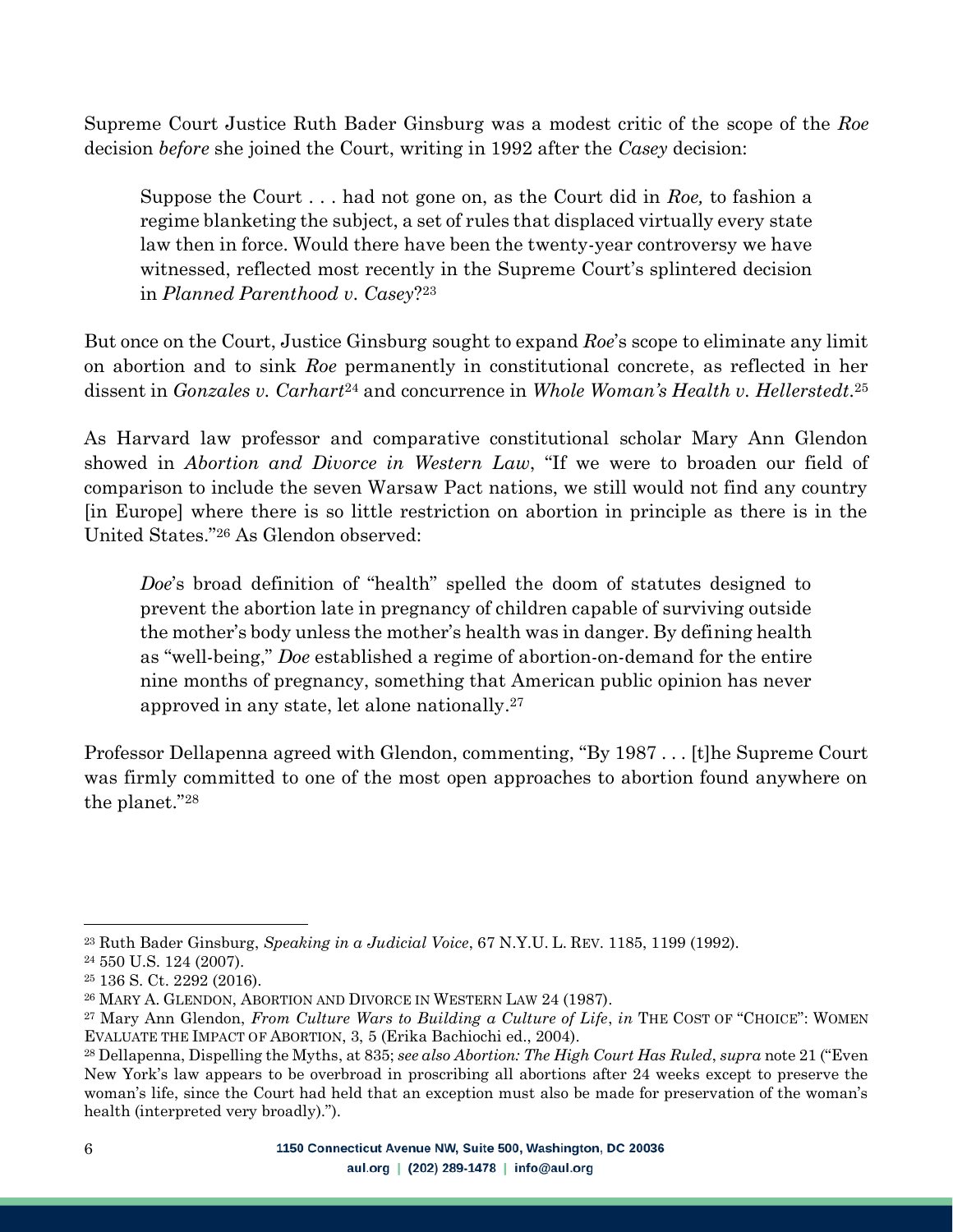A number of federal courts have invalidated legislative limits on late term abortions due to the *Doe v. Bolton* definition of "health." <sup>29</sup> Federal courts have also invalidated 20-week limits on abortion based on the conclusion that the viability rule of *Casey* is categorical. 30 And the Court has persistently bypassed the specific question of the application of the *Doe* health definition after viability or whether any prohibition on elective abortions before viability is permissible, until this term's *Dobbs v. Jackson Women's Health Organization*. 31

#### <span id="page-6-0"></span>**Procedural and Evidentiary Irregularities in** *Roe* **and** *Doe*

Despite that *Roe* and *Doe* may be among the most consequential Supreme Court decisions of the Twentieth Century, they were based upon a near-absolute dearth of facts and evidence to support them or to guide the Justices in their decision-making. *Roe* and *Doe* were decided without any trial or evidentiary proceeding in the federal district courts, since both cases were decided on motions to dismiss or for summary judgment. There was no intermediate appellate review; the cases were appealed directly to the Supreme Court. They may thus be the worst examples of the Supreme Court relying on unsubstantiated "amicus facts" to decide major questions of constitutional doctrine that have had a significant, enduring impact on the law, the Nation, and the Supreme Court. And the problems with *Roe* and *Doe* are directly attributable to the procedural irregularities, the lack of any factual or evidentiary record, and the Court's reliance on assumptions and factual claims that were not part of the record but presented to the Court through the briefs of advocacy organizations for the first time on appeal in the Supreme Court.

The Court later acknowledged in *Akron v. Akron Center for Reproductive Health* and *Casey* that *Roe* was based on factual "assumptions," specifically mentioning the Court's assumption that abortion in the first trimester was just as safe as normal childbirth.<sup>32</sup> One of the most respected federal judges in America during the 1960s and 1970s, Henry J. Friendly, was one of the few who noted how the Court had issued the *Roe* decision without an evidentiary record.<sup>33</sup>

<sup>29</sup> Michael J. Tierney, *Post-Viability Abortion Bans and the Limits of the Health Exception*, 80 NOTRE DAME L. REV. 465 (2004).

<sup>30</sup> *See e.g*., Isaacson v. Horne, 716 F.3d 1213 (9th Cir. 2013), cert. denied, 571 U.S. 1127 (2014).

<sup>31</sup> Jackson Women's Health Org. v. Currier, 349 F. Supp. 3d 536 (S.D. Miss. 2018), *aff'd sub. nom*., Jackson Women's Health Org. v. Dobbs, 945 F.3d 265 (5th Cir. 2019), *cert. granted sub. nom*., Dobbs v. Jackson Women's Health Org., No. 19-1392 (argued Dec. 1, 2021).

<sup>32</sup> 462 U.S. 416, 430 n.12 (1983); *see also* Casey, 505 U.S. at 860 ("We have seen how time has overtaken some of *Roe's* factual assumptions . . . .").

<sup>33</sup> Henry J. Friendly, *The Courts and Social Policy: Substance and Procedure*, 33 U. MIA. L. REV. 21 (1978); *see also* A. Raymond Randolph, *Before* Roe v. Wade*: Judge Friendly's Draft Abortion Opinion*, 29 HARV J. L. PUB. POL. 1035 (2006).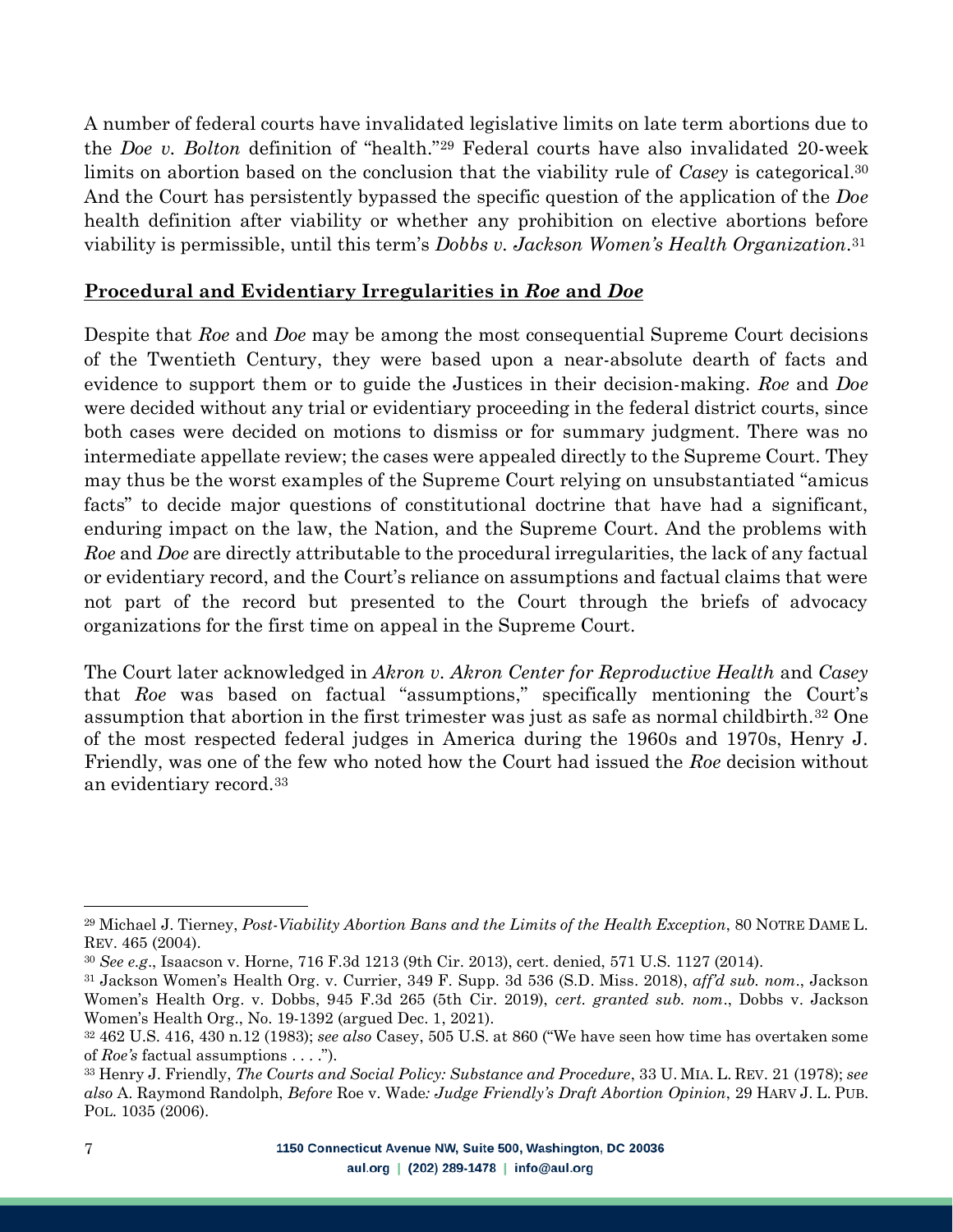*Abuse of Discretion: The Inside Story of Roe v. Wade*<sup>34</sup> evaluates the Court's internal deliberations in 1971–1972, leading to the *Roe* decision of January 1973, and highlights the historical, medical, legal and procedural errors made by the Court. The book specifically analyzes the personal papers of eight of the nine Justices who voted in *Roe* and *Doe*, which illuminate the issue. In regard to the procedural errors, the Court "abruptly dispos[ed] of a number of difficult preliminary orders" and "brushed aside serious problems of federalism, mootness, and standing."<sup>35</sup>

The two rounds of oral arguments in 1971 and 1972 left serious questions unanswered. Some of the seven justices who first heard *Roe* and *Doe* in December 1971 saw these problems and sought to circumvent them. Justice Brennan, in a memo to Justice Douglas on December 30, 1971, raised the question: "there would seem to be a number of threshold issues that are of varying difficulty. Some, I think, must be expressly addressed, while others perhaps require no discussion or should be simply finessed. None in my opinion, forecloses decision on the crucial question here—the existence and nature of a right to abortion."<sup>36</sup>

The Court brushed over ("finessed") serious questions of justiciability and of procedure and evidence. First, the concept of viability was not presented to the Court. It was not a factor in either the Texas or Georgia laws. No party or amicus urged the Court to adopt a viability rule or tie an abortion right to viability. The word "viability" was not mentioned once in four hours of argument in December 1971 and October 1972.<sup>37</sup>

Second, the Justices brushed aside the lack of evidence regarding whether Mary Doe in *Doe v. Bolton* was a real person, the medical reasons for her abortion, and whether she was permitted one under Georgia's 1968 abortion reform law. Though the Court never knew it, that had real consequences: even before the district court ruled in her case, Sandra Cano, Mary Doe of *Doe v. Bolton*, told her attorney, Margie Pitts Hames, she no longer wanted to have an abortion or to go ahead with the case after she felt her baby kick during her pregnancy.<sup>38</sup> Hames ignored her and proceeded with litigation. During argument before the Supreme Court, Hames told the Justices that *Doe* was unable to have an abortion due to

<sup>34</sup> CLARKE D. FORSYTHE, ABUSE OF DISCRETION: THE INSIDE STORY OF ROE V. WADE (2013) [hereinafter "Forsythe, Abuse of Discretion"].

<sup>35</sup> Norman Vieira, Roe *and* Doe*: Substantive Due Process and the Right of Abortion*, 25 HASTINGS L.J. 867, 868 & n.6 (1974).

<sup>36</sup> Memorandum from Justice William J. Brennan Jr. to Justice William O. Douglas on *Roe v. Wade* and *Doe v. Bolton*, (Dec. 30, 1971), (on file with the Library of Congress, William J. Brennan Papers, Box I: 285, Folder 9).

<sup>37</sup> The transcript and original audio are available at *Roe v. Wade*, OYEZ, https://www.oyez.org/cases/1971/70-18 (last visited Jan. 17, 2022).

<sup>38</sup> Dellapenna, Dispelling the Myths at 682; Forsythe, Abuse of Discretion, at 94–95, 378 nn.18 & 19 (citing DAVID GARROW, LIBERTY AND SEXUALITY: THE RIGHT TO PRIVACY AND THE MAKING OF ROE V. WADE (1994)); *The Consequences of* Roe v. Wade *and* Doe v. Bolton, *supra* note 12.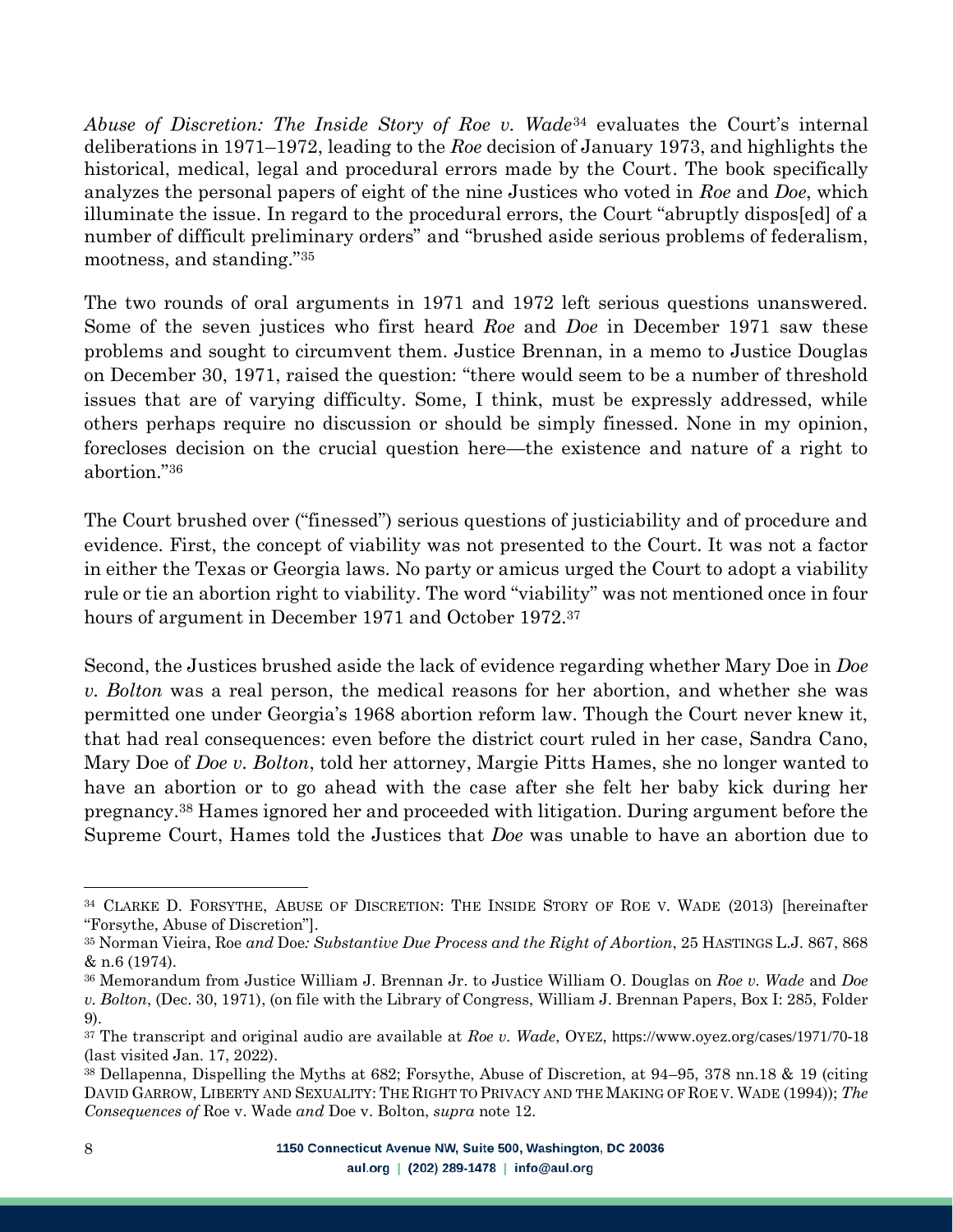poverty. This raises the question, was Cano an adequate representative of the class of women in that class-action litigation?<sup>39</sup>

Another procedural problem with *Roe* was that it allowed facial challenges to abortion laws—suits challenging the laws *in toto* (on their face, in their entirety) and not—as is usual in most constitutional litigation outside of First Amendment law—as-applied, to the application of the laws. Facial challenges ease the burden on abortion clinics to challenge abortion laws and ease the burden on judges to thoroughly assess the facts. Facial challenges have also obscured the safety record of abortion clinics and of providers bringing suit.<sup>40</sup>

## <span id="page-8-0"></span>**Major Judicial Criticisms**

The Supreme Court opinions are cited and excerpted here in chronological order because judicial opinions respond to precedent, what has previously been written, and the experience with legal rules issued and applied by courts. Because the Supreme Court has avoided dozens of abortion cases since *Roe* that have been defended by the States and appealed to the Court, some lesser-known abortion decisions are cited, showing the periodic skirmishes within the Court over its abortion doctrine.

#### <span id="page-8-1"></span>*Supreme Court Criticism*

The first modern abortion case decided by the Court was not *Roe v. Wade* but *United States v. Vuitch*, decided months before *Roe* and *Doe*. <sup>41</sup> The Court issued a limited opinion upholding the District of Columbia's abortion statute against the claim that it was unconstitutionally vague, and putting off the question whether there was a constitutional right to abortion. Like *Roe* and *Doe*, the *Vuitch* case was without evidence or a record. As Justice White pointed out, "The case comes to us unilluminated by facts or record."<sup>42</sup> However, the Court's machinations in this area began with an interpretation of the abortion statute that presumed that a wide-open exception for "mental health" existed.<sup>43</sup> This was a harbinger of a sorry trend in abortion cases: most would be decided on a facial challenge without evidence of the actual effect of the law or of its application to any individual woman.

Like *Dred Scott v. Sanford*, *Roe* and *Doe* were 7-2 decisions. The two dissents by Justices White and Rehnquist became prophetic. They leveled fundamental criticisms at *Roe* that

<sup>39</sup> *See* Dellapenna, Dispelling the Myths, at 672–695; Kevin C. McMunigal, *Of Causes and Clients: Two Tales of* Roe v. Wade, 47 HASTINGS L.J. 779 (1996) (detailing the story of Roe from the eyes of Norma McCorvey and Sarah Weddington and arguing that Weddington violated legal ethics in her treatment of McCorvey). <sup>40</sup> *See* June Med. Servs. v. Russo, 140 S. Ct. 2103 (2020).

<sup>41</sup> 402 U.S. 62 (1971).

<sup>42</sup> *Id*. at 73.

<sup>43</sup> Doe, 410 U.S. at 192.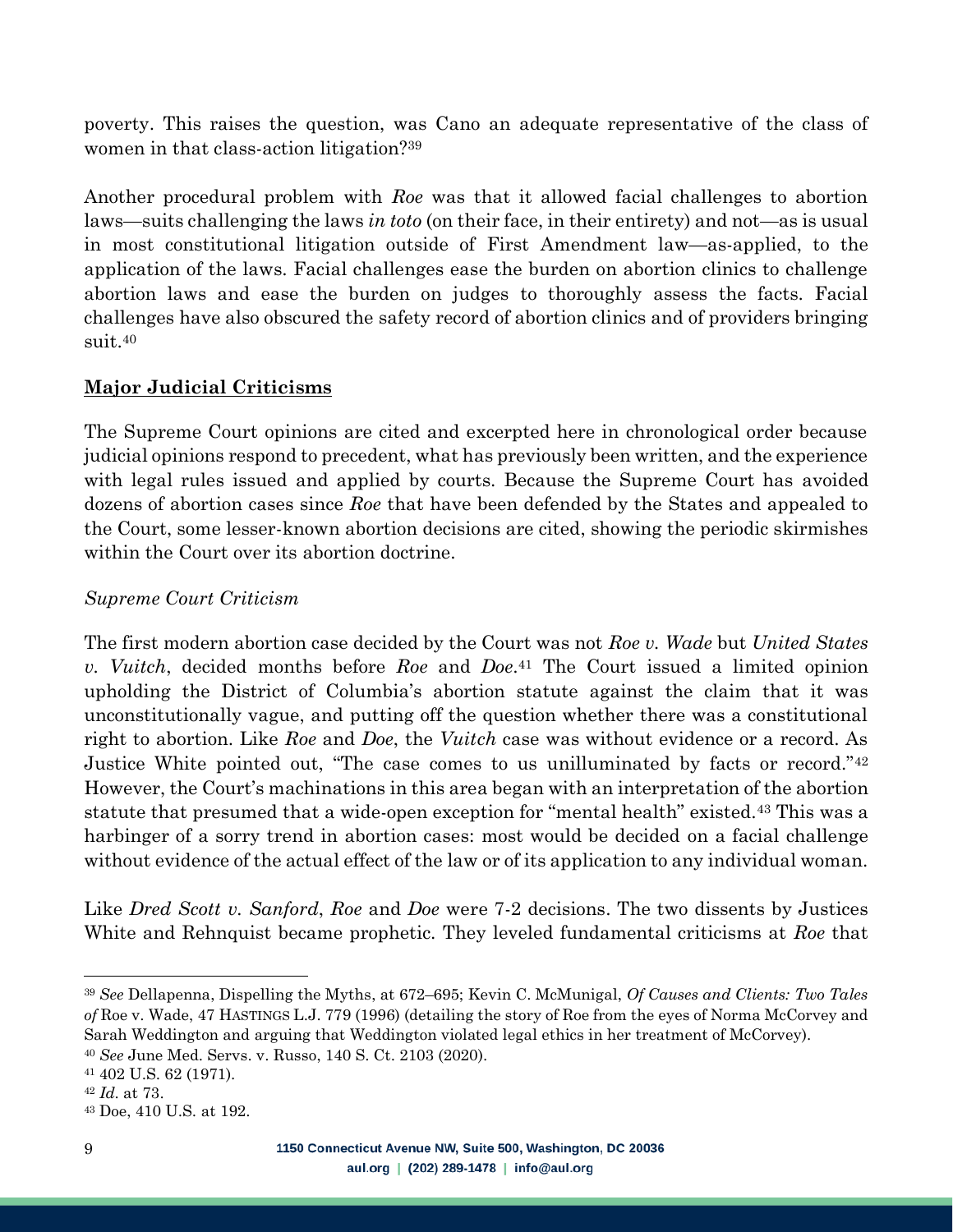have been quoted ever since by later Justices and by scholars. As Justice White noted in his dissent, the Court in *Roe* and *Doe* "announce[d] a new constitutional right for pregnant mothers and, with scarcely any reason or authority for its action, invest[ed] that right with sufficient substance to override most existing state abortion statutes."<sup>44</sup> Justice White argued that the language and history of the Constitution did not support the Court's decision to legalize abortion:

The upshot is that the people and the legislatures of the 50 States are constitutionally disentitled to weigh the relative importance of the continued existence and development of the fetus, on the one hand, against a spectrum of possible impacts on the mother, on the other hand. As an exercise of raw judicial power, the Court perhaps has authority to do what it does today; but in my view its judgment is an improvident and extravagant exercise of the power of judicial review that the Constitution extends to this Court.<sup>45</sup>

Then-Justice (later Chief Justice) William Rehnquist also wrote a strong dissent in *Roe*, emphasizing the Court's lack of authority and reasoning in creating the "constitutional right." Rehnquist argued that the Court would become a continuous de facto review board of state regulations:

As in *Lochner* and similar cases applying substantive due process standards to economic and social welfare legislation, the adoption of the compelling state interest standard will inevitably require this Court to examine the legislative policies and pass on the wisdom of these policies in the very process of deciding whether a particular state interest put forward may or may not be "compelling." The decision here to break pregnancy into three distinct terms and to outline the permissible restrictions the State may impose in each one, for example, partakes more of judicial legislation than it does of a determination of the intent of the drafters of the Fourteenth Amendment.<sup>46</sup>

Rehnquist also agreed with White that the "right" to abortion was not rooted in tradition or history. "The fact that a majority of the States . . . have had restrictions on abortions for at least a century is a strong indication . . . that the asserted right to an abortion is not 'so rooted in the traditions and conscience of our people as to be ranked as fundamental,"<sup>47</sup> he observed. The Court found "within the scope of the Fourteenth Amendment a right that was apparently completely unknown to the drafters of the Amendment . . ," <sup>48</sup> Rehnquist charged.

<sup>44</sup> *Id*. at 221–22.

<sup>45</sup> *Id*. at 222.

<sup>46</sup> Roe, 410 U.S. at 174.

<sup>47</sup> *Id*. (citing Snyder v. Massachusetts, 291 U.S. 97, 105 (1934)).

<sup>48</sup> *Id*.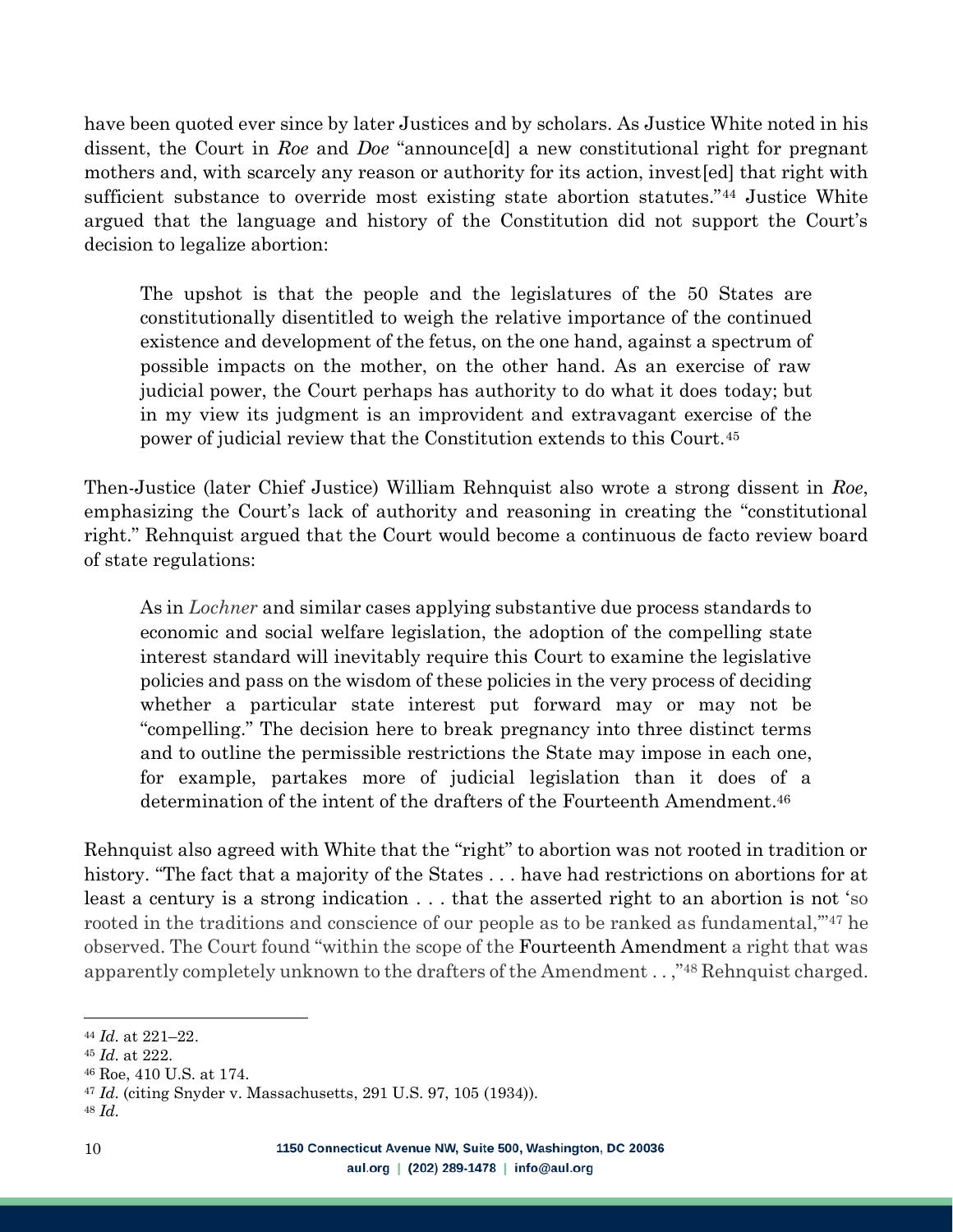Rehnquist argued that even if "the enunciation of the substantive constitutional law in the Court's opinion were proper, the actual disposition of the case by the Court is still difficult to justify." <sup>49</sup> Rehnquist discussed the procedural problems with the Court's decision:

The Texas statute is struck down *in toto*, even though the Court apparently concedes that at later periods of pregnancy Texas might impose these selfsame statutory limitations on abortion. My understanding of past practice is that a statute found to be invalid as applied to a particular plaintiff, but not unconstitutional as a whole, is not simply "struck down" but is, instead, declared unconstitutional as applied to the fact situation before the Court.<sup>50</sup>

Two years later, White and Rehnquist were joined by Chief Justice Burger in White's dissent from denial of review in *Greco v. Orange Memorial Hospital Corp*. <sup>51</sup> *Greco* marked the first known time that Chief Justice Burger would express his dissent—or his concern—with the Court's abortion doctrine. "The task of policing this Court's decisions in [*Roe* and *Doe*], is a difficult one; but having exercised its power as it did, the Court has a responsibility to resolve the problems arising in the wake of those decisions," Burger said.<sup>52</sup>

The following year, Chief Justice Burger and Justice Rehnquist would again join Justice White's dissent from summary affirmance in *Sendak v. Arnold*. <sup>53</sup> The three Justices agreed that "Statutes passed by the legislatures of the States may not be so lightly struck down. Normal principles of constitutional adjudication apply even in cases dealing with abortion."<sup>54</sup>

In *Planned Parenthood of Central Missouri v. Danforth*, <sup>55</sup> Justice White wrote a dissent in which Burger and Rehnquist joined him in part. The Justices believed that a father's interest in having a child should not be outweighed by a woman's right to terminate her pregnancy:

It is truly surprising that the majority finds in the United States Constitution, as it must in order to justify the result it reaches, a rule that the State must assign a greater value to a mother's decision to cut off a potential human life by abortion than to a father's decision to let it mature into a live child. Such a rule cannot be found there, nor can it be found in *Roe v. Wade*. . . These are

<sup>53</sup> 429 U.S. 968 (1976).

<sup>49</sup> *Id*. at 177.

<sup>50</sup> *Id*. at 177–78.

<sup>51</sup> 423 U.S. 1000 (1975).

<sup>52</sup> *Id*. at 1006.

<sup>54</sup> *Id*. at 972.

<sup>55</sup> 428 U.S. 52 (1976).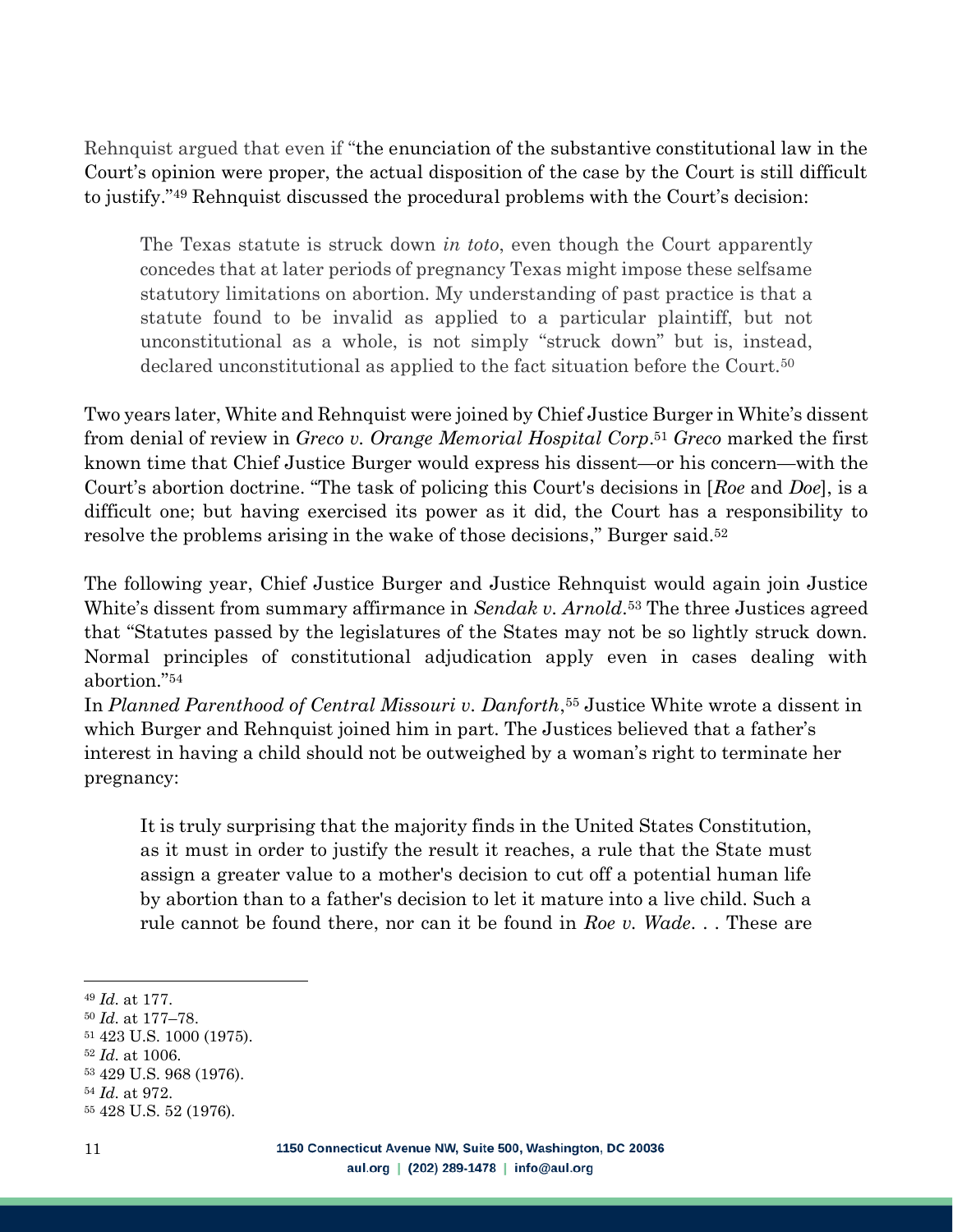matters which a State should be able to decide free from the suffocating power of the federal judge, purporting to act in the name of the Constitution. 56

White also addressed the Court's decision to overturn a state legislative statute that sought to prohibit abortion by saline amniocentesis and thereby to encourage the use of the "safer prostaglandin method generally available." <sup>57</sup> The evidence the legislature studied demonstrated abortions could still be performed. White argued, "That should end our inquiry, unless we purport to be not only the country's continuous constitutional convention but also its *ex officio* medical board with powers to approve or disapprove medical and operative practices and standards throughout the United States."<sup>58</sup>

The Court continued to ignore medical evidence and practice that the state legislatures had carefully studied. In her dissent in *City of Akron v. Akron Center for Reproductive Health*, Justice Sandra Day O'Connor asserted that the "*Roe* framework . . . is clearly on a collision course with itself."<sup>59</sup> She was worried about states' authority to regulate abortion for reasons of maternal health:

As medical science becomes better able to provide for the separate existence of the fetus, the point of viability is moved further back toward conception. Moreover, it is clear that the trimester approach violates the fundamental aspiration of judicial decisionmaking through the application of neutral principles "sufficiently absolute to give them roots throughout the community and continuity over significant periods of time . . . ." The *Roe* framework is inherently tied to the state of medical technology that exists whenever particular litigation ensues. Although legislatures are better suited to make the necessary factual judgments in this area, the Court's framework forces legislatures, as a matter of constitutional law, to speculate about what constitutes "accepted medical practice" at any given time. Without the necessary expertise or ability, courts must then pretend to act as science review boards and examine those legislative judgments.<sup>60</sup>

Justice O'Connor was clear in her dissent that the Court's determination to act as the nation's "de facto medical board" had usurped the power the states had been given by the constitutional Framers.

<sup>56</sup> *Id*. at 93.

<sup>57</sup> *Id*. at 98.

<sup>58</sup> *Id*. at 99.

<sup>59</sup> 462 U.S. 416, 458 (1983).

<sup>&</sup>lt;sup>60</sup> *Id.* (alteration in original) (quoting ARCHIBALD COX, THE ROLE OF THE SUPREME COURT IN AMERICAN GOVERNMENT 114 (1976).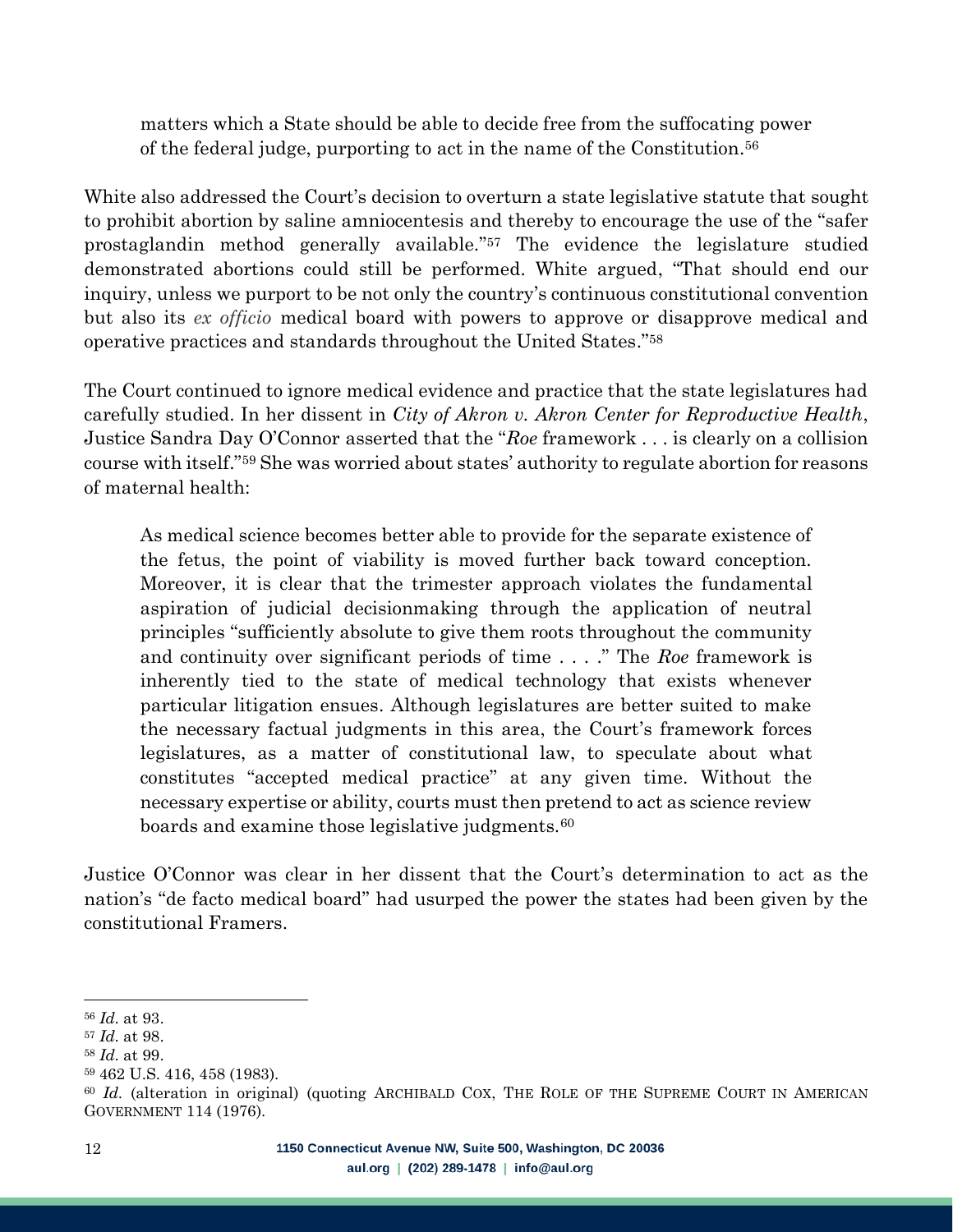Rather than heed these dissents, the Court continued down a dangerous road in *Thornburgh v. American College of Obstetricians and Gynecologists*. <sup>61</sup> White, joined by Rehnquist in his dissent, argued the Court had been extremely misguided in its application of substantive due process in the abortion cases that began with *Roe* and followed "in the 13 years since that decision was handed down."<sup>62</sup> The dissent argued that the state statutes should not be invalidated because "our precedents in this area, applied in a manner consistent with sound principles of constitutional adjudication, require reversal of the Court of Appeals on the ground that the provisions before us are facially constitutional."<sup>63</sup>

Justice O'Connor, joined by Justice Rehnquist, wrote a separate dissent in *Thornburgh*, stating:

This Court's abortion decisions have already worked a major distortion in the Court's constitutional jurisprudence. . . Today's decision goes further, and makes it painfully clear that no legal rule or doctrine is safe from ad hoc nullification by this Court when an occasion for its application arises in a case involving state regulation of abortion. The permissible scope of abortion regulation is not the only constitutional issue on which this Court is divided, but—except when it comes to abortion—the Court has generally refused to let such disagreements, however longstanding or deeply felt, prevent it from evenhandedly applying uncontroversial legal doctrines to cases that come before it. . . That the Court's unworkable scheme for constitutionalizing the regulation of abortion has had this institutionally debilitating effect should not be surprising, however, since the Court is not suited to the expansive role it has claimed for itself in the series of cases that began with *Roe* . . . . 64

Chief Justice Warren Burger joined the Court's decision in *Roe* but, through a series of cases that caused concern, came to issue an ultimate dissent thirteen years later in *Thornburgh* just before he retired. He had to "regretfully conclude that some of the concerns of the dissenting Justices in *Roe*, as well as the concerns I expressed in my separate opinion, have now been realized."<sup>65</sup> Burger was astounded by:

[T]he Court astonishingly go[ing] so far as to say that the State may not even require that a woman contemplating an abortion be provided with accurate medical information concerning the risks inherent in the medical procedure which she is about to undergo and the availability of state-funded alternatives

<sup>61</sup> 476 U.S. 747 (1986).

<sup>62</sup> *Id.* at 786.

<sup>63</sup> *Id*.

<sup>64</sup> *Id*. at 814 (citations omitted).

<sup>65</sup> *Id*. at 783.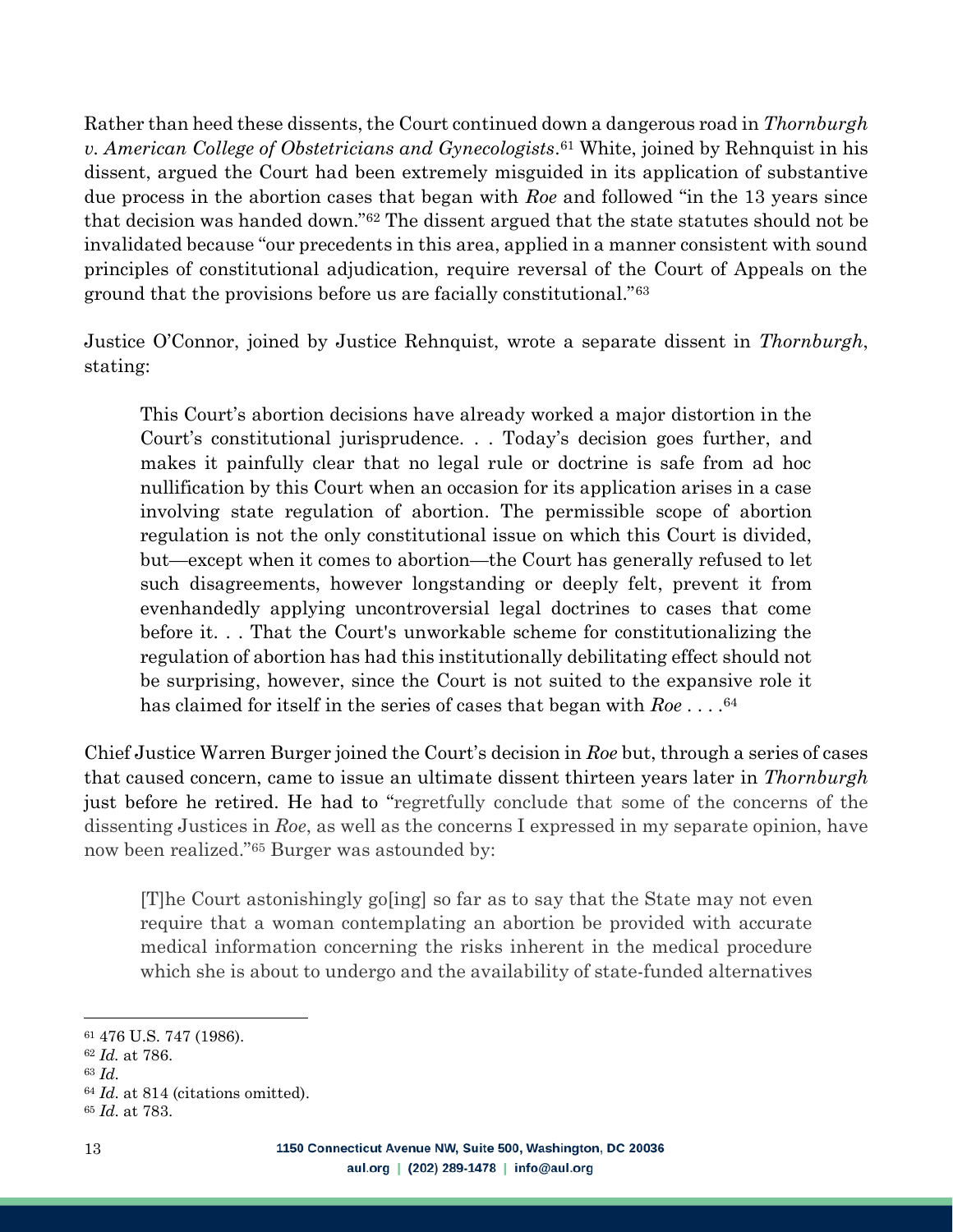if she elects not to run those risks. Can anyone doubt that the State could impose a similar requirement with respect to other medical procedures? Can anyone doubt that doctors routinely give similar information concerning risks in countless procedures having far less impact on life and health, both physical and emotional than an abortion, and risk a malpractice lawsuit if they fail to do so?

Yet the Court concludes that the State cannot impose this simple informationdispensing requirement in the abortion context where the decision is fraught with serious physical, psychological, and moral concerns of the highest order. Can it possibly be that the Court is saying that the Constitution *forbids* the communication of such critical information to a woman? We have apparently already passed the point at which abortion is available merely on demand. If the statute at issue here is to be invalidated, the "demand" will not even have to be the result of an informed choice . . . .

The Court's opinion today is but the most recent indication of the distance traveled since *Roe*. Perhaps the first important road marker was the Court's holding in [*Danforth*], in which the Court held (over the dissent of Justice White joined by Justice Rehnquist and myself) that the State may not require that minors seeking an abortion first obtain parental consent. Parents, not judges or social workers, have the inherent right and responsibility to advise their children in matters of this sensitivity and consequence. Can one imagine a surgeon performing an amputation or even an appendectomy on a 14-yearold girl without the consent of a parent or guardian except in an emergency situation?<sup>66</sup>

Burger concluded that "The soundness of our holdings must be tested by the decisions that purport to follow them. If *Danforth* and today's holding really mean what they seem to say, I agree we should reexamine *Roe*."<sup>67</sup>

The Justices' criticism of *Roe* continued when Justice Antonin Scalia joined the Court in 1986. Scalia argued that the Supreme Court's decision in *Webster v. Reproductive Health Services* in 1989 "prolong[ed] this Court's self-awarded sovereignty over a field where it has little proper business since the answers to most of the cruel questions posed are political and not juridical—a sovereignty which therefore quite properly, but to the great damage of the Court, makes it the object of the sort of organized public pressure that political institutions in a democracy ought to receive." 68

<sup>66</sup> *Id*. at 783–85.

<sup>67</sup> *Id*. at 785.

<sup>68</sup> 492 U.S. 490, 532 (1989).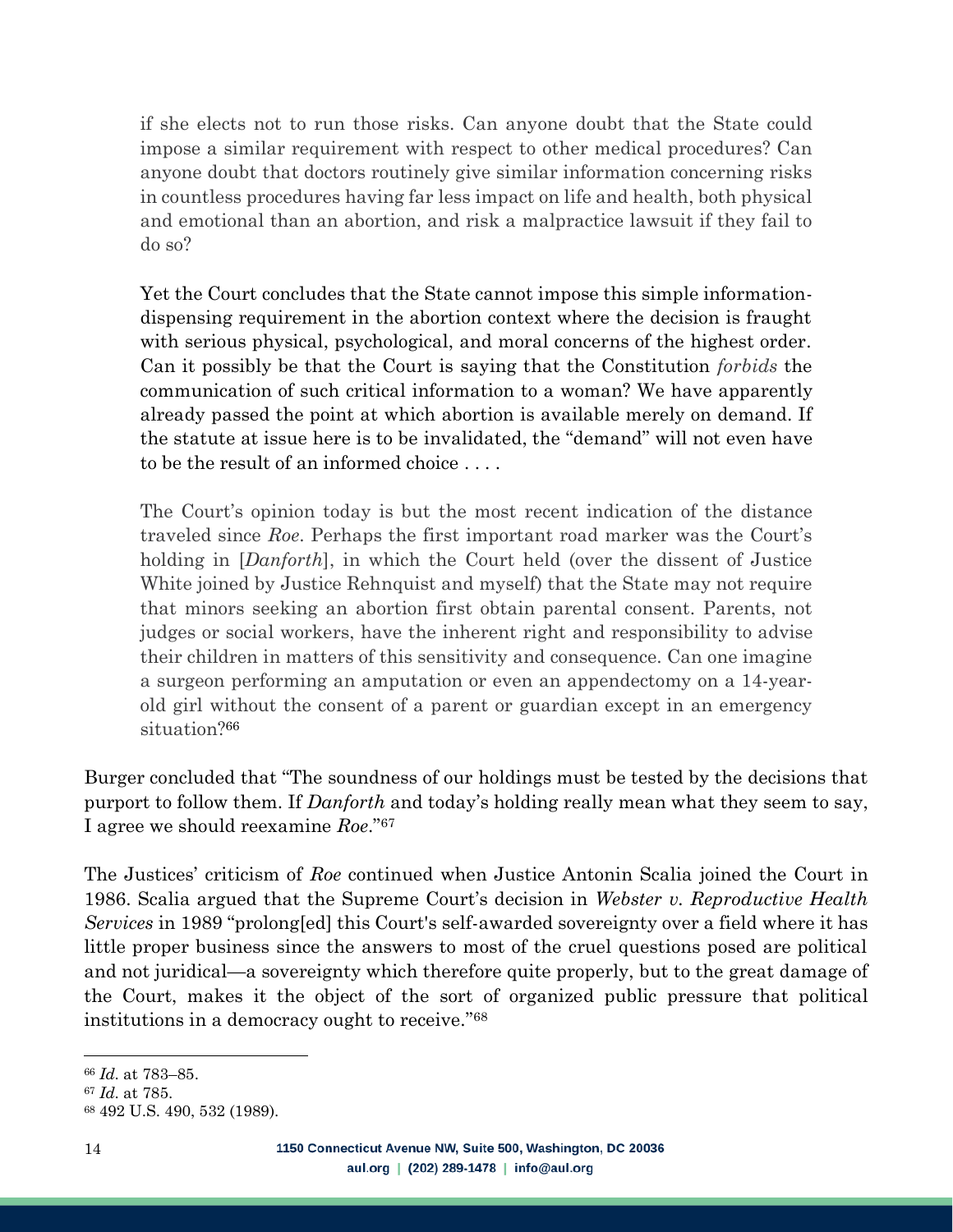In *Ohio v. Akron Center for Reproductive Health*, Justice Scalia stated in his concurrence "that the Constitution contains no right to abortion. It is not to be found in the longstanding traditions of our society, nor can it be logically deduced from the text of the Constitution not, that is, without volunteering a judicial answer to the nonjusticiable question of when human life begins."<sup>69</sup> He advised the Court that "Leaving this matter to the political process is not only legally correct, it is pragmatically so. That alone—and not lawyerly dissection of federal judicial precedents—can produce compromises satisfying a sufficient mass of the electorate that this deeply felt issue will cease distorting the remainder of our democratic process. The Court should end its disruptive intrusion into this field as soon as possible."<sup>70</sup>

Scalia continued to voice his strong opinions in *Planned Parenthood v. Casey*. <sup>71</sup> He argued that the Court's application of "reasoned judgment" in *Roe* would not have led them to their conclusion:

Today's opinion describes the methodology of *Roe*, quite accurately, as weighing against the woman's interest the State's "important and legitimate interest in protecting the potentiality of human life." But "reasoned judgment" does not begin by begging the question, as *Roe* and subsequent cases unquestionably did by assuming that what the State is protecting is the mere "potentiality of human life" . . . .

The authors of the joint opinion, of course, do not squarely contend that *Roe v. Wade* was a *correct* application of "reasoned judgment"; merely that it must be followed, because of *stare decisis*. But in their exhaustive discussion of all the factors that go into the determination of when *stare decisis* should be observed and when disregarded, they never mention "how wrong was the decision on its face?" Surely, if "[t]he Court's power lies . . . in its legitimacy, a product of substance and perception," the "substance" part of the equation demands that plain error be acknowledged and eliminated. *Roe* was plainly wrong—even on the Court's methodology of "reasoned judgment," and even more so (of course) if the proper criteria of text and tradition are applied.<sup>72</sup>

Scalia continued his dissent arguing that the "reasoned judgment that produced *Roe*" is empty, as evidenced by the fact that "after more than 19 years of effort by some of the brightest (and most determined) legal minds in the country, after more than 10 cases upholding abortion rights in this Court, and after dozens upon dozens of *amicus* briefs submitted in these and other cases, the best the Court can do to explain how it is that the

<sup>69</sup> 497 U.S. 502, 520 (1990).

<sup>70</sup> *Id*. at 520–21.

<sup>71</sup> 505 U.S. at 979–1002.

<sup>72</sup> *Id.* at 982–83 (second and third alterations in original)(citations omitted).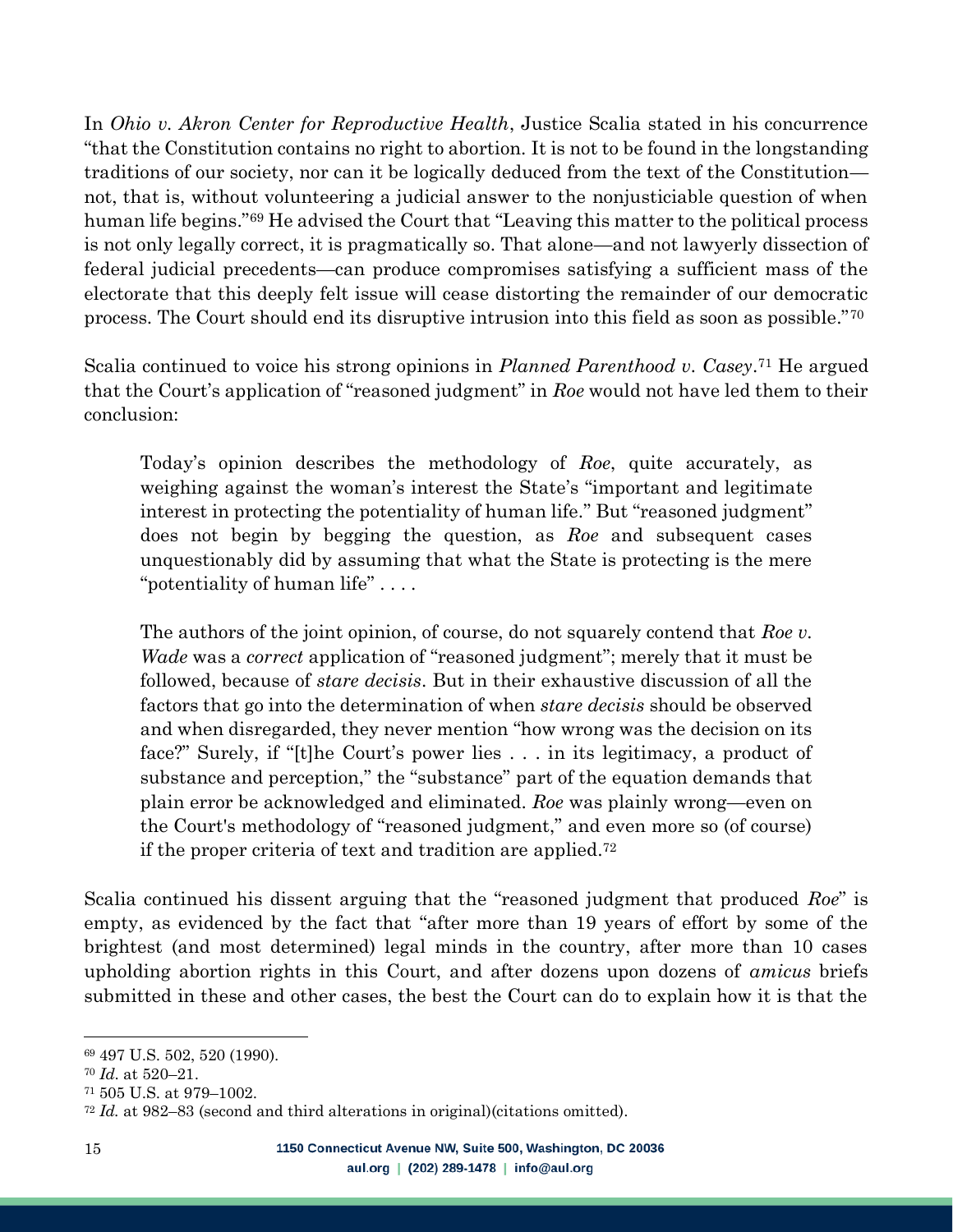word "liberty" *must* be thought to include the right to destroy human fetuses is to rattle off a collection of adjectives that simply decorate a value judgment and conceal a political choice."<sup>73</sup>

The Court did not normalize abortion, Scalia noted, nor did it "*resolve* the deeply divisive issue of abortion; it did more than anything else to nourish it, by elevating it to the national level, where it is infinitely more difficult to resolve." <sup>74</sup> And Scalia emphasized that political compromise was actually more possible before *Roe*:

National politics were not plagued by abortion protests, national abortion lobbying, or abortion marches on Congress before *Roe v. Wade* was decided. Profound disagreement existed among our citizens over the issue—as it does over other issues, such as the death penalty—but that disagreement was being worked out at the state level . . . .

*Roe's* mandate for abortion on demand destroyed the compromises of the past, rendered compromise impossible for the future, and required the entire issue to be resolved uniformly, at the national level. At the same time, *Roe* created a vast new class of abortion consumers and abortion proponents by eliminating the moral opprobrium that had attached to the act.<sup>75</sup>

Scalia argued that the abortion issue had not been settled, and "to portray *Roe* as the statesmanlike 'settlement' of a divisive issue, a jurisprudential Peace of Westphalia that is worth preserving, is nothing less than Orwellian. . . And by keeping us in the abortionumpiring business, it is the perpetuation of that disruption, rather than of any *Pax Roeana* that the Court's new majority decrees."<sup>76</sup>

In regard to the Court's legitimacy, Scalia stated he was "appalled by[] the Court's suggestion that the decision whether to stand by an erroneous constitutional decision must be strongly influenced—*against* overruling, no less—by the substantial and continuing public opposition the decision has generated." <sup>77</sup> He argued that the unsettledness of *Roe* and the proceeding body of law should lead to *Roe* being overruled.<sup>78</sup>

Eight years later, Scalia continued to voice his strong dissent in *Stenberg v. Carhart*. <sup>79</sup> He recalled that the *Casey* plurality had believed "that *Roe v. Wade* had 'call[ed] the contending

<sup>73</sup> *Id*. at 983.

<sup>74</sup> *Id*. at 995 (emphasis in original).

<sup>75</sup> *Id*.

<sup>76</sup> *Id* .at 995–96.

<sup>77</sup> *Id*. at 998 (emphasis in original).

<sup>78</sup> *Id*. at 999.

<sup>79</sup> 530 U.S. 914 (2000).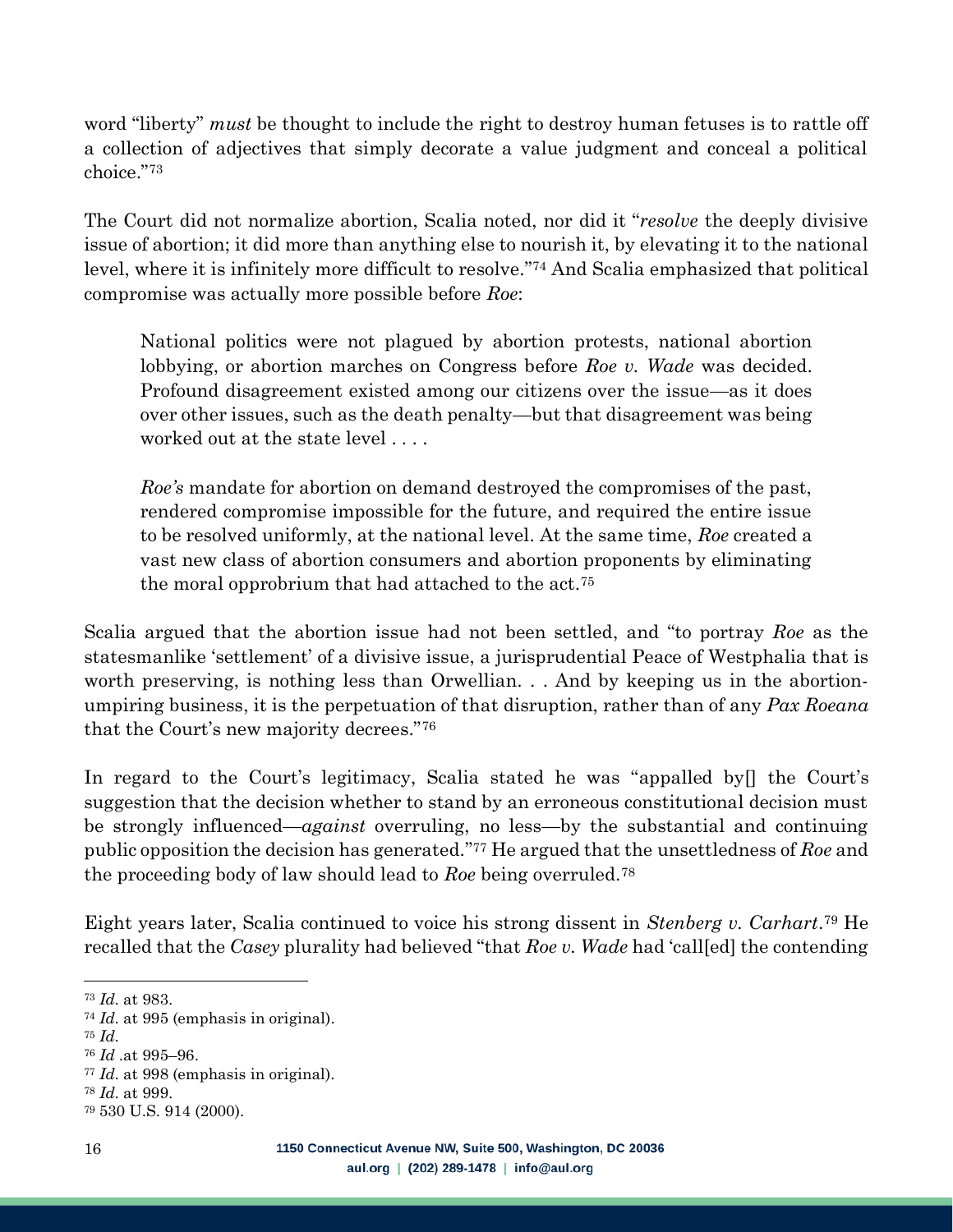sides of a national controversy to end their national division by accepting a common mandate rooted in the Constitution,' and that the decision in *Casey* would ratify that happy truce." <sup>80</sup> But, Scalia pointed out, the opposite had happened, noting that "in the opening words of Justice O'Connor's concurrence, '[t]he issue of abortion is one of the most contentious and controversial in contemporary American society.'"<sup>81</sup> He did not see how the Supreme Court "armed with neither constitutional text nor accepted tradition, can resolve that contention and controversy rather than be consumed by it. If only for the sake of its own preservation, the Court should return this matter to the people—where the Constitution, by its silence on the subject, left it—and let them decide, State by State, whether this practice should be allowed."<sup>82</sup>

The Court has not heeded the criticism or wisdom of these Justices. Instead, the debate continues with Justice Clarence Thomas recently dissenting in *June Medical Services v. Russo*: "Today a majority of the Court perpetuates its ill-founded abortion jurisprudence by enjoining a perfectly legitimate state law and doing so without jurisdiction."<sup>83</sup> Thomas reiterated:

The Constitution does not constrain the States' ability to regulate or even prohibit abortion. This Court created the right to abortion based on an amorphous, unwritten right to privacy, which it grounded in the "legal fiction" of substantive due process. As the origins of this jurisprudence readily demonstrate, the putative right to abortion is a creation that should be undone.<sup>84</sup>

Because of this lack of reasoning and rationale, "Members of this Court have decried the unworkability of our abortion case law and repeatedly called for course corrections of varying degrees."<sup>85</sup>

Although Justice Lewis Powell joined the Court's opinions in *Roe* and *Doe* and praised them privately to Justice Blackmun, he grew to have a different view. After retiring from the Supreme Court, Powell referred to *Roe* and *Doe* as "the worst opinions I ever joined."<sup>86</sup>

<sup>80</sup> *Id*. at 956 (alteration in original)(citations omitted).

<sup>81</sup> *Id*. (alteration in original).

<sup>82</sup> *Id*.

<sup>83</sup> 140 S. Ct. 2103, 2142 (2020).

<sup>84</sup> *Id*. (citation omitted).

<sup>85</sup> *Id*. at 2152.

<sup>86</sup> JOHN C. JEFFRIES, JR., JUSTICE LEWIS F. POWELL, JR.: A BIOGRAPHY 341 (1994).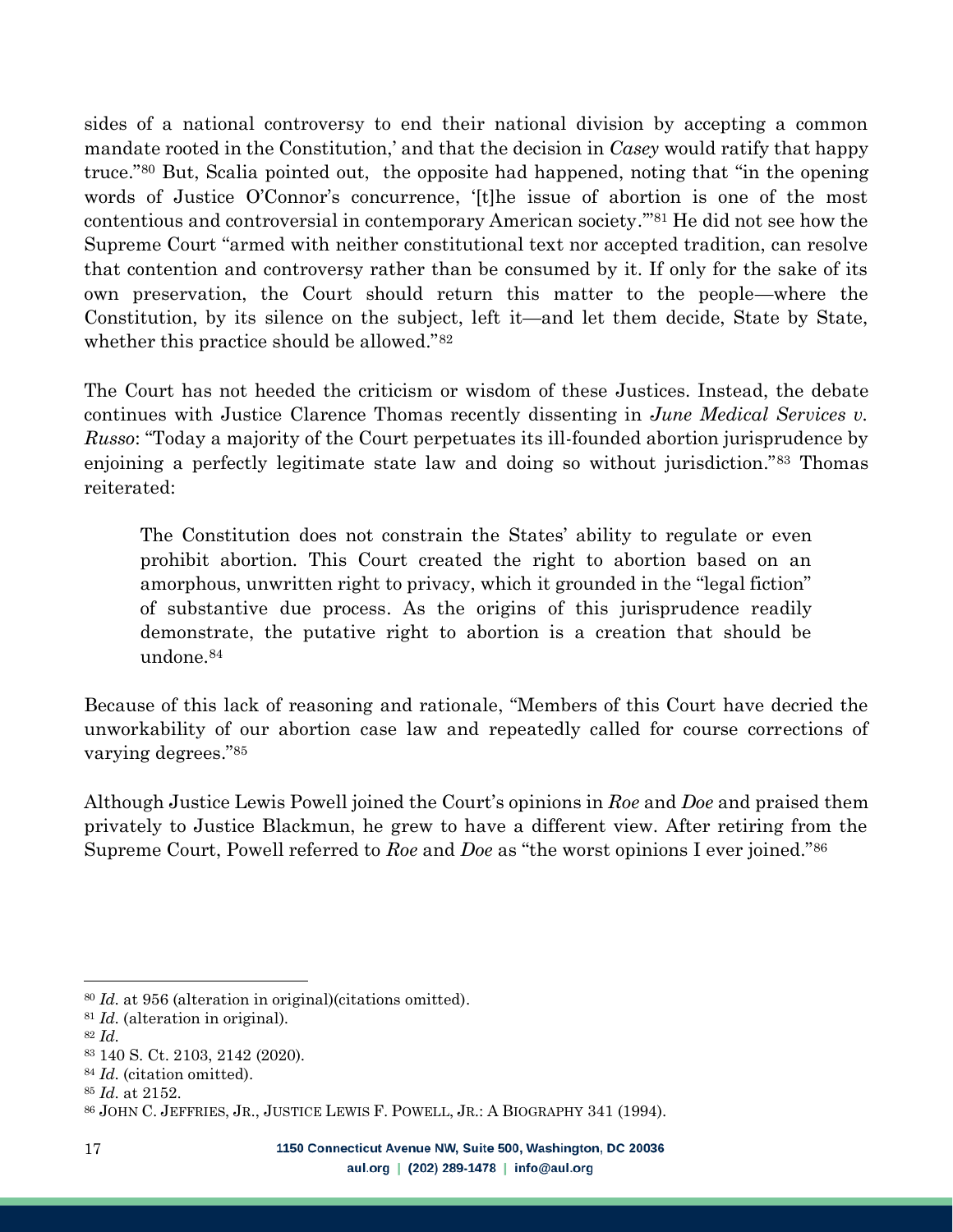#### <span id="page-17-0"></span>*Circuit Court Criticism*

Judges on various federal courts at both the Circuit and District Court levels have also contributed their views to the criticism of *Roe v. Wade*.

Second Circuit Court of Appeals

Judge John M. Walker, Jr. wrote, in a case involving partial-birth abortion:

I can think of no other field of law that has been subject to such sweeping constitutionalization as the field of abortion. Under the Supreme Court's current jurisprudence, the legislature is all but foreclosed from setting policy regulating the practice; instead, federal courts must give their constitutional blessing to nearly every increment of social regulation that touches upon abortion—from gathering statistics about its frequency to establishing informed-consent standards that govern its use. . . In the end, I cannot escape the conclusion that, in these abortion cases, the federal courts have been transformed into a sort of super regulatory agency—a role for which courts are institutionally ill-suited and one that is divorced from accepted norms of constitutional adjudication.<sup>87</sup>

Fourth Circuit Court of Appeals

In 2009, Judge J. Harvie Wilkinson wrote in *Richmond Medical Center for Women v. Herring* that "matters of such medical complexity and moral tension as partial birth abortion should not be resolved by the courts, with no semblance of sanction from the Constitution they purport to interpret. Indeed, the sheer mass of medical detail summoned in this case has led us far beyond the ambit of our own professional competence."<sup>88</sup>

Judge Paul Niemeyer noted in *Greenville Women's Clinic v. Bryant* that abortion was not like any other simple medical procedure:

Why have inspections, keep records, and minimize the medical risks for only the abortion procedure, when such a protocol is not mandated for comparable medical practices addressing injury and disease? But the importance of the deeply divided societal debate over the morality of abortion and the weight of the interests implicated by the decision to have an abortion can hardly be overstated. As humankind is the most gifted of living creatures and the mystery of human procreation remains one of life's most awesome events, so it

<sup>87</sup> Nat'l Abortion Fed'n v. Gonzales, 437 F.3d 278, 290–96 (2d Cir. 2006) (Walker, J., concurring). <sup>88</sup> 570 F.3d 165, 181 (4th Cir. 2009).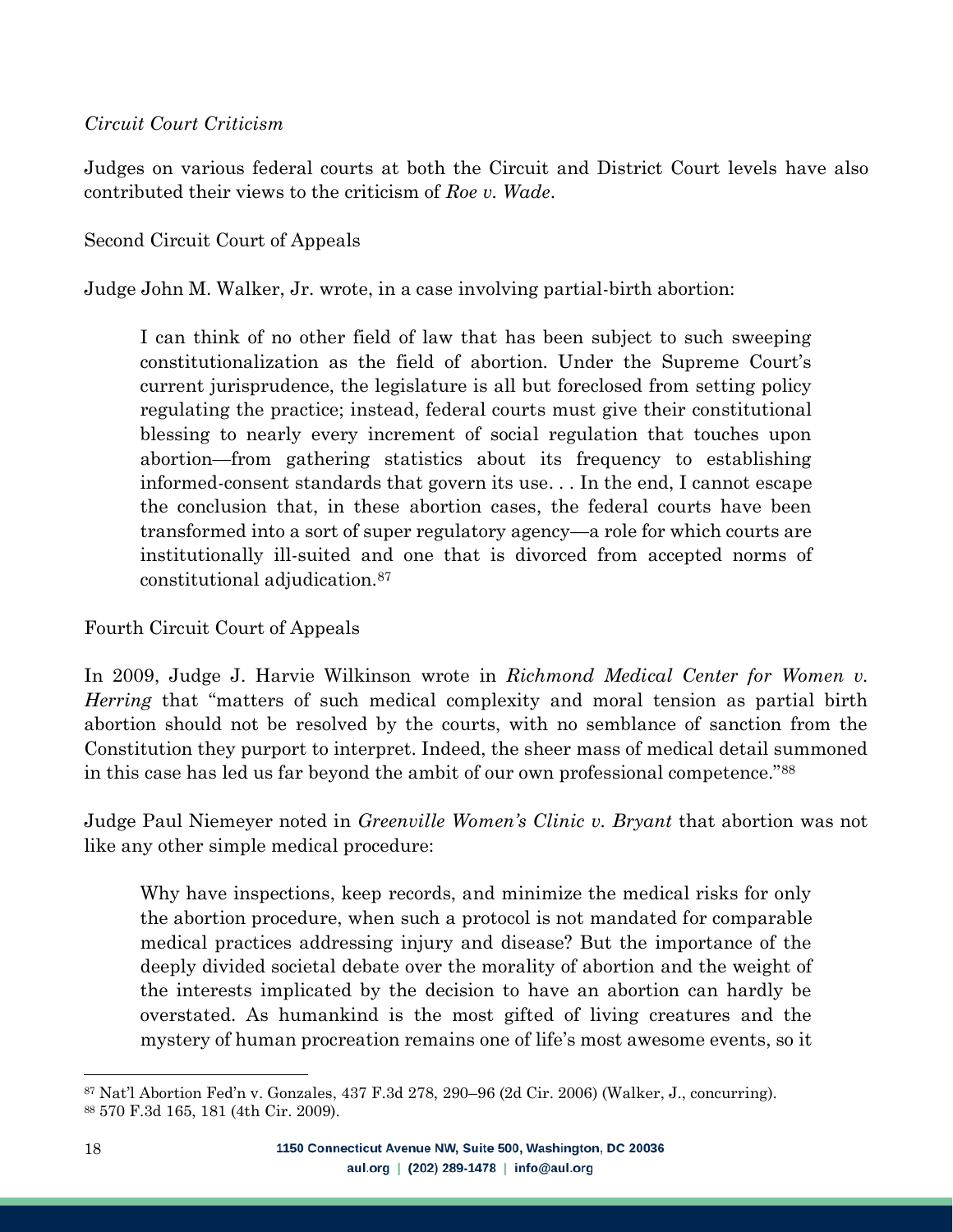follows that the deliberate interference with the process of human birth provokes unanswerable questions, unpredictable emotions, and unintended social and, often, personal consequences beyond simply the medical ones. In adopting an array of regulations that treat the often relatively simple medical procedures of abortion more seriously than other medical procedures, South Carolina recognizes the importance of the abortion practice while yet permitting it to continue, as protected by the Supreme Court's cases on the subject. 89

Fifth Circuit Court of Appeals

As early as the 1980s, Judge Patrick Higginbotham noted wryly that judges "are not obliged to give expansive readings to a jurisprudence that the whole judicial world knows is swirling in uncertainty."<sup>90</sup>

Judge Carl Stewart mused in *Causeway Medical Suite v. Ieyoub*:

Therefore it is not impertinence that makes me question the Supreme Court's abortion jurisprudence, but institutional modesty. I am uncomfortable invoking the authority of the Constitution to invalidate this statute, especially under such an ambiguous mandate from the Constitution. Although the Court said in *Bellotti II* that *Roe* and the Fourteenth Amendment set minimum standards for parental consent statutes, it is unclear that the post-*Casey* Supreme Court still believes that the Constitution demands this outcome. Overturning Louisiana's legislature on such thin authority runs dangerously close to anticonstitutional hubris.<sup>91</sup>

Judge Jacques Wiener, Jr. continued this line of thought in *Okpalobi v. Foster,* opining that "The *Casey* Court provided little, if any, instruction regarding the type of inquiry lower courts should undertake to determine whether a regulation has the 'purpose' of imposing an undue burden on a woman's right to seek an abortion."<sup>92</sup>

Judge Edith Jones, writing for the court in *McCorvey v. Hill*, <sup>93</sup> a case brought by the "Jane Roe" of *Roe v. Wade* to have its result overturned, discussed the development of neonatal and medical science which "now graphically portrays, as science was unable to do 31 years ago, how a baby develops sensitivity to external stimuli and to pain much earlier than was

<sup>89</sup> 222 F.3d 157, 175 (4th Cir. 2000).

<sup>90</sup> Margaret S. v. Edwards, 794 F.2d 994, 995 n.3 (5th Cir. 1986).

<sup>91</sup> 109 F.3d 1096, 1124 (5th Cir. 1997).

<sup>92</sup> 190 F.3d 337, 354 (5th Cir. 1999).

<sup>93</sup> 385 F.3d 846 (5th Cir. 2004).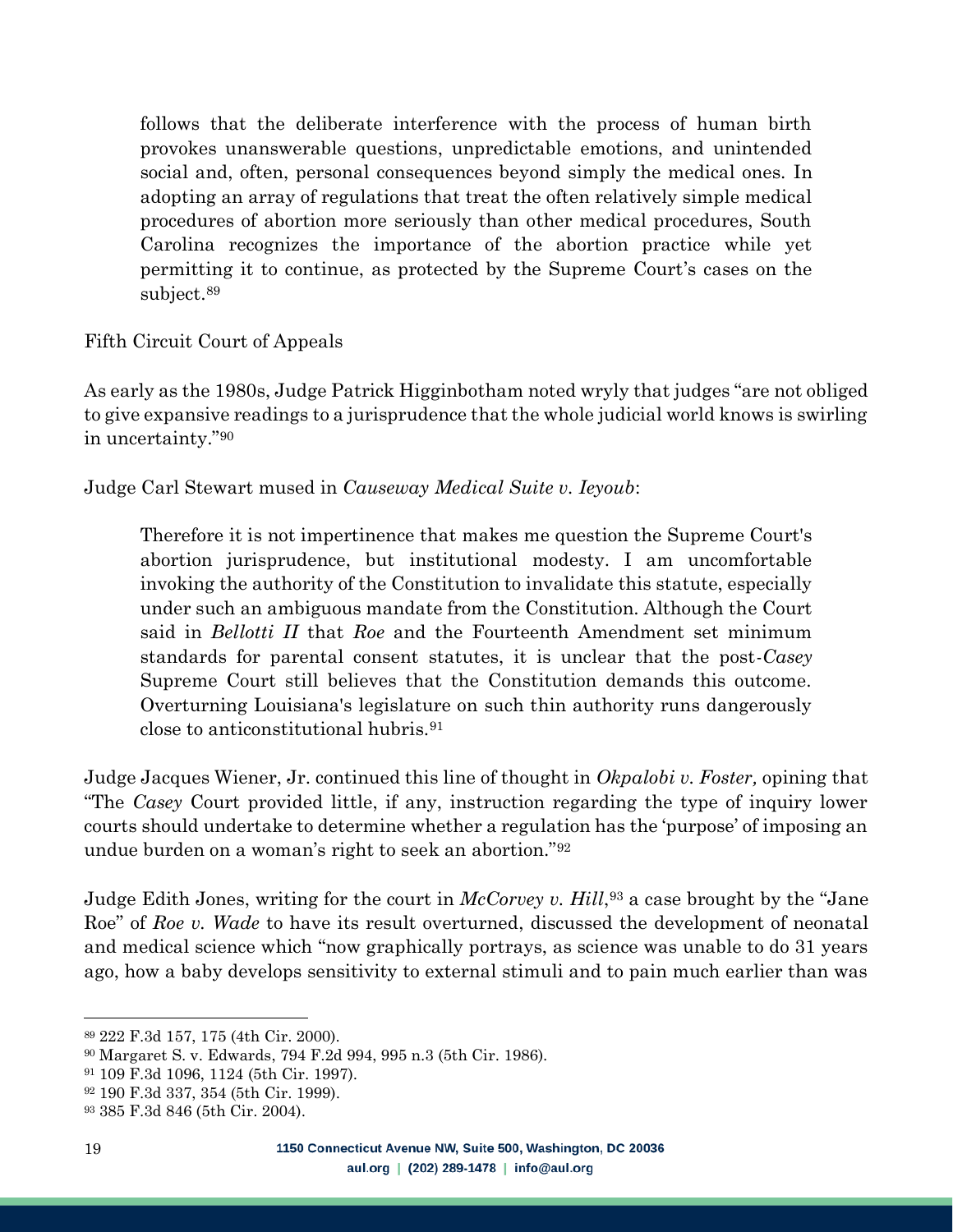then believed."<sup>94</sup> She conjectured that "if courts were to delve into the facts underlying *Roe*'s balancing scheme with present-day knowledge, they might conclude that the woman's "choice" is far more risky and less beneficial, and the child's sentience far more advanced, than the *Roe* Court knew." <sup>95</sup> Judge Jones criticized the "Court's decision to constitutionalize abortion policy [in] that, unless it creates another exception to the mootness doctrine, the Court will never be able to examine its factual assumptions on a record made in court." 96 "The perverse result of the Court's having determined through constitutional adjudication this fundamental social policy, which affects over a million women and unborn babies each year, is that the facts no longer matter."<sup>97</sup>

#### Sixth Circuit Court of Appeals

In *Women's Medical Professional Corporation v. Voinovich*, Judge Danny Boggs argued that states will never be able to effectively legislate on the abortion issue if *Roe* remained the law:

The abortion area, of course, has been largely constitutionalized, as the Supreme Court has made clear in a line of decisions starting with *Roe* . . . Some choices, however, remain within the state's legislative power. These choices have not always been well delineated by the Court . . . The post-*Casey* history of abortion litigation in the lower courts is reminiscent of the classic recurring football drama of Charlie Brown and Lucy in the Peanuts comic strip. Lucy repeatedly assures Charlie Brown that he can kick the football, if only this time he gets it just right. Charlie Brown keeps trying, but Lucy never fails to pull the ball away at the last moment. Here, our court's judgment is that Ohio's legislators, like poor Charlie Brown, have fallen flat on their backs. I doubt that the lawyers and litigants will ever stop this game. Perhaps the Supreme Court will do so.<sup>98</sup>

Judge James Ryan, writing in *Women's Medical Professional Corporation v. Taft*, observed:

[W]e suffer from a serious institutional disability in a case in which vitally important issues turn on medical facts, yet the record consists mainly of the conflicting opinions of highly interested, even ideologically motivated, experts.

<sup>94</sup> *Id.* at 852.

<sup>95</sup> *Id*.

<sup>96</sup> *Id*.

<sup>97</sup> *Id*.

<sup>98</sup> 130 F.3d 187, 212–19 (6th Cir. 1997).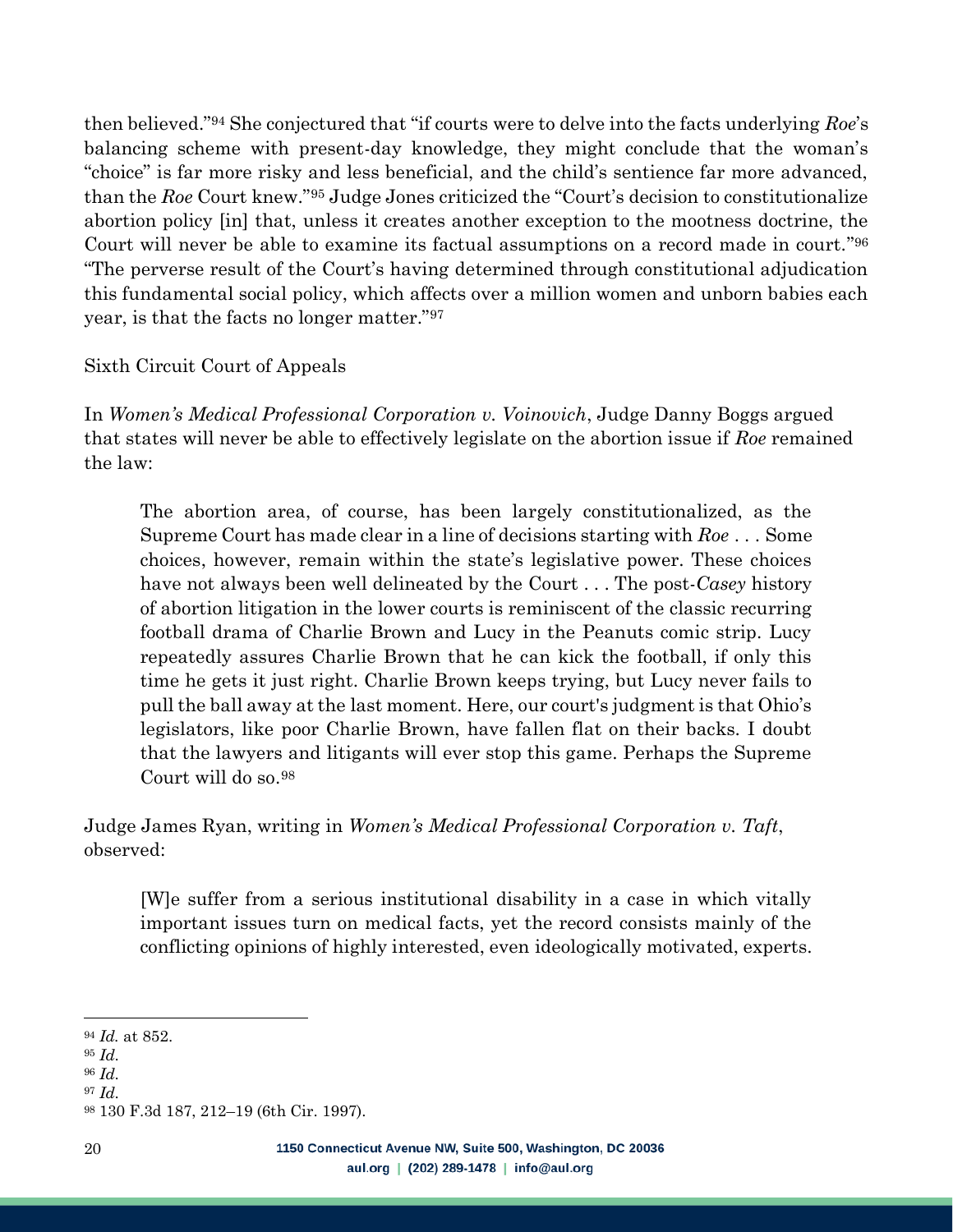All these considerations compel us, if possible, to interpret Ohio's maternal health exception in a manner that will "avoid constitutional difficulties."<sup>99</sup>

Recently, two prominent members of the Sixth Circuit released strong criticisms of the *Roe* decision and the Court's abortion doctrine. Judge Jeffrey Sutton leveled fundamental criticisms against the Court's entire abortion doctrine:

What have been the effects of this centralization of power? Has it left the competing sides to the debate content or more fearful of what's next? Has judicial authority over the issue been healthy for the federal courts? More than all that, has it worked? Has our jurisprudence facilitated more compromise and thus more settled law? Today's case, it seems to me, is Exhibit A in a proof that federal judicial authority over the [abortion] issue has not been good for the federal courts or for increased stability over this difficult area of law.<sup>100</sup>

Later in 2021, Judge Thapar reviewed *Roe*'s constitutional rationale and explained how the history outlined in *Roe* did not show that abortion was "deeply rooted" in American law or tradition. He wrote pages demolishing the historical case for an abortion right put forth by the Court in *Roe*, the only rationale for *Roe* that a majority of the Court has ever agreed upon but which the Court abandoned and has never replaced.<sup>101</sup>

## Seventh Circuit Court of Appeals

Judge Richard Cudahy in *United States v. Board of Education of City of Chicago* argued that "Where there truly is no federal issue involved, federal courts should stay out of local politics." <sup>102</sup> He remarked on Justice Ruth Bader Ginsburg's observation that "the involvement of the federal courts in announcing a full-blown constitutionalized abortion right may have unduly interfered with a political process that might have otherwise worked out the solution to its own problems. Leaving the matter to the political actors 'might have served to reduce rather than to fuel controversy."<sup>103</sup>

Judge Frank Easterbrook, joined by Judge Diane Sykes, in *A Woman's Choice–East Side Women's Clinic v. Newman*, argued the Court's were confused by the Supreme Court's lack of consistency:

<sup>102</sup> 11 F.3d 668, 675 (7th Cir. 1993) (Cudahy, J., dissenting).

<sup>99</sup> 353 F.3d 436, 449 (6th Cir. 2003) (citing Frisby v. Schultz, 487 U.S. 474, 483 (1988)).

<sup>100</sup> Preterm-Cleveland v. McCloud, 994 F.3d 512, 536 (6th Cir. 2021) (Sutton, J., concurring).

<sup>&</sup>lt;sup>101</sup> Memphis Ctr. for Reprod. Health v. Slatery, No.  $20-5969$ ,  $\quad$  F.4th<sub>, at</sub> \*36 (6th Cir. Sept. 10, 2021) (Thapar, J., concurring in judgment in part and dissenting in part).

<sup>103</sup> *Id*.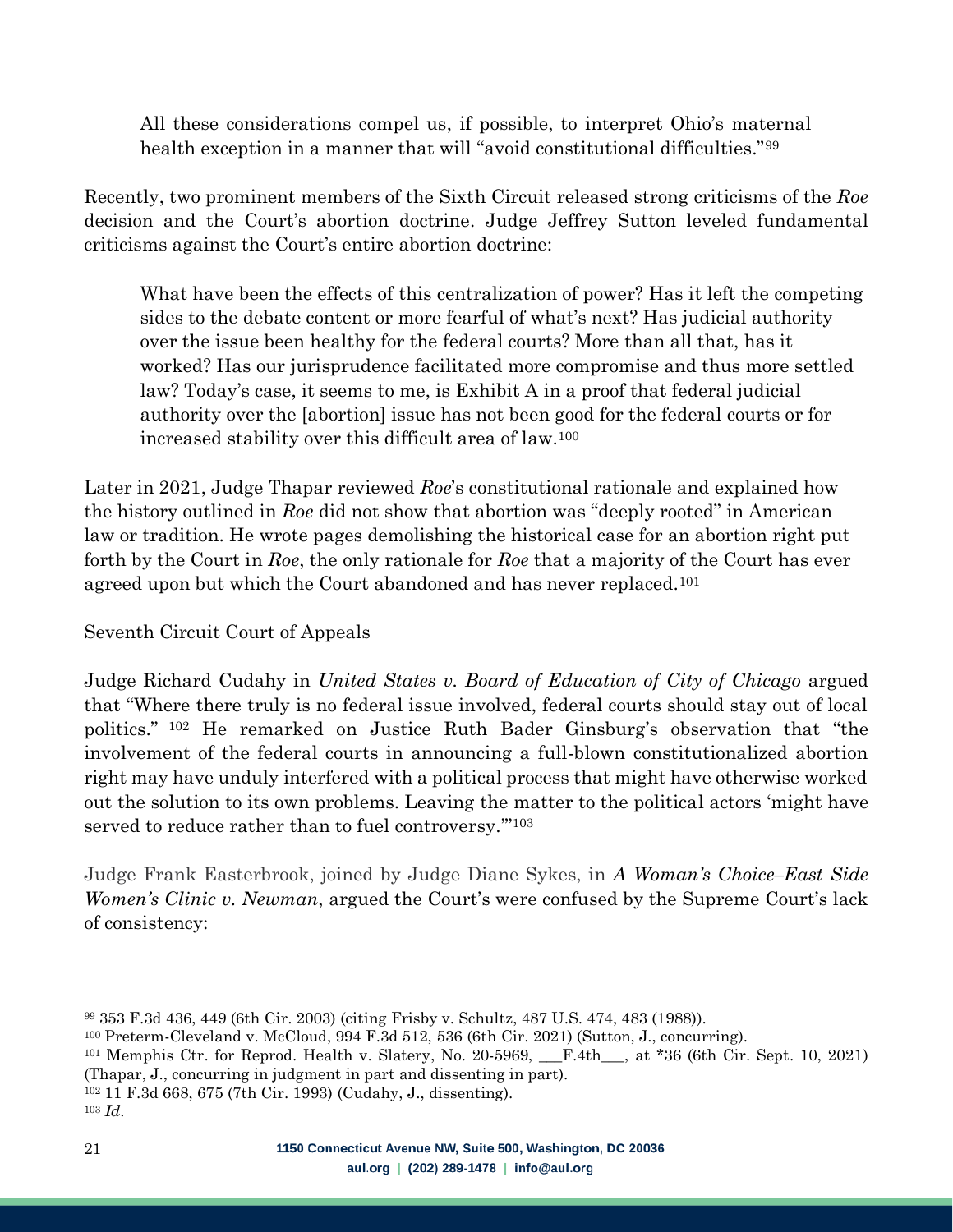When the Justices themselves disregard rather than overrule a decision—as the majority did in *Stenberg*, and the plurality did in *Casey*—they put courts of appeals in a pickle. We cannot follow *Salerno* without departing from the approach taken in both *Stenberg* and *Casey*; yet we cannot disregard *Salerno* without departing from the principle that only an express overruling relieves an inferior court of the duty to follow decisions on the books.<sup>104</sup>

#### Judge Easterbrook again expressed criticism of the Supreme Court and the unworkability of *Casey* in *Planned Parenthood of Indiana & Kentucky v. Box*:

Unless a baleful outcome is either highly likely or ruinous even if less likely, a federal court should allow a state law (on the subject of abortion or anything else) to go into force; otherwise the prediction cannot be evaluated properly. And principles of federalism should allow the states that much leeway. Talk of the states as laboratories is hollow if federal courts enjoin experiments before the results are in. . . . Before the Justices can address [in *June Medical*] whether Louisiana's statute creates an "undue burden," they must first decide what it would do if implemented—and the pre-enforcement injunction has made that difficult. . . . Perhaps the Justices will say something about the circumstances under which it is appropriate for a district court to issue preenforcement relief that forever prevents the judiciary from knowing what a law *really* does. If that happens, a grant of rehearing en banc in this case would be unproductive. And whether or not it happens, a grant of rehearing en banc would delay the ultimate resolution of this dispute. For a court of appeals cannot decide whether requiring a mature minor to notify her parents of an impending abortion, when she cannot persuade a court that avoiding notification is in her best interests, is an "undue burden" on abortion. The "undue burden" approach announced in [*Casey*] does not call on a court of appeals to interpret a text. Nor does it produce a result through interpretation of the Supreme Court's opinions. How much burden is "undue" is a matter of judgment, which depends on what the burden would be (something the injunction prevents us from knowing) and whether that burden is excessive (a matter of weighing costs against benefits, which one judge is apt to do differently from another, and which judges as a group are apt to do differently from state legislators). Only the Justices, the proprietors of the undue-burden standard, can apply it to a new category of statute, such as the one Indiana has enacted. Three circuit judges already have guessed how that inquiry would come out; they did not agree. The quality of our work cannot be improved by having eight more circuit judges try the same exercise. It is better to send this

<sup>104</sup> 305 F.3d 684, 687 (7th Cir. 2002).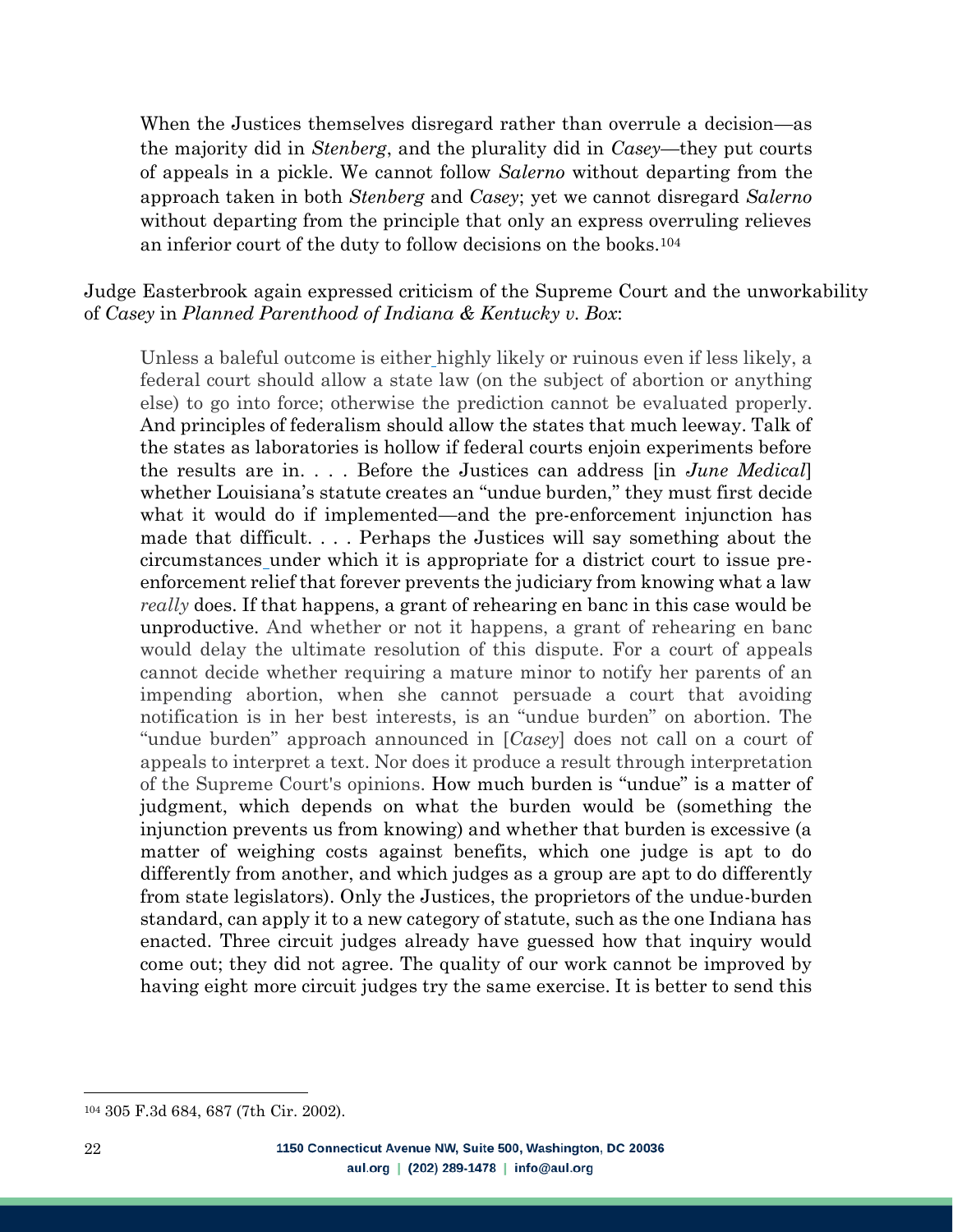dispute on its way to the only institution that can give an authoritative answer.<sup>105</sup>

The criticism in the *Box* case continued with Judge Michael Kanne's dissent joined by Judges Joel Flaum, (now Justice) Amy Coney Barrett, Michael Brennan, and Michael Y. Scudder, Jr.:

This case implicates an important and recurring issue of federalism: Under what circumstances, and with what evidence, may a state be prevented from enforcing its law before it goes into effect? Given the existing unsettled status of pre-enforcement challenges in the abortion context, I believe this issue should be decided by our full court. Preventing a state statute from taking effect is a judicial act of extraordinary gravity in our federal structure.<sup>106</sup>

Judge Kanne, dissenting in *Planned Parenthood of Indiana & Kentucky, Inc. v. Adams*, 107 argued that the Supreme Court's decision in *Hellerstedt* did not render *A Woman's Choice* irrelevant:

*Hellerstadt* [sic] ignored seemingly contradictory jurisprudence and so does not clarify the confusion we identified in *A Woman's Choice*. More importantly, *Hellerstadt* [sic] involved a district court record that contained eight peerreviewed studies regarding the likelihood of abortion complications and testimony from at least four experts regarding the same. . . . The present record contains essentially no comparable empirical data. To the extent that Dr. Pinto's declaration qualifies as expert testimony, Planned Parenthood hasn't shown why the information regarding abused minors demonstrates the necessity of a maturity exception. *A Woman's Choice* supports reversal here because, like in that case, the party seeking invalidation of the statute has not provided probative evidence of an undue burden.<sup>108</sup>

In *Planned Parenthood of Indiana & Kentucky, Inc. v. Commissioner of the Indiana State Department of Health*, <sup>109</sup> Judge Daniel Manion stated that "abortion is now a more untouchable right than even the freedom of speech."<sup>110</sup> He discussed the reason for this higher elevated standard and called upon the Court to reconsider *Roe* and *Casey*:

<sup>105</sup> 949 F.3d 997, 998–99 (7th Cir. 2019) (emphasis in original).

<sup>106</sup> *Id*. at 999.

<sup>107</sup> 937 F.3d 973 (7th Cir. 2019).

<sup>108</sup> *Id*. at 998 n.5. (2019).

<sup>109</sup> 888 F.3d 300 (7th Cir. 2018).

<sup>110</sup> *Id*. at 312.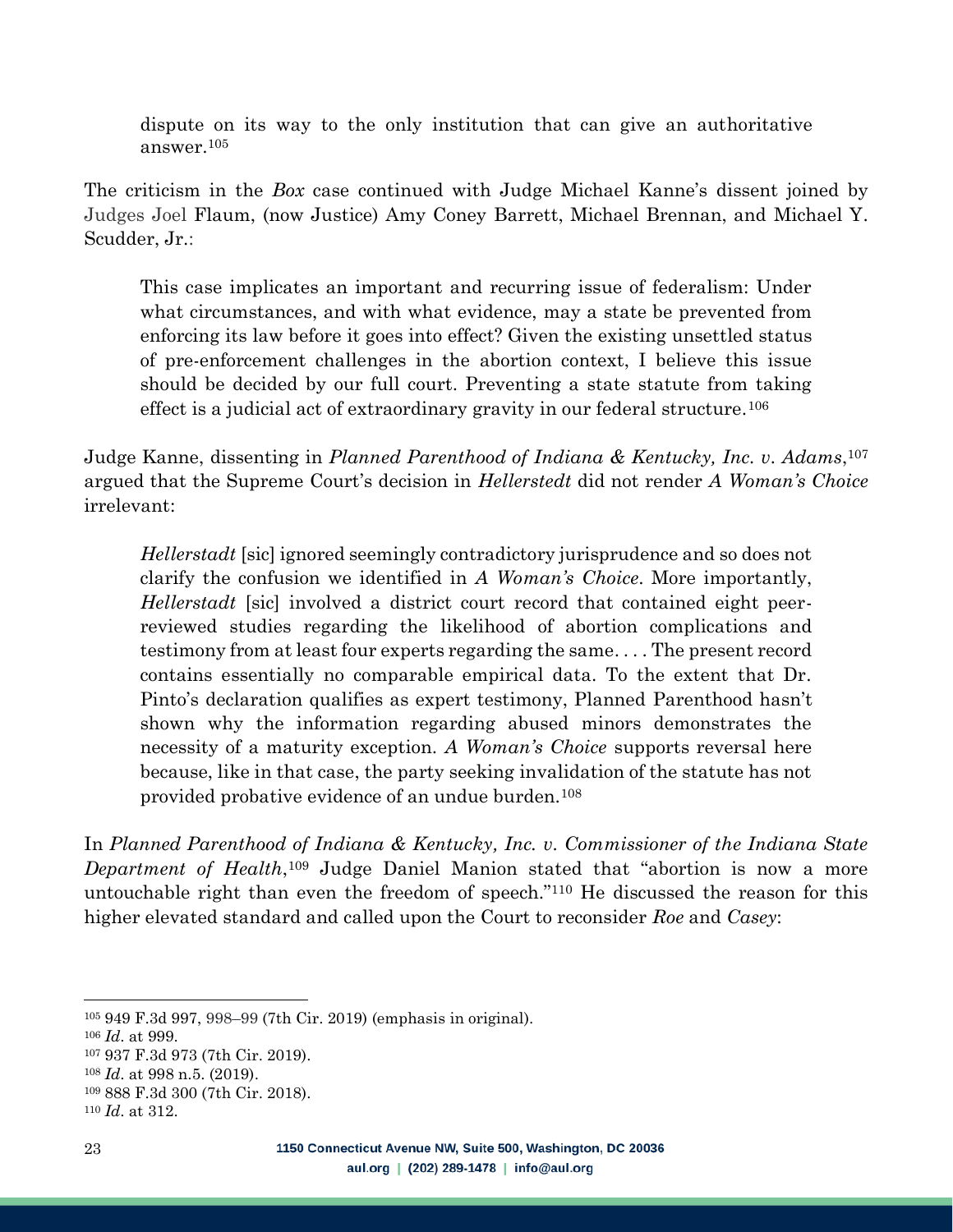The doctrinal reason for this is that *Casey*'s "undue burden" standard is not a means-ends test, but a pure effects test. The key quote from the *Casey* joint opinion reveals this: a regulation of abortion is invalid if it "has the purpose or effect of placing a substantial obstacle in the path of a woman seeking an abortion of a nonviable fetus." This means that even a regulation narrowly tailored to serve a compelling state interest is invalid if it prohibits any abortions before viability. . . . That today's outcome is compelled begs for the Supreme Court to reconsider *Roe* and *Casey*. But assuming the Court is not prepared to overrule those cases, it is at least time to downgrade abortion to the same status as actual constitutional rights.<sup>111</sup>

A few years earlier in *Planned Parenthood of Wisconsin, Inc. v. Schimel*, <sup>112</sup> Judge Manion had penned a dissent arguing the Circuit Court had misapplied the Supreme Court's jurisprudence:

I regret that today's decision marks the latest chapter in our circuit's continued misapplication of the Supreme Court's abortion jurisprudence. By a majority of one, the court has eliminated a measure that Wisconsin's elected officials have enacted to protect the health and safety of women who choose to incur an abortion. There is no question that Wisconsin's admitting-privileges requirement furthers the legitimate, rational basis of protecting women's health and welfare. Among other benefits, the requirement promotes continuity of care and helps to ensure that abortionists are properly credentialed and qualified.<sup>113</sup>

Eighth Circuit Court of Appeals

The Eighth Circuit recently heard *Little Rock Family Planning Services v. Rutledge*, <sup>114</sup> a challenge to viability abortion regulations. Judge Bobby Shepherd, in a concurrence joined by Judge Ralph Erickson, called upon the Supreme Court to reevaluate its abortion jurisprudence in regard to viability standards announced in *Casey* because the "standard has proven unsatisfactory."<sup>115</sup> In a separate concurrence, Judge Erickson argued that "Viability as a standard is overly simplistic and overlooks harms that go beyond the state's interest in a nascent life alone."<sup>116</sup>

<sup>111</sup> *Id*. at 312–13 (citation omitted).

<sup>112</sup> 806 F.3d 908 (7th Cir. 2015).

<sup>113</sup> *Id*. at 935.

<sup>114</sup> 984 F.3d 682 (8th Cir. 2021).

<sup>115</sup> *Id*. at 692.

<sup>116</sup> *Id*. at 693.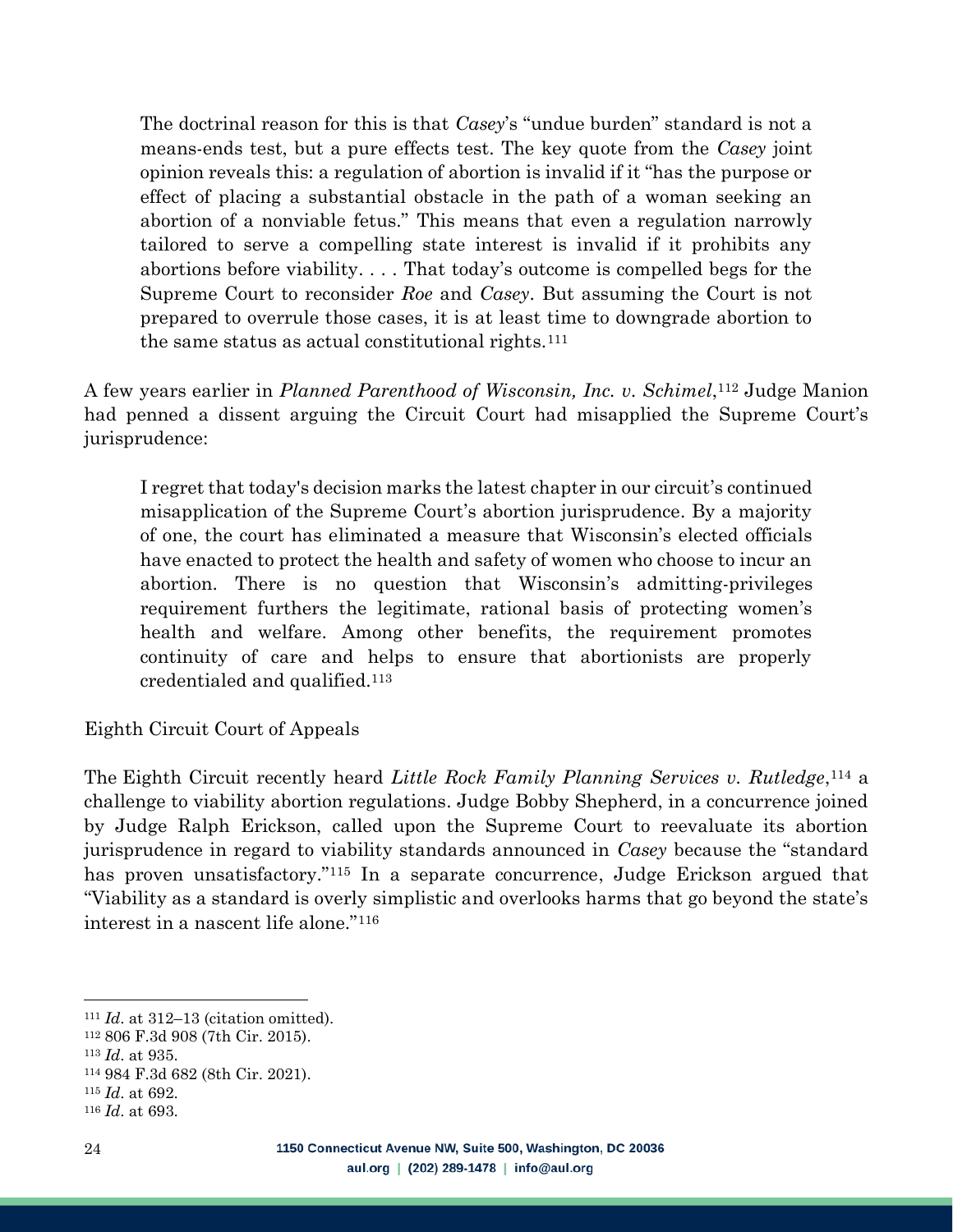Ninth Circuit Court of Appeals

Judge Andrew Kleinfeld in *Isaacson v. Horne*<sup>117</sup> addressed viability and the changing standard:

Viability is the "critical fact" that controls constitutionality. That is an odd rule, because viability changes as medicine changes. As *Planned Parenthood v. Casey* noted, between *Roe v. Wade* in 1973 and the time *Casey* was decided in 1992, viability dropped from 28 weeks to 23 or 24 weeks, because medical science became more effective at preserving the lives of premature babies.<sup>118</sup>

He recognized that viability is not a valid standard to control the abortion issue due to the fact it fluctuates as medicine advances.

Tenth Circuit Court of Appeals

Judge Baldock in *Planned Parenthood of Rocky Mountains Services Corporation v. Owens* 119 discussed the courts' ability to police states:

Justice White accurately predicted the future a quarter century ago: "In *Roe v. Wade* . . . this Court recognized a right to an abortion free from state prohibition. The task of policing this limitation on state police power is and will be a difficult and continuing venture in substantive due process." True to Justice White's words, state lawmakers continue to test the limits of *Roe* and courts continue to police those limits with no foreseeable end to the struggle. 120

Eleventh Circuit Court of Appeals

In *West Alabama Women's Center v. Williamson*, <sup>121</sup> the Eleventh Circuit heard a case involving D&E ("dismemberment") procedures on a living unborn child. Chief Judge Ed Carnes wrote in the opinion that "Some Supreme Court Justices have been of the view that there is constitutional law and then there is the aberration of constitutional law relating to abortion. If so, what we must apply here is the aberration."<sup>122</sup>

<sup>117</sup> 716 F.3d 1213 (9th Cir. 2013).

<sup>118</sup> *Id*. at 1233.

<sup>119</sup> 287 F.3d 910 (10th Cir. 2002).

<sup>120</sup> *Id*. at 931 (alteration in original)(citation omitted).

<sup>121</sup> 900 F.3d 1310 (11th Cir. 2018).

<sup>122</sup> *Id*. at 1314.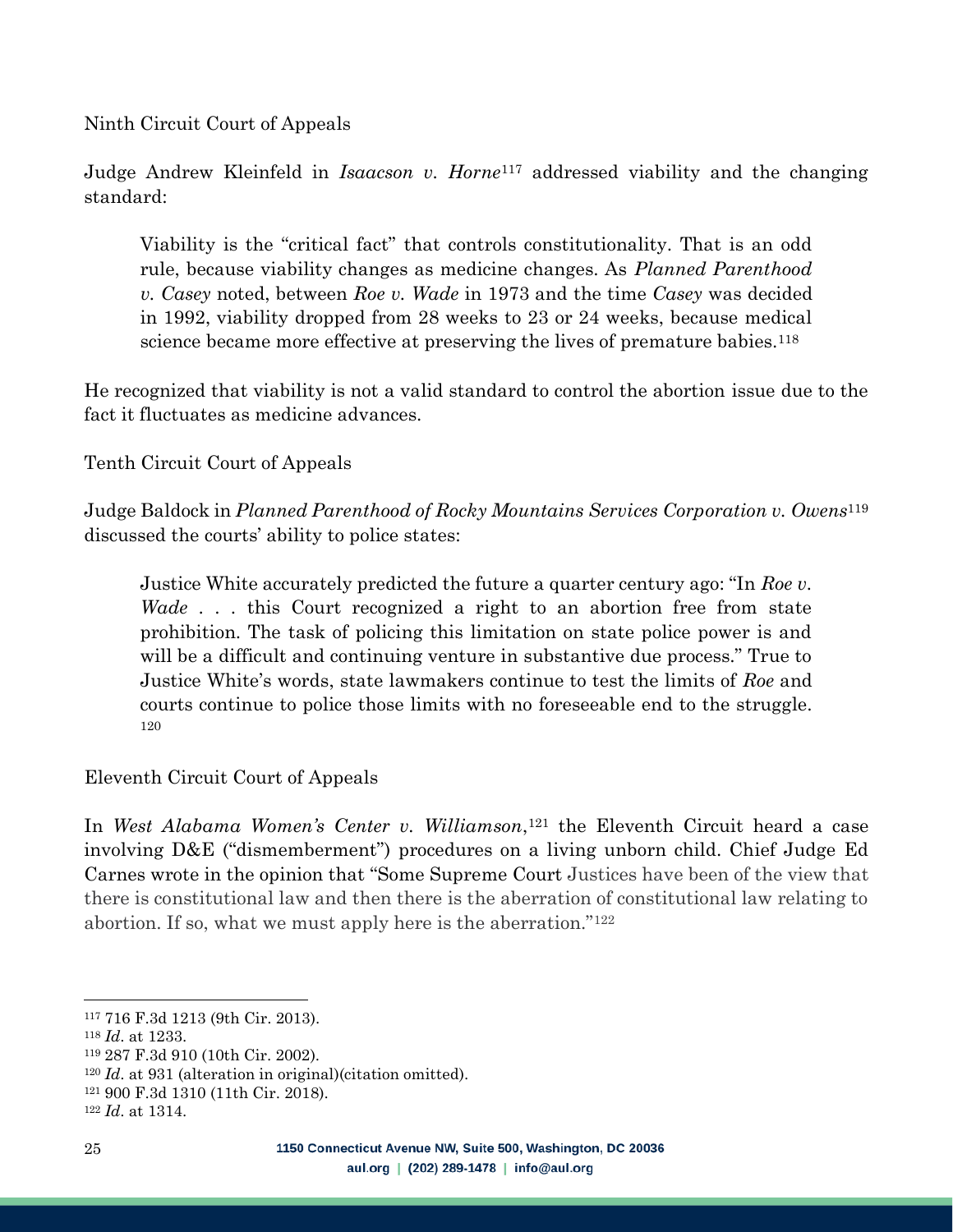Judge Joel Dubina concurred in Carnes' opinion but wrote separately to record his agreement with Justice Thomas' concurrence in *Gonzales v. Carhart*. He specifically emphasized Thomas's statement "that the Court's abortion jurisprudence, including *Casey* and *Roe v. Wade* has no basis in the Constitution." 123

#### <span id="page-25-0"></span>*District Court Criticism*

Judge Raymond Pettine, writing in *Women's Medical Center of Providence, Inc. v. Roberts*, 124 discussed the undue burden standard:

I agree with the Seventh Circuit that the concept of "undue burden" used by the Supreme Court in analyzing some recent cases involving alleged restrictions on the right to an abortion causes some confusion regarding the standard to be applied in cases involving first trimester restrictions. The confusion appears to stem from attempts to reconcile the position taken by the Court in *Roe v. Wade*, which arguably holds that there are no compelling state interests that ever justify a state-imposed burden on the right to a first trimester abortion, with the Court's position in *Danforth* that limited informed consent requirements may be imposed by the state during the first trimester, and with its position in *Maher v. Roe* and *Harris v. McRae* that the state may discourage indigents from exercising their right to an abortion by refusing to pay for the procedure. . . . Two approaches have emerged as lower federal courts have struggled with the line of Supreme Court abortion decisions.<sup>125</sup>

In the Southern District of Ohio, Chief Judge Sandra Beckwith in *Cincinnati Women's Services, Inc. v. Taft*<sup>126</sup> stated the *Casey* standard has led to confusion within the district courts:

At this point, it is evident that *Casey* produces decisions that seem to be based more on intuition than application of a discernible legal standard. The need for more clarity is acute because, as Judge Boggs and others have noted, legislatures will continue to legislate in this area, pro-choice advocates will continue to challenge such legislation, and the federal courts will continue to be caught in the middle. 127

<sup>123</sup> *Id*. at 1330 (quoting Carhart, 550 U.S. at 169 (Thomas, J., concurring)(citations omitted)).

<sup>124</sup> 530 F. Supp. 1136 (D.R.I. 1982).

<sup>125</sup> *Id*. at 1143 n.5 (citations omitted).

<sup>126</sup> 466 F. Supp. 2d 934 (S.D. Ohio 2005).

<sup>127</sup> *Id*. at 941.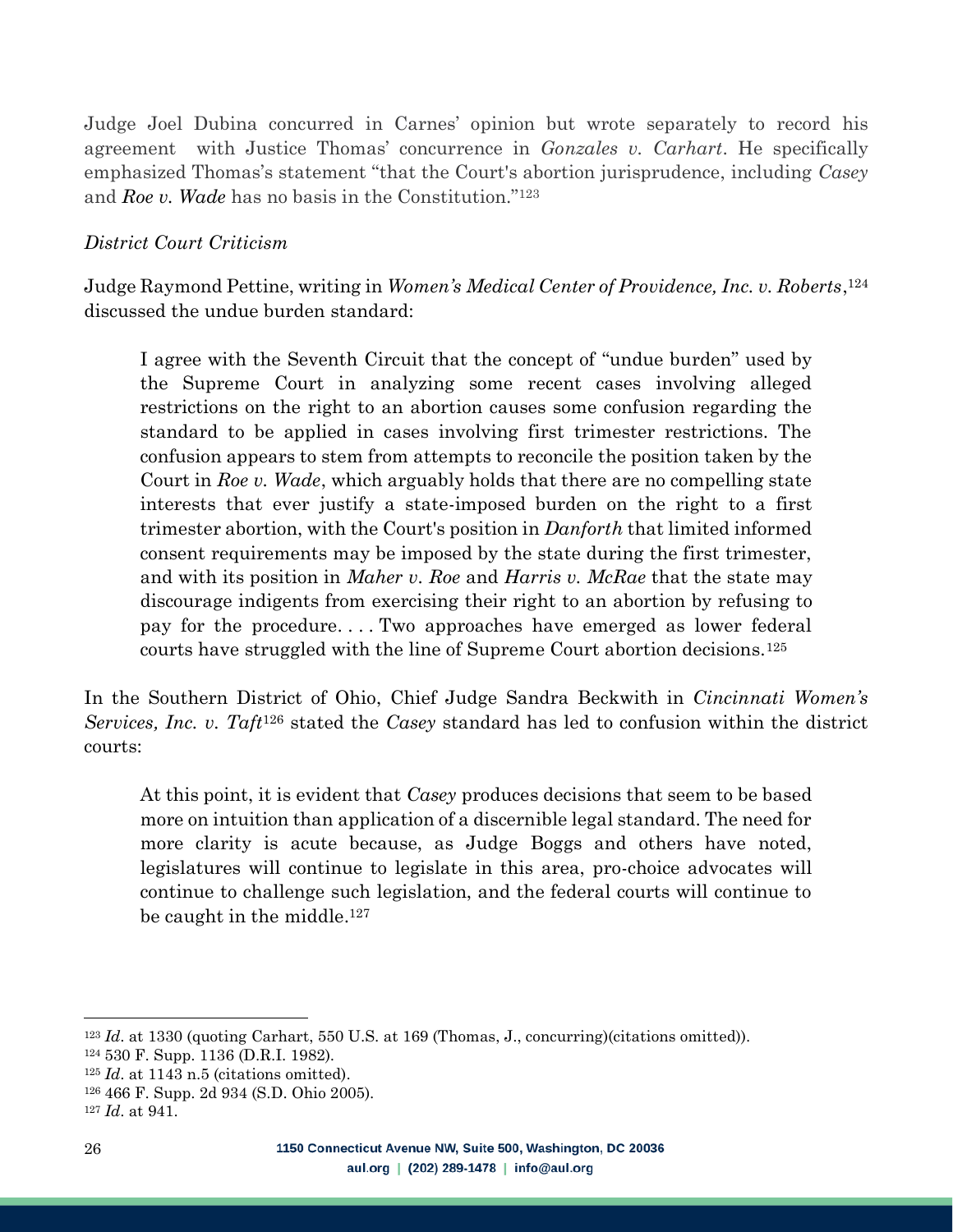Judge Adrian Duplantier, writing in *Sojourner v. Roemer*, <sup>128</sup> expressed his concerns about Roe's impact on the American system of federalism:

"The Court simply fashions and announces a new constitutional right for pregnant women and, with scarcely any reason or authority for its action, invests that right with sufficient substance to override most existing state abortion statutes. The upshot is that the people and the legislatures of 50 States are constitutionally disentitled to weigh the relative importance of the continued existence and development of the fetus, on the one hand, against a spectrum of possible impacts on the mother, on the other hand." However, the majority opinion in *Roe*, not Justice White's dissent, is still the law of this land. . . . The Court has still not revisited *Roe*. The Texas statute held unconstitutional in *Roe* is in all pertinent respects identical to the Louisiana statute under attack here. Thus *Roe* in effect declares the Louisiana statute unconstitutional. Even though the Supreme Court has thus far explicitly refused to overrule *Roe*, counsel for defendants urge that I should anticipate that it will now do so. The Supreme Court has repeatedly held that I have no such authority. 129

In 2020, Judge Campbell in *Memphis Center for Reproductive Health v. Slatery*<sup>130</sup> wrote that the issue remains unsettled: "This Court leaves debate about *Roe, Casey* and their progeny to the learned jurists on the Supreme Court, legal scholars, legislators and the public—a debate that remains lively and important."<sup>131</sup>

#### <span id="page-26-0"></span>**Early Scholarly Criticism**

Since the 1800s, the Justices have been sensitive to criticisms and evaluations of their decisions by the Bar, legal commentators, and academics. That commentary evolved as law schools and law reviews developed in the nineteenth century. The Justices have acknowledged that legal criticism may unsettle a decision by the Court.<sup>132</sup> In opinions in

<sup>128</sup> 772 F. Supp. 930 (E.D. La. 1991).

<sup>129</sup> *Id*. at 931 (quoting Roe, 410 U.S. at 222–23 (White, J., dissenting)).

<sup>130</sup> No. 3:20-cv-00501 (M.D. Tenn. July 24, 2020).

<sup>131</sup> *Id*. at \*3.

<sup>132</sup> See e.g., Morse v. Frederick, 551 U.S. 393, 431 (2007) (Breyer, J., concurring in the judgment in part and dissenting in part) ("[T]he rule of *Saucier* has generated considerable criticism from both commentators and judges."); Continental T.V. Inc. v. GTE Sylvania Inc., 433 U.S. 36, 47–48, 58 (1977) ("Since its announcement, *Schwinn* has been the subject of continuing controversy and confusion, both in the scholarly journals and in the federal courts.")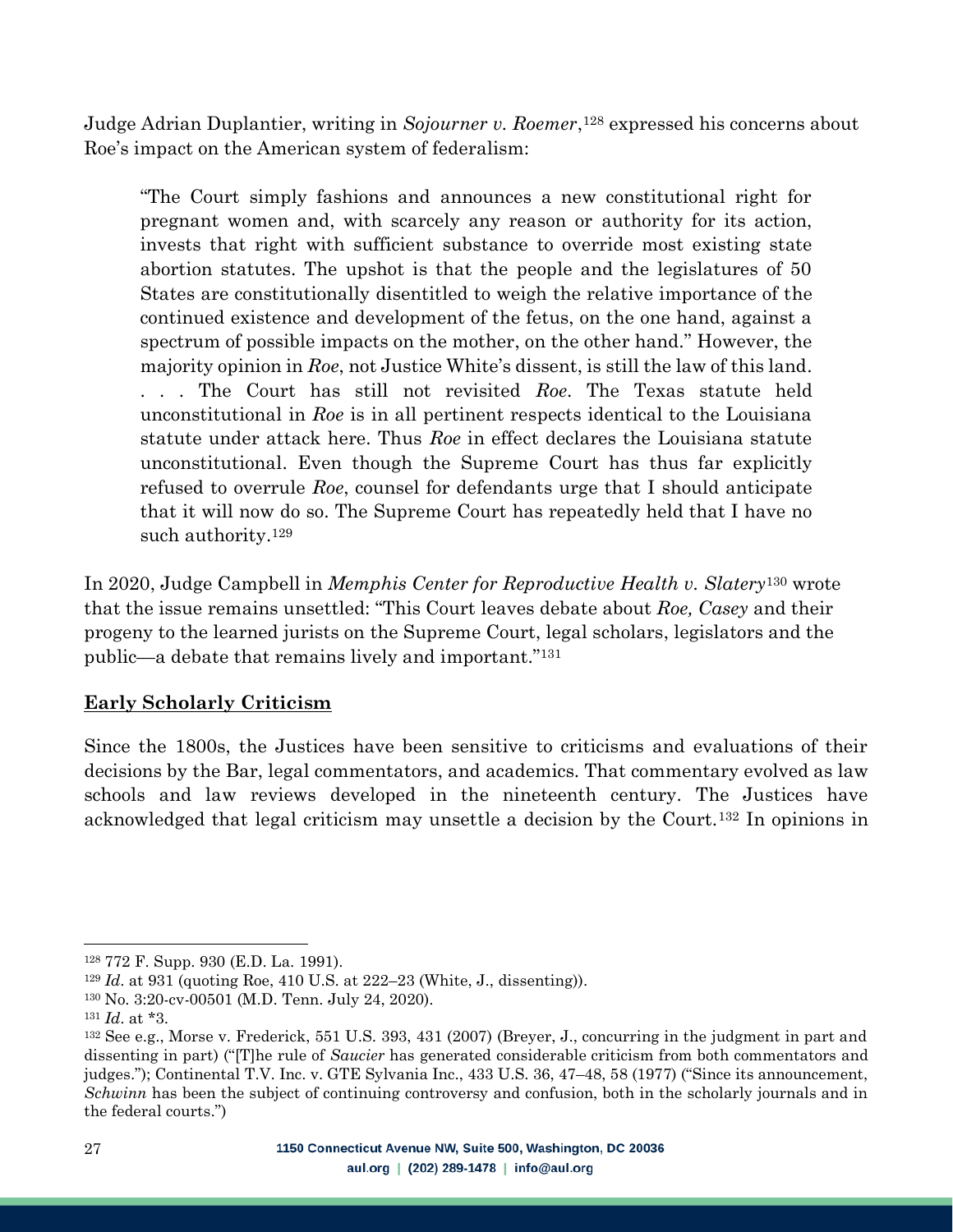which the Court has overruled a past decision, the Justices have acknowledged the significance of legal criticism.<sup>133</sup>

The most influential law review critique of *Roe* ever published was Professor John Hart Ely's 1973 article, *The Wages of Crying Wolf: A Comment on Roe v. Wade*. <sup>134</sup> Professor Ely was a law clerk for Chief Justice Earl Warren at the time of *Griswold v. Connecticut*, but Ely rejected *Roe* as an illegitimate extension of *Griswold*:

What is frightening about *Roe* is that this super-protected right is not inferable from the language of the Constitution, the framers' thinking respecting the specific problem in issue, any general value derivable from the provisions they included, or the nation's governmental structure. . . . And that, I believe . . . is a charge that can responsibly be leveled at no other decision of the past twenty years. At times the inferences the Court has drawn from the values the Constitution marks for special protection have been controversial, even shaky, but never before has its sense of an obligation to draw one been so obviously lacking.<sup>135</sup>

Ely also rejected the constitutional foundation for the Court's viability rule, noting "the Court's defense seems to mistake a definition for a syllogism."<sup>136</sup>

In 1987, an article by Horan, Forsythe, and Grant reviewed the exchange on constitutional doctrine and judicial review between Justices White and Stevens in *Thornburgh v. American College of Obstetricians and Gynecologists* and summarized twelve points of criticism of *Roe*:

(1) *Roe* failed to articulate a transcending principle which raised the decision above the realm of mere politics and convincingly based the right to abortion in the Constitution. (2) The decision was based on a notion of substantive due process that was repudiated in *Lochner v. New York*. (3) Ancient attitudes toward abortion were misunderstood or ignored. (4) The impact of the Hippocratic Oath on Anglo-American law and medicine was disregarded. (5) The Court erroneously construed the common law on abortion. (6) The Court failed to understand the medical and technological context of the common law and the significance of the concepts of quickening, viability, and live birth. (7)

<sup>133</sup> *See e.g*., Adarand Constructors, Inc. v. Pena, 515 U.S. 200, 232 (1995) (citing several examples of scholarly criticism of Metro Broadcasting, Inc. v. FCC, 497 U.S. 547 (1990)); Swift Co. v. Wickham, 382 U.S. 111, 124 n.20 (1965) (noting *Kesler* rule has been "uniformly criticized by commentators" and collecting scholarly criticism).

<sup>134</sup> 82 YALE L.J. 920 (1973).

<sup>135</sup> *Id*. at 935–37.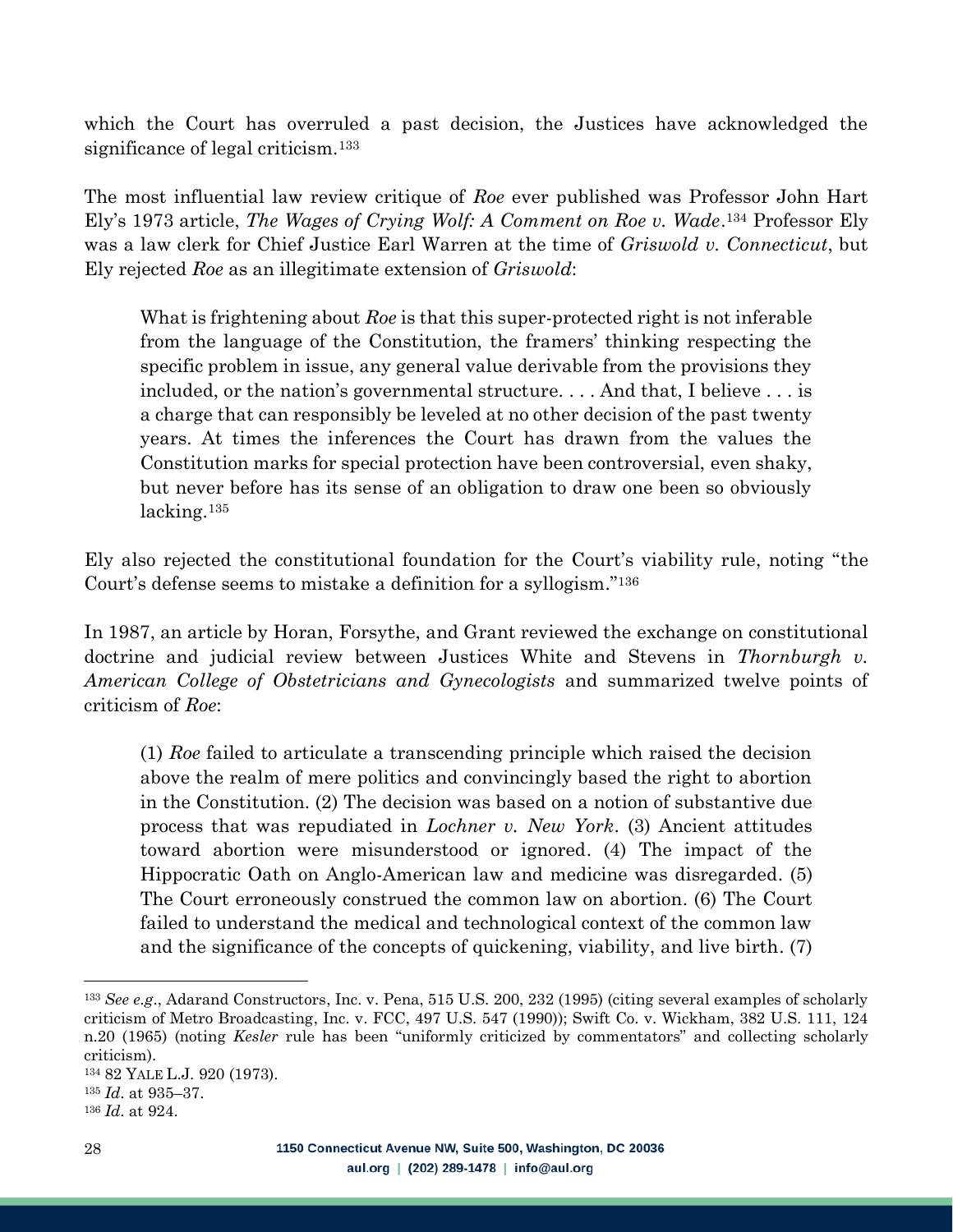The decision disregarded prohibitions on abortion in the practice of midwifery and medicine which followed the common law and preceded the nineteenth century American statutes. (8) The abortion statutes of the nineteenth century and their purpose were misconstrued. (9) The Court's analysis of nineteenth century caselaw was erroneous. (10) The consideration of the status of the unborn child as [a] "person" under the [F]ourteenth [A]mendment was conclusory. (11) The Court underestimated the protection of the unborn child under tort law. (12) Even the style of writing in the *Roe* opinion has been criticized. 137

Some of the leading law professors in the United States were strongly critical of the *Roe* decision. Alexander Bickel, a constitutional legal scholar and professor at Yale University penned the following:

The Court [in *Roe*] . . . refused the discipline to which its function is properly subject. It simply asserted the result it reached. If medical considerations only were involved, a satisfactory rational answer might be arrived at. But, as the Court acknowledged, they are not. Should not the question then have been left to the political process, which in state after state can achieve not one but many accommodations, adjusting them from time to time as attitudes change?<sup>138</sup>

Another influential work by Archibold Cox, *The Role of the Supreme Court in American Government*, <sup>139</sup> was cited by Justice O'Connor in her dissent in *Akron*. Cox called out the Court's failures in handling *Roe*:

[T]he Court failed to establish the legitimacy of the decision by not articulating a precept of sufficient abstractness to lift the ruling above the level of a political judgment based upon the evidence currently available from the medical, physical, and social sciences. Nor can I articulate such a principle—unless it be that a state cannot interfere with individual decisions relating to sex, procreation, and family with only a moral or philosophical state justification; a principle which I cannot accept or believe will be accepted by the American people. The failure to confront the issue in principled terms leaves the opinion to read like a set of hospital rules and regulations, whose validity is good enough this week but will be destroyed with new statistics upon the medical risks of childbirth and abortion or new advances in providing for the separate existence of the fetus. . . . Constitutional rights ought not to be created under

<sup>137</sup> Dennis J. Horan et al., *Two Ships Passing in the Night: An Interpretavist Review of the White-Stevens Colloquy on* Roe v. Wade, 6 ST. LOUIS U. PUB. L. REV. 229, 230–31 n.8 (1987) (citations omitted). <sup>138</sup> ALEXANDER BICKEL, THE MORALITY OF CONSENT 28 (1975).

<sup>139</sup> ARCHIBOLD COX, THE ROLE OF THE SUPREME COURT IN AMERICAN GOVERNMENT (1976).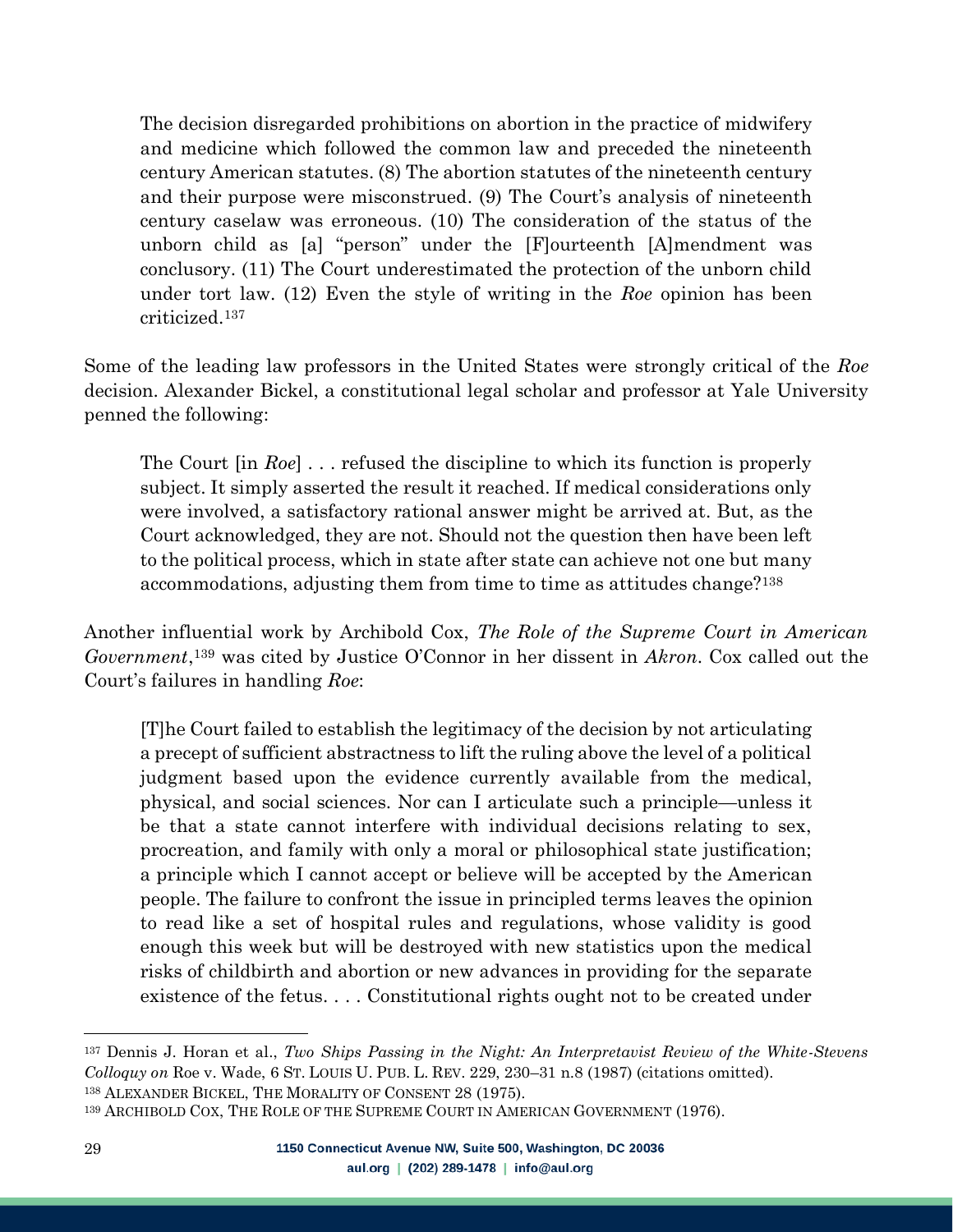the Due Process Clause unless they can be stated in principles sufficiently absolute to give them roots throughout the community and continuity over significant periods of time, and to lift them above the level of the pragmatic political judgments of a particular time and place.<sup>140</sup>

Other insightful and critical works include:

JOHN T. NOONAN, JR., A PRIVATE CHOICE: ABORTION IN AMERICA IN THE SEVENTIES (1979) (a probing critique of the reasoning of *Roe*, its impact on American politics, and its application by federal courts in the 1970s)

MARY ANN GLENDON, ABORTION AND DIVORCE IN WESTERN LAW 47 (1987) ("The problem of abortion regulation in the United States is immeasurably aggravated . . . by the fact that the extreme position of the Supreme Court . . . represents the views of only a minority of Americans.")

LYNN D. WARDLE, THE ABORTION PRIVACY DOCTRINE: A COMPENDIUM AND CRITIQUE OF FEDERAL COURT ABORTION CASES (1980) (an exhaustive analysis of how the lower federal courts applied *Roe* during the 1970s)

Lynn D. Wardle, *The Gap Between Law and Moral Order: An Examination of the Legitimacy of the Supreme Court Abortion Decisions*, 1980 B.Y.U. L. REV. 811 (1980) (arguing that the Court's abortion jurisprudence is illegitimate because it does not conform to society's notion of morality, previewing future social and political conflict which overlaps with stare decisis factors including acquiescence and settlement)

Joseph W. Dellapenna, *Nor Piety Nor Wit: The Supreme Court on Abortion*, 6 COLUM. HUM. RTS. L. REV. 379 (1974) (arguing that the Supreme Court's decision in *Roe* was an act of judicial fiat and that Congress should define personhood in the law)

Joseph W. Dellapenna, *The History of Abortion: Technology, Morality, and Law*, 40 U. PITT. L. REV. 359 (1979) (explaining that the Court failed to understand the medical and technological context of the common law and the significance of the concepts of quickening, viability, and live birth)

Philip Kurland, *Public Policy, the Constitution, and the Supreme Court*, 12 N. KY. L. REV. 181, 196 (1985) ("But for a capacity to make constitutional bricks without any constitutional straws, certainly no prior case can be equaled by that of the abortion decisions. However much I like the results—and I do—I can find no justification for their promulgation as a constitutional judgment by the Supreme Court.")

<sup>140</sup> *Id*. at 113–14.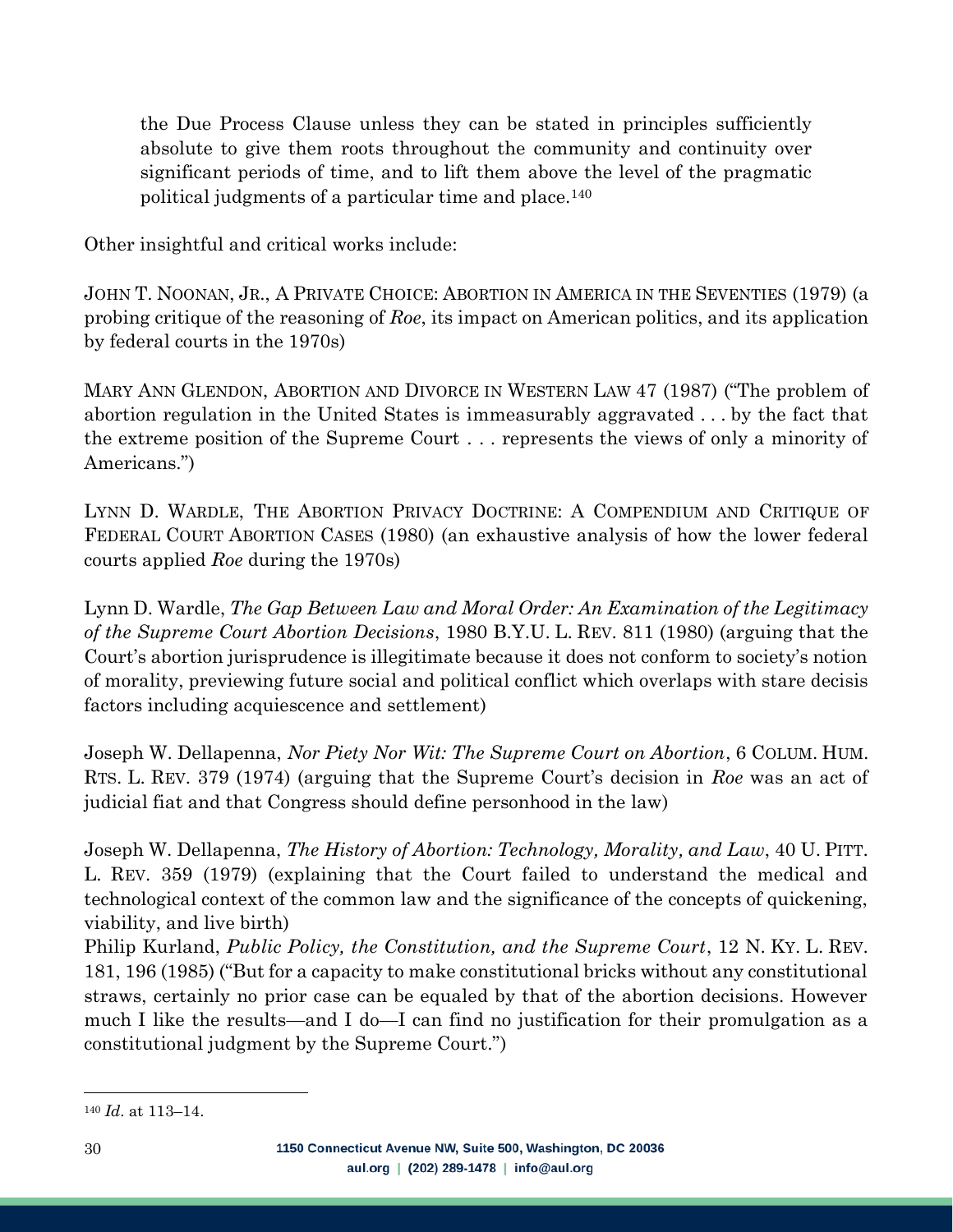Arnold H. Loewy, *Why* Roe v. Wade *Should be Overruled*, 67 N.C. L. REV. 939, 939 (1989) (emphasis omitted) ("*Roe v. Wade* . . . is not simply wrong; it is wrong in a fundamental way that few, if any, recent decisions of the Supreme Court can match. The unique wrongness of *Roe* lies in its utter lack of support from any source that is legitimate for constitutional interpretation, coupled with its wholesale denial to a substantial portion of the populace of a meaningful opportunity to effectuate legislative change.")

William Van Alstyne, *Closing the Circle of Constitutional Review from* Griswold v. Connecticut *to* Roe v. Wade*: An Outline of a Decision Merely Overruling Roe*, 1989 DUKE L.J. 1677 (1989) (distinguishing *Griswold* from *Roe* and arguing that *Roe*'s holding does not follow from *Griswold*)

Richard G. Morgan, Roe v. Wade *and the Lesson of the Pre-*Roe *Case Law*, 77 MICH. L. REV. 1724 (1979) (arguing that the *Roe* Court should have erred on the side of judicial discretion, refused to decide the case, and let the case law in lower courts develop)

Norman Vieira, Roe *and* Doe*: Substantive Due Process and the Right to Abortion*, 25 HASTINGS L.J. 867 (1974) (discussing how *Roe* and *Doe* were based on a notion of substantive due process that had been previously repudiated)

Harry H. Wellington, *Common Law Rules and Constitutional Double Standards: Some Notes on Adjudication*, 83 YALE L.J. 221, 299, 301 (1973) ("*Roe* perpetuates what seems to me a basic terminological mistake: The Court insists on describing the plaintiff's interest as 'fundamental.' This is misleading, for it suggests either that the text of the Constitution has singled out the abortion decision for special attention or that the judge, as wise philosopher, has imposed his ethical system upon the people. . . [*Doe*] lacks persuasive force and treats the private physician with the reverence that one expects only from advertising agencies employed by the American Medical Association.").

Arnold H. Loewy, *Abortive Reasons and Obscene Standards: A Comment on the Abortion and Obscenity Cases*, 52 N.C. L. REV. 223 (1973) (contrasting the Court's 1973 decisions on abortion and obscenity and arguing that they cannot be reconciled) Among many others, a stream of liberal law professors has harshly criticized the *Roe* and *Doe* decisions at various times:

Laurence H. Tribe, *Foreward: Toward a Model of Roles in the Due Process of Life and Law*, 87 HARV. L. REV. 1, 7 (1973) ("One of the most curious things about Roe is that, behind its own verbal smokescreen, the substantive judgment on which it rests is nowhere to be found.")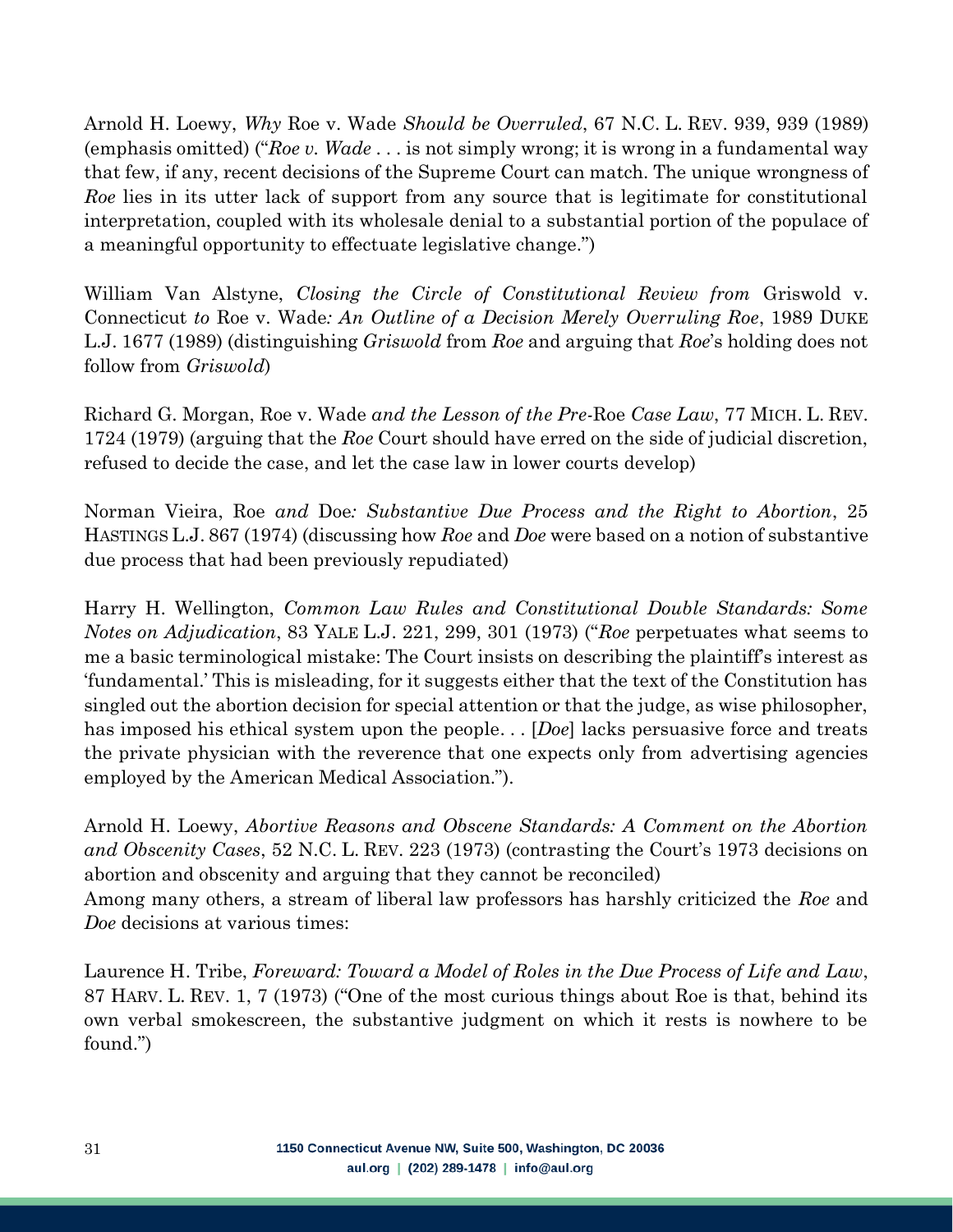Mark V. Tushnet, *Following the Rules Laid Down: A Critique of Interpretivism and Neutral Principles*, 96 HARV. L. REV. 781, 820 (1983) (Tushnet clerked for Justice Thurgood Marshall at the time of *Roe* and stated "It seems to be generally agreed that, as a matter of simple craft, Justice Blackmun's opinion for the Court was dreadful.")

JAMES F. SIMON, THE CENTER HOLDS: THE POWER STRUGGLE INSIDE THE REHNQUIST COURT 12 (1999) (A liberal law professor and former NYU law school dean, calling *Roe v. Wade* "the most controversial decision of the modern Court era.")

WHAT ROE V. WADE SHOULD HAVE SAID: THE NATION'S TOP LEGAL EXPERTS REWRITE AMERICA'S MOST CONTROVERSIAL DECISION (Jack M. Balkin ed., 2005).

For more examples of scholarly criticism of *Roe* from the 1970s and 1980s see:

Clarke D. Forsythe & Stephen B. Presser, *Restoring Self-Government on Abortion: A Federalism Amendment*, 10 TEX. REV. L. & POL'Y 301 (2006).

#### <span id="page-31-0"></span>**Criticism of** *Roe***'s "History"**

Supreme Court decisions have been criticized and undermined by their inaccurate recounting of historical facts underlying the Court's opinion. *Dred Scott v. Sanford* is perhaps the most famous example.<sup>141</sup> Chief Justice Taney's opinion for the Court recounted a history of state treatment of blacks which was roundly criticized by Justices McLean's and Curtis' dissents. Those criticisms were highlighted by anti-slavery critics until *Dred Scott* was functionally overturned by Section 1 of the Fourteenth Amendment.

One of the essential pillars of the *Roe* decision was Justice Blackmun's history of the common law and American statutory treatment of legal protection of the prenatal human being. A substantial part of the Court's opinion in *Roe* is an argument that an abortion right was based in American history. Almost half of Justice Blackmun's opinion for the Court in Roe is history, and that history has been thoroughly discredited.<sup>142</sup>

<sup>141</sup> 60 U.S. 393 (1856).

<sup>142</sup> Jeffrey D. Jackson, *Blackstone's Ninth Amendment: A Historical Common Law Baseline for the Interpretation of Unenumerated Rights*, 62 OKLA. L. REV. 167, 218 (2010) ("Although Justice Blackmun's majority opinion in *Roe* attempted to infuse some doubt into the status of the common law crime of abortion, stating at one point that research 'makes it now appear doubtful that abortion was ever firmly established as a common-law crime even with respect to the destruction of a quick fetus,' his opinion was based on faulty history and was quickly debunked by scholars.") (quoting Roe v. Wade, 410 U.S. 113, 136 (1973)); Lynn D. Wardle, *"Time Enough":* Webster v. Reproductive Health Services *and the Prudent Pace of Justice*, 41 FLA. L. REV. 881, 949 n.348 (1989) (documenting that the assertion in *Roe* that "abortion was never established as a common law crime" has been thoroughly discredited).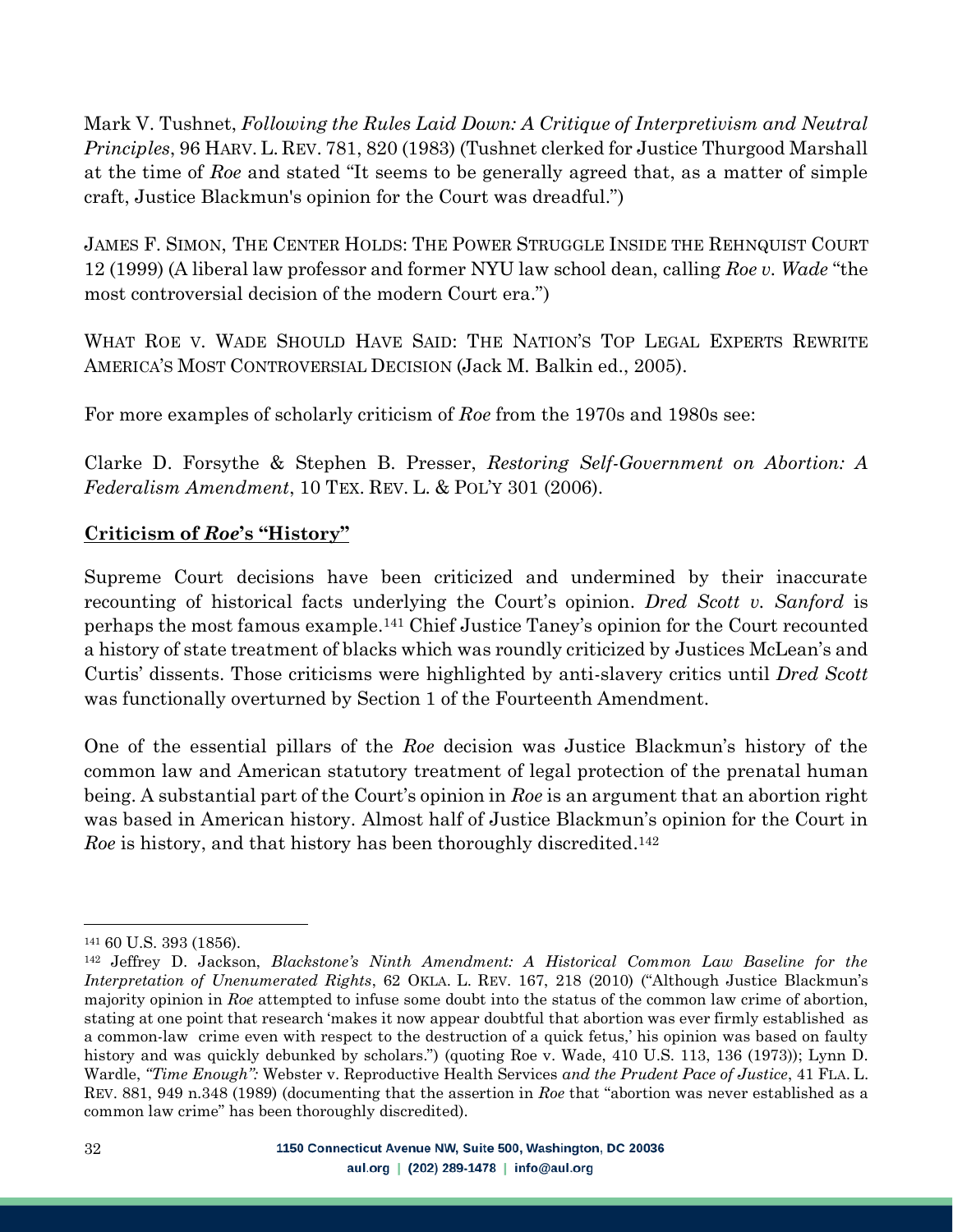By far, the most exhaustive books of abortion history was written by Professor Joseph Dellapenna in his encyclopedic critique, *Dispelling the Myths of Abortion History* (2006). This is the best one-volume criticism of *Roe* and presents the most comprehensive critique of *Roe*'s spurious history.

Other books and articles that extensively discuss the history of abortion and criticize *Roe*'s history are as follows:

JOHN KEOWN, ABORTION, DOCTORS, AND THE LAW: SOME ASPECTS OF THE LEGAL REGULATION OF ABORTION IN ENGLAND FROM 1803 TO 1982 (1988) (documenting the protective purposes behind English common and statutory abortion law)

STEPHEN M. KRASON, ABORTION: POLITICS, MORALITY, AND THE CONSTITUTION (1984) (thoroughly criticizing the history and reasoning in *Roe*)

Philip A. Rafferty, *Roe v. Wade*: The Birth of a Constitutional Right (1992) (Ph.D. dissertation, University of Michigan), *available at*  https://www.parafferty.com/Documents/Roe%20v%20Wade%20- %20Philip%20Rafferty%201992.pdf (exploring the English legal history of abortion protecting the unborn child)

Clarke D. Forsythe, *Homicide of the Unborn Child: The Born Alive Rule and Other Legal Anachronisms*, 21 VAL. U. L. REV. 563 (1987) (demonstrating that the born alive rule, originating in the 1600s, was a rule of evidence—to provide sufficient proof at a time of primitive medicine that the unborn child was alive—rather than a rule of substantive moral status, as Justice Blackmun wrongly assumed)

Robert M. Byrn, *An American Tragedy: The Supreme Court on Abortion*, 41 FORDHAM L. REV. 807 (1973) (detailing the common law on abortion known at that time)

Robert A. Destro, *Abortion and the Constitution: The Need for a Life-Protective Amendment*, 63 CAL. L. REV. 1250 (1975) (explaining that the Court's analysis of nineteenth century abortion case law was erroneous; also examining the Court's reasoning about personhood under the 14th Amendment)

Shelley Gavigan, *The Criminal Sanction as It Relates to Human Reproduction: The Genesis of the Statutory Prohibition of Abortion*, 5 J. LEGAL HIST. 20 (1984) (detailing the history of criminalizing abortion in the common law)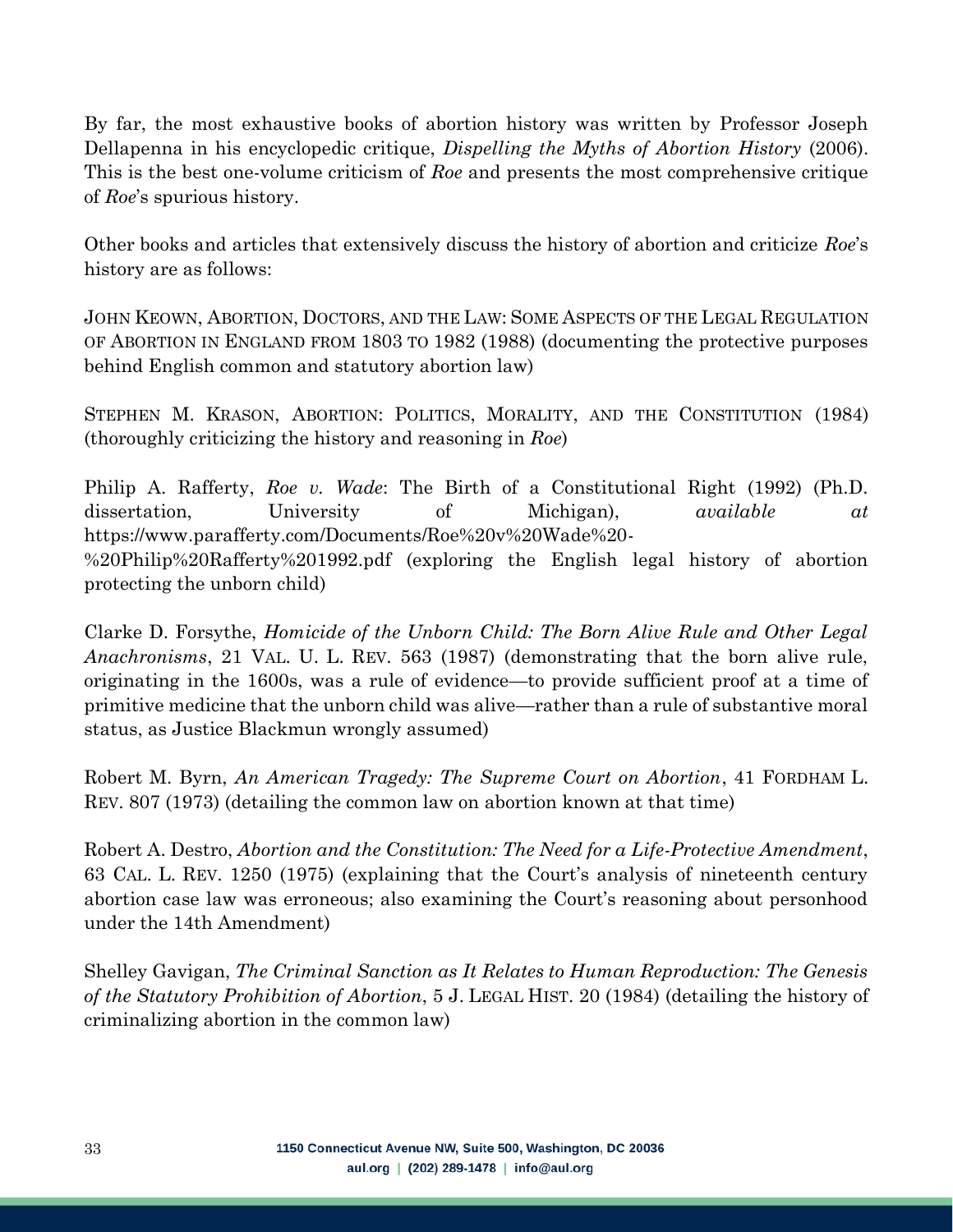John Keown, *Back to the Future of Abortion Law: Roe's Rejection of America's History and Traditions*, 22 ISSUES L. & MED. 3 (2006) (challenging pro-choice arguments that abortion was commonplace and accepted in American and English common law)

Eugene Quay, *Justifiable Abortion—Medical and Legal Foundations* [pt. I], 49 GEORGETOWN L.J. 173 (1961) (arguing that the model penal Code's newest suggestions on abortion are a massive departure from the common law, disputing the argument that abortion is necessary if health issues arise during pregnancy, and pointing out the possibility of abortion being used for eugenics purposes)

Eugene Quay, *Justifiable Abortion—Medical and Legal Foundations* [pt. II], 49 GEORGETOWN L.J. 395 (1961) (detailing the history of abortion restrictions from ancient Mesopotamia to the present and overviewing the abortion laws in all fifty states)

Mark S. Scott, *Quickening in the Common Law: The Legal Precedent* Roe *Attempted and Failed to Use*, 1 MICH. L. & POL'Y REV. 199 (1996) (providing an overview of the history of quickening in the common law and arguing that the *Roe* court misapplied this history)

James S. Witherspoon, *Reexamining* Roe*: Nineteenth Century Abortion Statutes and the Fourteenth Amendment*, 17 ST. MARY'S L.J. 29 (1985) (showing the protective purposes of nineteenth century abortion statutes and that the Court misconstrued their purposes)

Paul Benjamin Linton, Planned Parenthood v. Casey*: The Flight From Reason in the Supreme Court*, 13 ST. LOUIS U. PUB. L. REV. 15 (1993) (compiling sixty-four cases from forty states demonstrating that the purpose of nineteenth century state abortion prohibitions was to protect the life of the unborn child)

Clarke D. Forsythe, *The Effective Enforcement of Abortion Law Before* Roe v. Wade, *in* THE SILENT SUBJECT: REFLECTIONS ON THE UNBORN IN AMERICAN CULTURE (Brad Stetson ed., 1996) (surveying the experience and reasoning behind efforts to effectively enforce abortion law in the states, an experience that the Court ignored in *Roe*)

Jane Lang McGrew, Comment, *To Be or Not to Be: The Constitutional Question of the California Abortion Law*, 118 U. PA. L. REV. 643 (1970) (contributing one of the best critiques of the California Supreme Court's 1969 decision in *People v. Belous*, 458 P.2d 194 (Cal. 1969), upon which the Supreme Court relied in *Roe*)

Paul Benjamin Linton, *Abortion Convictions Before Roe*, 36 ISSUES L. & MED. 77 (2021) (providing a catalogue of state judicial cases involving abortion across the fifty states)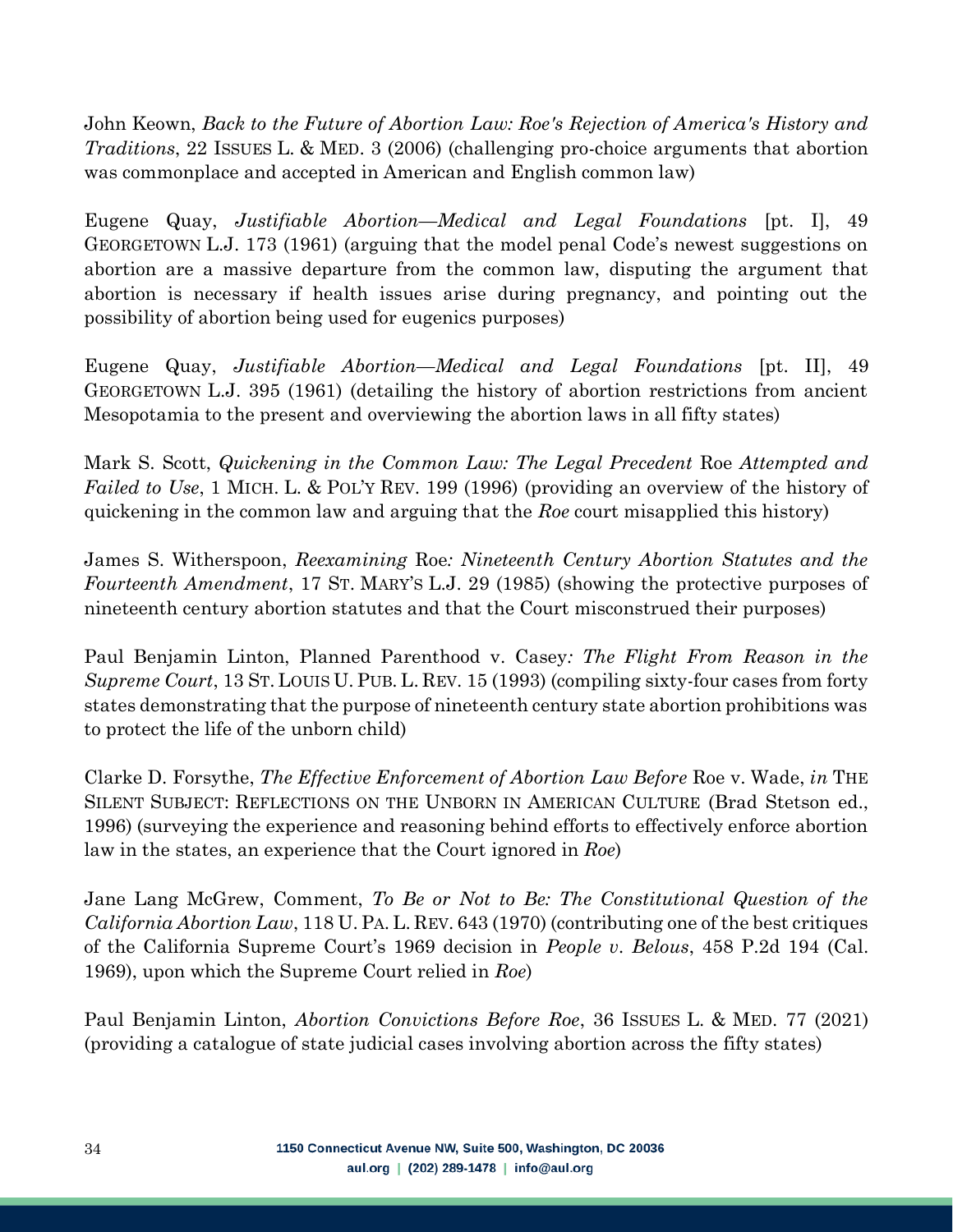Maureen L. Condic, *When Does Human Life Begin? The Scientific Evidence and Terminology Revisited*, 8 U. ST. THOMAS J.L. & PUB. POL'Y 44, 62–68 (2013) (a neurobiologist at the University of Utah analyzing numerous studies and concluding that human life begins at the point of sperm implantation, including a table of more than two dozen scientific papers "documenting the organismal functions of human embryos from the one-cell stage onward", and challenging the view, based on the terminology of the Carnegie Stages, "that the zygote is present only after syngamy")

David Kader, *The Law of Tortious Prenatal Death Since* Roe v. Wade, 45 MO. L. REV. 639 (1980) (discussing how the *Roe* Court misunderstood and underestimated the extent of the protection of the unborn child under tort law)

## <span id="page-34-0"></span>**The Turmoil Caused by** *Roe*

Other scholars have studied the turmoil caused by Roe and the continuing controversy that has existed for almost fifty years:

Elizabeth N. Moore, *Moral Sentiment in Judicial Opinions on Abortion*, 15 SANTA CLARA LAWYER 591, 634 (1975) ("In erroneously treating abortion as a single-faceted issue, the Court gives little guidance for the subtle, multi-faceted questions facing us in the future.")

Randy Beck, *Fueling Controversy*, 95 MARQ. L. REV. 735 (2011) (discussing the controversy and backlash that has occurred because of *Roe*'s broad decision and hypothesizing about what would have occurred if the Court had issued a minimal ruling)

A. Raymond Randolph, *Before* Roe v. Wade*: Judge Friendly's Draft Abortion Opinion*, 29 HARV. J. L. & PUB. POL'Y 1035 (2006) (detailing the 1970 draft opinion of Judge Henry Friendly that could have influenced the Justices to leave the abortion issue to the states)

Richard Wasserman, *Implications of the Abortion Decisions: Post* Roe *and* Doe *Litigation and Legislation*, 74 COLUM. L. REV. 237 (1974) (detailing the major issues in abortion law that *Roe* and *Doe* did not decide, exploring how the law will be changed, and predicting a long litigation battle to resolve these issues)

## <span id="page-34-1"></span>**Criticism of the Court's Viability Rule**

Another essential pillar of *Roe* is its viability rule. The plurality in *Casey* repeatedly called it part of the "central" or "essential" holding of *Roe*. <sup>143</sup> During the Supreme Court's two years

<sup>143</sup> *See* Paul Benjamin Linton's thorough analysis of the plurality's use of *Roe* and the distinctions between the plurality opinion and *Roe* in his article, Planned Parenthood v. Casey*: The Flight From Reason in the Supreme Court*, 13 ST. LOUIS U. PUB. L. REV. 15, 15–40 (1993).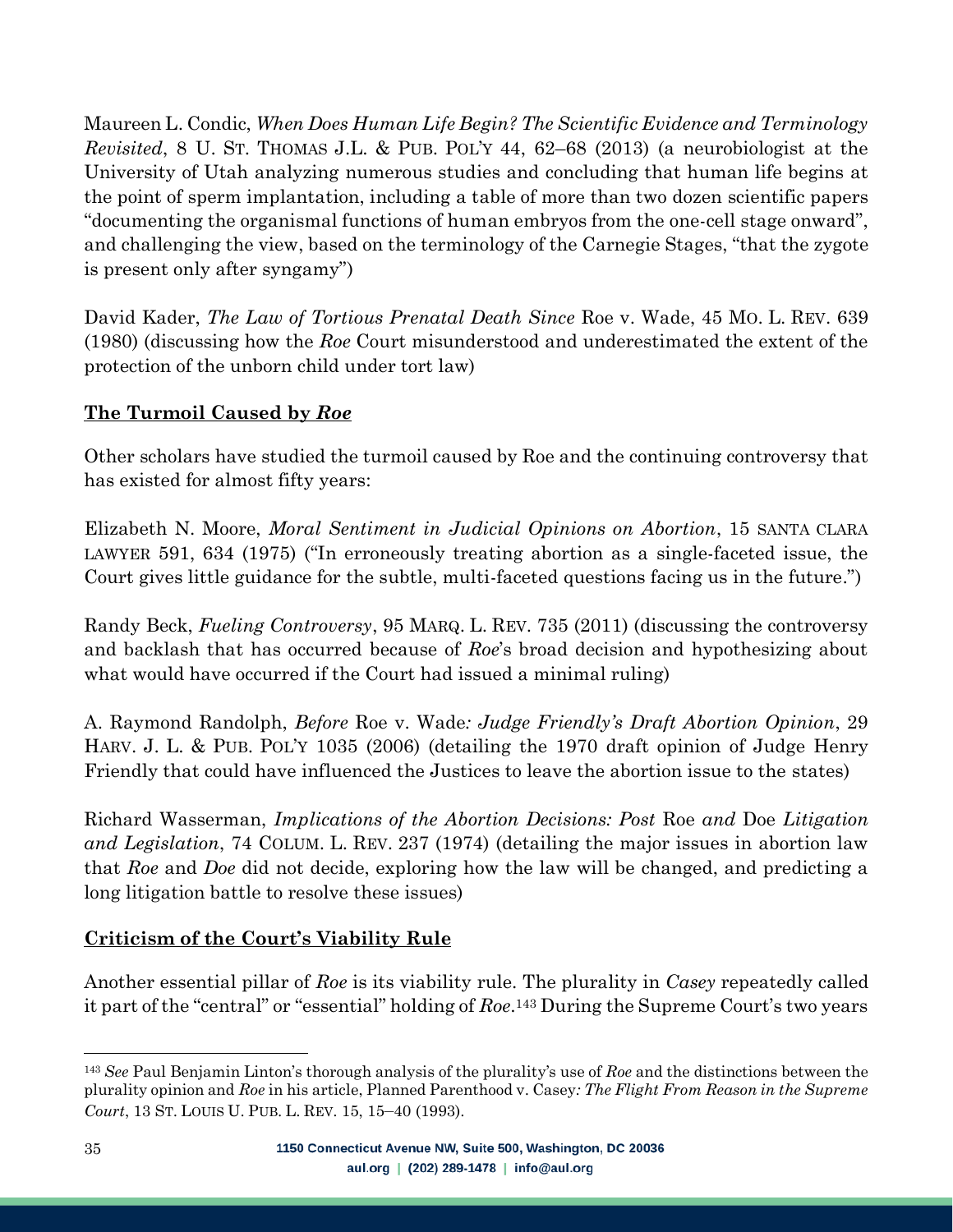of deliberations in 1971–1972 leading up to the *Roe* decision in January 1973, the early drafts of the opinions proposed that a right to abortion would extend to the end of the first trimester (12 weeks).

The Texas and Georgia laws were not premised on viability. No party asked the Court to extend the abortion right to viability. The word "viability" was never mentioned once during the four hours of oral argument before the Court in December 1971 and October 1972: "No one had briefed or argued in favor of viability in the arguments of *Roe v. Wade*."<sup>144</sup> Only after the second round of arguments in October 1972 did the Justices seriously discuss the scope of the abortion right that they were creating. This history is laid out and documented in detail in Clarke D. Forsythe, *Abuse of Discretion: The Inside Story of Roe v. Wade* (2013).

John Hart Ely was the first scholar to seriously criticize the Court's viability rule. He famously retorted that the Court's explanation for the viability rule in *Roe* "seems to mistake a definition for a syllogism."<sup>145</sup>

Paul Benjamin Linton, Planned Parenthood v. Casey*: The Flight from Reason in the Supreme Court*, 13 ST. LOUIS U. PUB. L. REV. 15 (1993) (thoroughly examining the *Casey* plurality's treatment of the viability rule)

Paul Benjamin Linton & Maura K. Quinlan, *Does* Stare Decisis *Preclude Reconsideration of*  Roe v. Wade*: A Critique of* Planned Parenthood v. Casey, 70 CASE W. RSRV. L. REV. 283 (2019) (a recent effort applying a contemporary medical understanding of medical viability)

Professor Randy Beck has thoroughly explored all aspects of the viability rule in a series of four articles:

- Randy Beck, *The Essential Holding of* Casey*: Rethinking Viability*, 75 UMKC L. REV. 713 (2007) (arguing that *Casey*'s positing of an undue burden standard did not adequately defend the *Roe* viability framework using stare decisis but instead stated dicta and that it should reconsider its holding on viability)
- Randy Beck, Gonzales*,* Casey *and the Viability Rule*, 103 NW. U. L. REV. 249 (2009) (arguing that, despite the Court's opinion that every decision must have sufficient justification in order to protect "judicial legitimacy", the Court's decision in Casey falls short of the very justification framework that it posits for the viability rule in that same case)
- Randy Beck, *Self-Conscious Dicta: The Origins of* Roe v. Wade*'s Trimester Framework*, 51 AM. J. LEGAL HIST. 505 (2011) (documenting that the Justices

<sup>144</sup> Dellapenna, Dispelling the Myths, at 594.

<sup>145</sup> *The Wages of Crying Wolf: A Comment on* Roe v. Wade, 82 YALE L.J. 920, 924 (1973).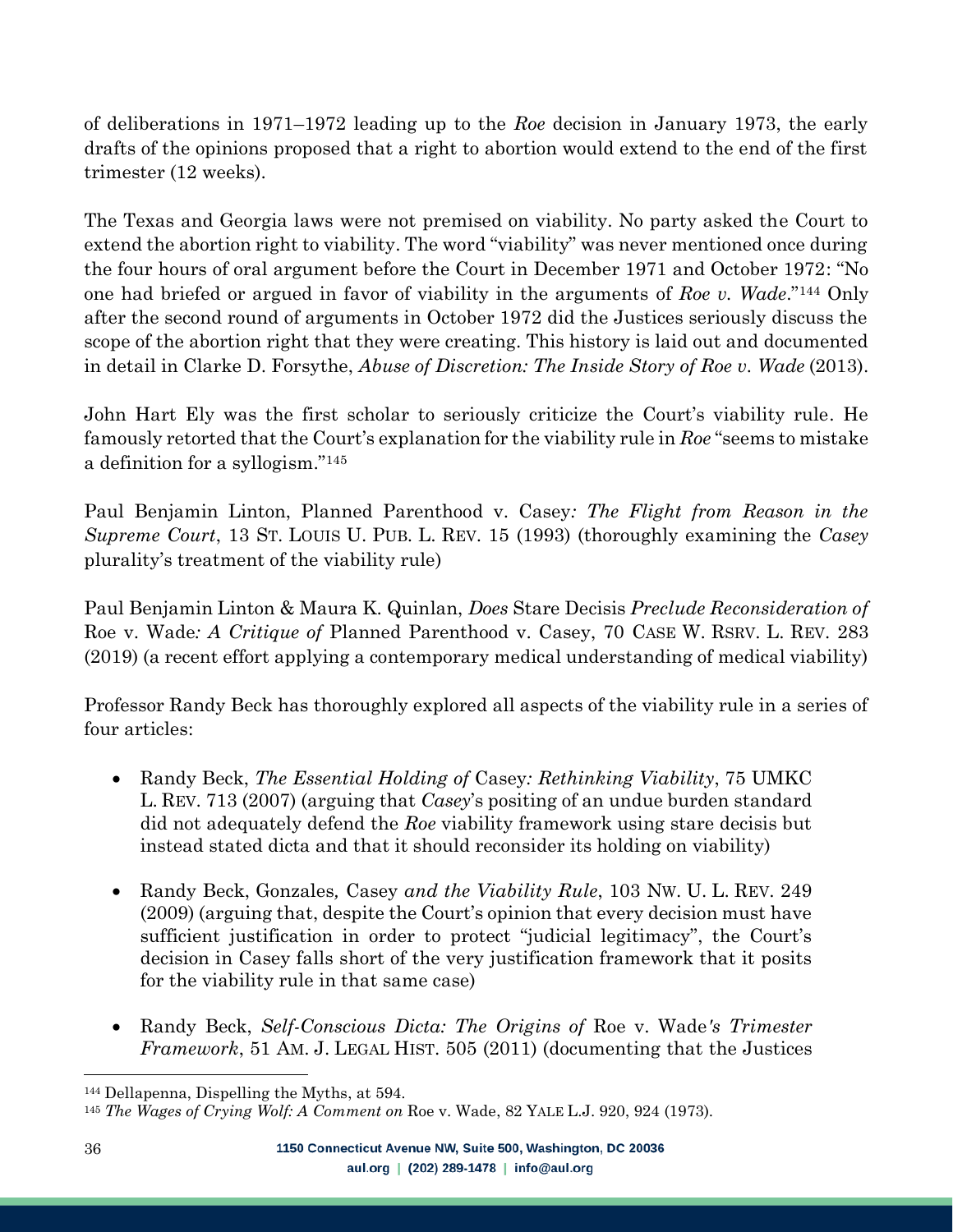in *Roe* knew that the viability rule was dictum—not necessary to its decision in *Roe* or *Doe* because neither statute was tied to viability and neither party asked the Court to adopt any limit tied to fetal viability)

• Randy Beck, *Twenty-Week Abortion Statutes: Four Arguments*, 43 HASTINGS CONST. L.Q. 187 (2016) (arguing that the Court's viability framework is unstable and should be changed, that limits on late abortions are still acceptable under the framework, and that the viability rule should not be preserved under stare decisis)<sup>146</sup>

Shea Leigh Line, *Twenty Week Bans, New Medical Evidence, and the Effect on Current United States Supreme Court Abortion Law Precedent*, 50 IDAHO L. REV. 139 (2014) (arguing that *Roe*'s viability framework was doomed to fail and be overturned because of its reliance on inaccurate and outdated medical evidence and arguing that the state should be able to regulate abortion when the child begins to feel pain)

## <span id="page-36-0"></span>**Criticisms of the Sociological and Medical Assumptions Underlying** *Roe*

A third essential pillar of the *Roe* decision is the Court's assumption that "abortion is safer than childbirth." This medical assumption had a pervasive impact on the structure and reasoning of the Court's opinion in Roe:

The medical mantra was arguably the single most important premise that drove the results in the abortion decisions. It is difficult to exaggerate its importance. It formed the historical rationale for the right to abortion, the trimester framework, the state interest analysis, the prohibition on health and safety regulations in the first trimester, the limitations on health and safety regulations in the second trimester, the "health" exception after viability, and the extreme deference to the subjective discretion of the provider throughout.<sup>147</sup>

All of the medical, factual and sociological assertions in the *Roe* opinion, including the assumption that "abortion is safer than childbirth" were derived from Justice Blackmun's personal research or amicus briefs filed for the first time in the Supreme Court. As the attorney for Texas told the Justices at the first oral argument in December 1971: "The record

<sup>146</sup> *See also* Randy Beck, *State Interests and the Duration of Abortion Rights*, 44 MCGEORGE L. REV. 31 2013) (considering Justice Kennedy's impact on the viability rule—especially his majority opinion in Gonzalez v. Carhart, 550 U.S. 124 (2007) and dissenting opinion in Stenberg v. Carhart, 530 U.S. 914 (2000)—and what effect this will have on future abortion decisions by the Court)

<sup>147</sup> Clarke D. Forsythe & Bradley N. Kehr, *A Road Map Through the Supreme Court's Back Alley*, 57 VILL. L. REV. 45, 51 (2012).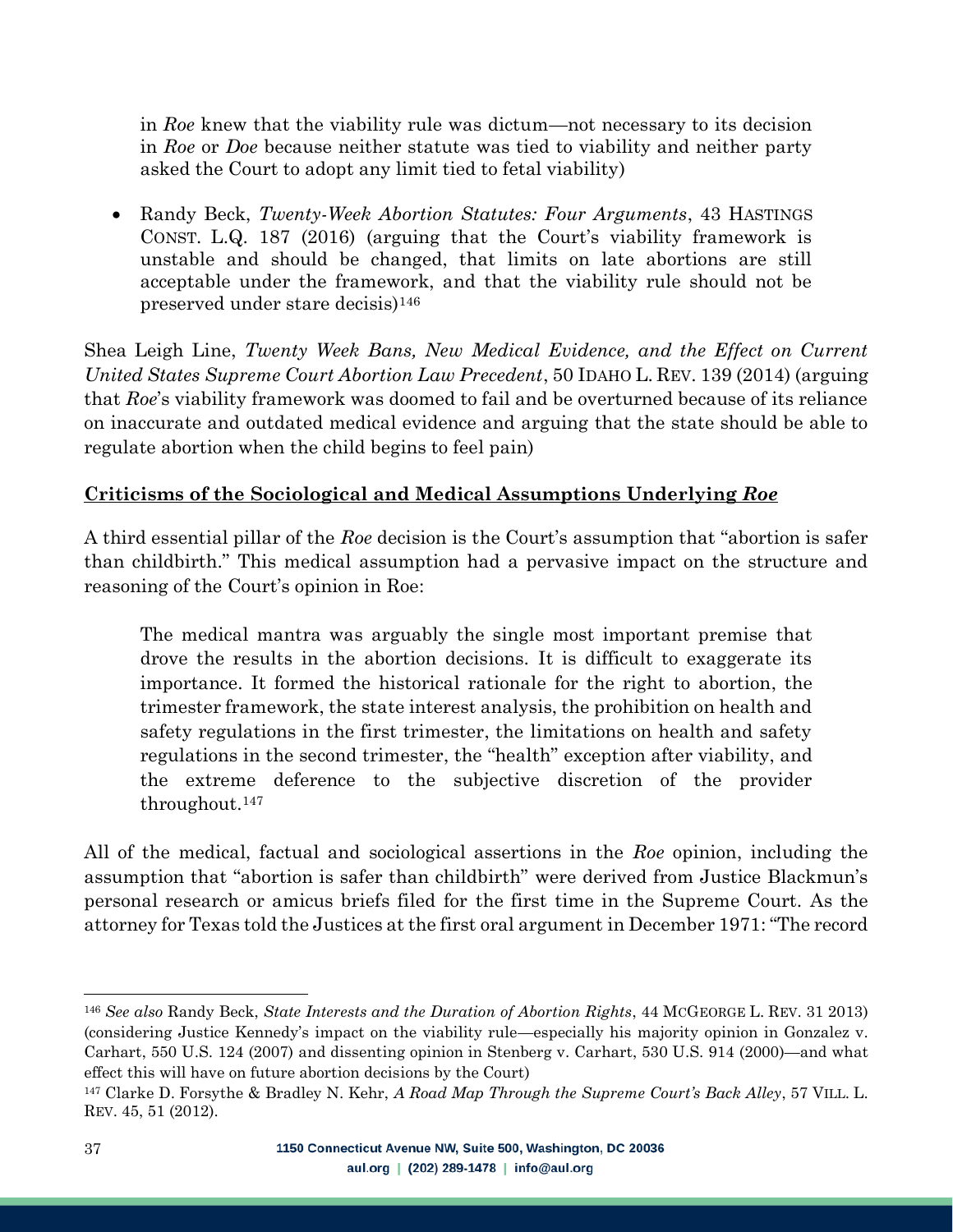that came up to this Court contains the amended petition of Jane Roe, an unsigned alias affidavit, and that is all."<sup>148</sup>

As Dorothy Beasley, the Assistant Attorney General for Georgia who argued both rounds of argument, told the Justices: "that again is one of the great problems with this case. We know of no facts, there are no facts in this case, no established facts."<sup>149</sup> She repeated at one point: "That, again, is not in the record because there was no evidence presented."<sup>150</sup> The Court acknowledged in *Akron* that this was a "factual assumption." 151

Among the books and articles that discuss these issues in further detail are:

David C. Reardon et al., *Deaths Associated with Abortion Compared to Childbirth—A Review of New and Old Data and the Medical and Legal Implications*, 20 J. CONTEMP. HEALTH L. & POL'Y 279 (2004) (an in-depth critique demonstrating the falsity of the medical mantra "abortion is safer than childbirth" which drove the Court's result in *Roe*)

Clarke Forsythe, *The Medical Assumption at the Foundation of* Roe v. Wade *and Its Implications for Women's Health*, 71 WASH. & LEE L. REV. 827 (2014) (the Supreme Court failed to use reliable medical evidence in reaching its decision in *Roe* and the "medical assumption" that "abortion is safer than childbirth" from which the Court derived their opinion was inherently flawed)

Brian W. Clowes, *The Role of Maternal Deaths in the Abortion Debate*, 13 ST. LOUIS U. PUB. L. REV. 327 (1993) (detailing the falsehood of the argument that legalizing abortion dropped death rates due to very unsafe, illegal abortions; arguing that legalizing abortion hurts women and is inherently unsafe, and rebutting the argument that abortion is safer than childbirth)

Clarke D. Forsythe & Bradley N. Kehr, *A Road Map Through the Supreme Court's Back Alley*, 57 VILL. L. REV. 45 (2012) (a compilation of the medical data on the dangers of abortion, danger compared to childbirth, and the health dangers in abortion clinics that cannot be regulated because of the Court's excepting of abortion from normal public health regulations in *Roe* and *Doe*; arguing the Court should allow further regulation of abortion to protect maternal health)

<sup>148</sup> Forsythe, Abuse of Discretion, at 89 (quoting Transcript of Oral Argument at 16, *Roe v. Wade*, 410 U.S. 113 (1973) (No. 70-18)).

<sup>149</sup> *Id.* (quoting Transcript of Oral Argument at 18, *Doe v. Bolton*, 410 U.S. 179 (1973) (No. 70-40)).

<sup>150</sup> Transcript of Oral Argument at 17, *Doe v. Bolton*, 410 U.S. 179 (1973) (No. 70-40).

<sup>151</sup> 462 U.S. at 430 n.12. ("Of course, the State retains an interest in ensuring the validity of Roe's factual assumption that "the first trimester abortion [is] as safe for the woman as normal childbirth at term," an assumption that "holds true only if the abortion is performed by medically competent personnel under conditions insuring maximum safety for the woman." (alteration in original)(citation omitted)).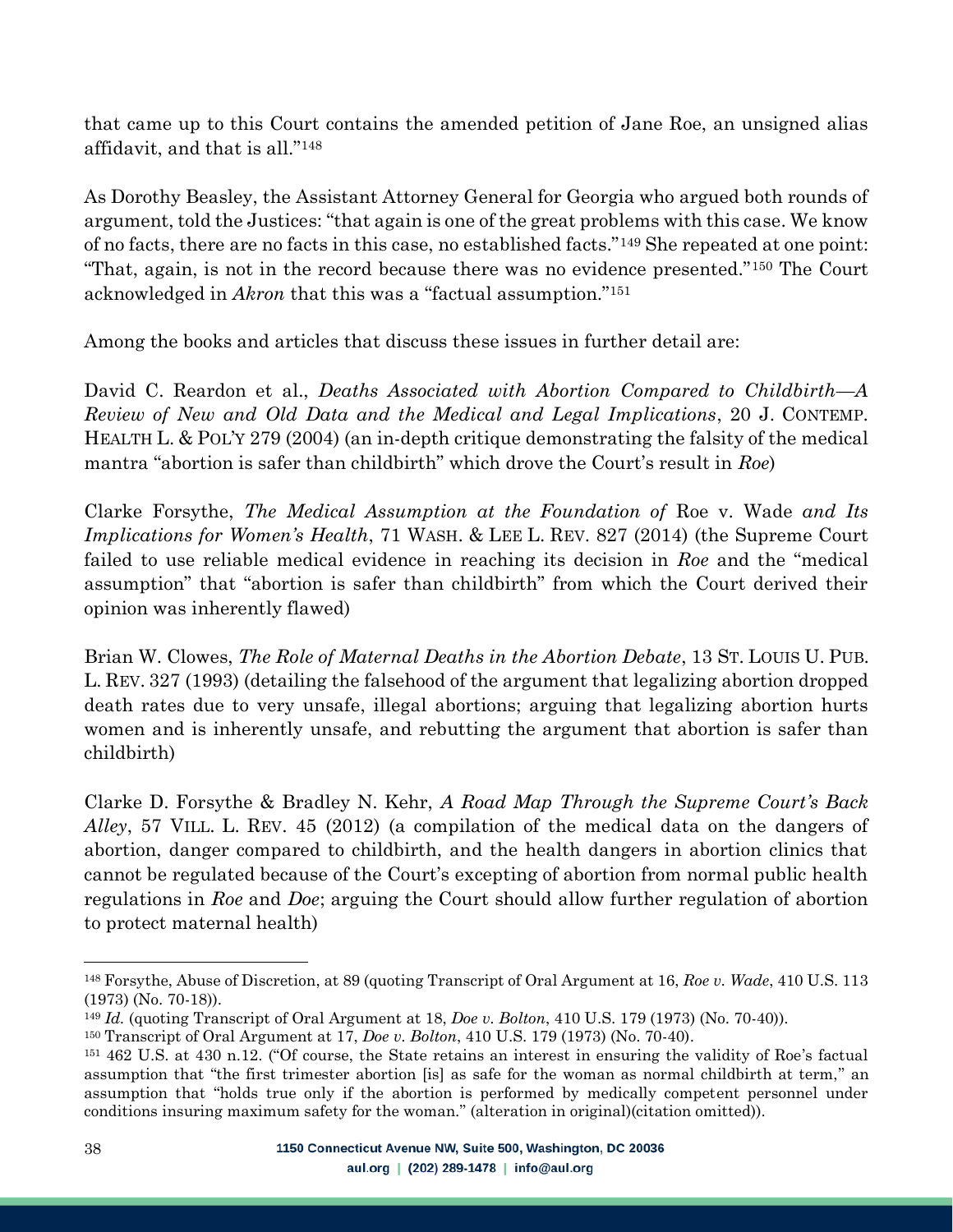Clarke D. Forsythe & Stephen B. Presser, *The Tragic Failure of* Roe v. Wade*: Why Abortion Should be Returned to the States*, 10 TEX. REV. L. & POL. 85 (2005) (detailing the heavy social and medical consequences of the Court legalizing abortion by fiat and arguing that with such weighty policy matters at stake, the legislature should be the one to set abortion policy in the United States)

Stephen G. Gilles, Roe*'s Life-or-Health Exception: Self-Defense or Relative-Safety*, 85 NOTRE DAME L. REV. 525 (2010) (criticizing the *Roe* Court's "postviability health exception" and detailing its transition to *Casey*'s "significant health risks" test and the "life-or-health exception" in *Carhart* to argue that the Court's precedent in this area is simply a judicial usurpation of the legislative power)

#### <span id="page-38-0"></span>**The Unworkability of** *Roe*

Another essential pillar of *Roe* was the assumption that skilled doctors at the highest level of the medical profession would do abortions. This was reflected in Justice Blackmun's assumption that doctors like the ones he worked with while Resident Counsel at the Mayo Clinic in the 1950s would do abortions. Doctors, like Dr. Joseph Pratt and other Mayo Doctors, filed an amicus brief in the *Roe* and *Doe* cases. As Dellapenna records:

[Dr. Jane] Hodgson's role turned out to be crucial to the success of the abortion repeal movement as she identified fellow Minnesotan Harry Blackmun as someone who could be influenced by his close friend, Dr. Joseph Pratt of the Mayo Clinic (where Justice Harry Blackmun had been in-house counsel for a time.<sup>152</sup>

Further resources are as listed:

Steven H. Aden, *Driving Out Bad Medicine: How State Regulation Impacts the Supply and Demand of Abortion*, 8 U. ST. THOMAS J.L. & PUB. POL'Y 14 (2013) (presenting "an overview of recent economic data analyzing both the supply side of abortion, such as state restrictions on licensing and credentialing of providers and baseline health and safety regulations, and the demand side of abortion, such as Medicaid funding or de-funding, . . parental involvement, . . and wait and counsel requirements")

Randy Beck, *Prioritizing Abortion Access Over Abortion Safety in Pennsylvania*, 8 U. ST. THOMAS J.L. & PUB. POL'Y 33 (2013)

<sup>152</sup> Dellapenna, Dispelling the Myths, at 665 (citing DAVID GARROW, LIBERTY AND SEXUALITY: THE RIGHT TO PRIVACY AND THE MAKING OF *ROE V. WADE* 474 (1998) and JAMES RISEN & JUDY THOMAS, WRATH OF ANGELS: THE AMERICAN ABORTION WAR 29–31 (1998)).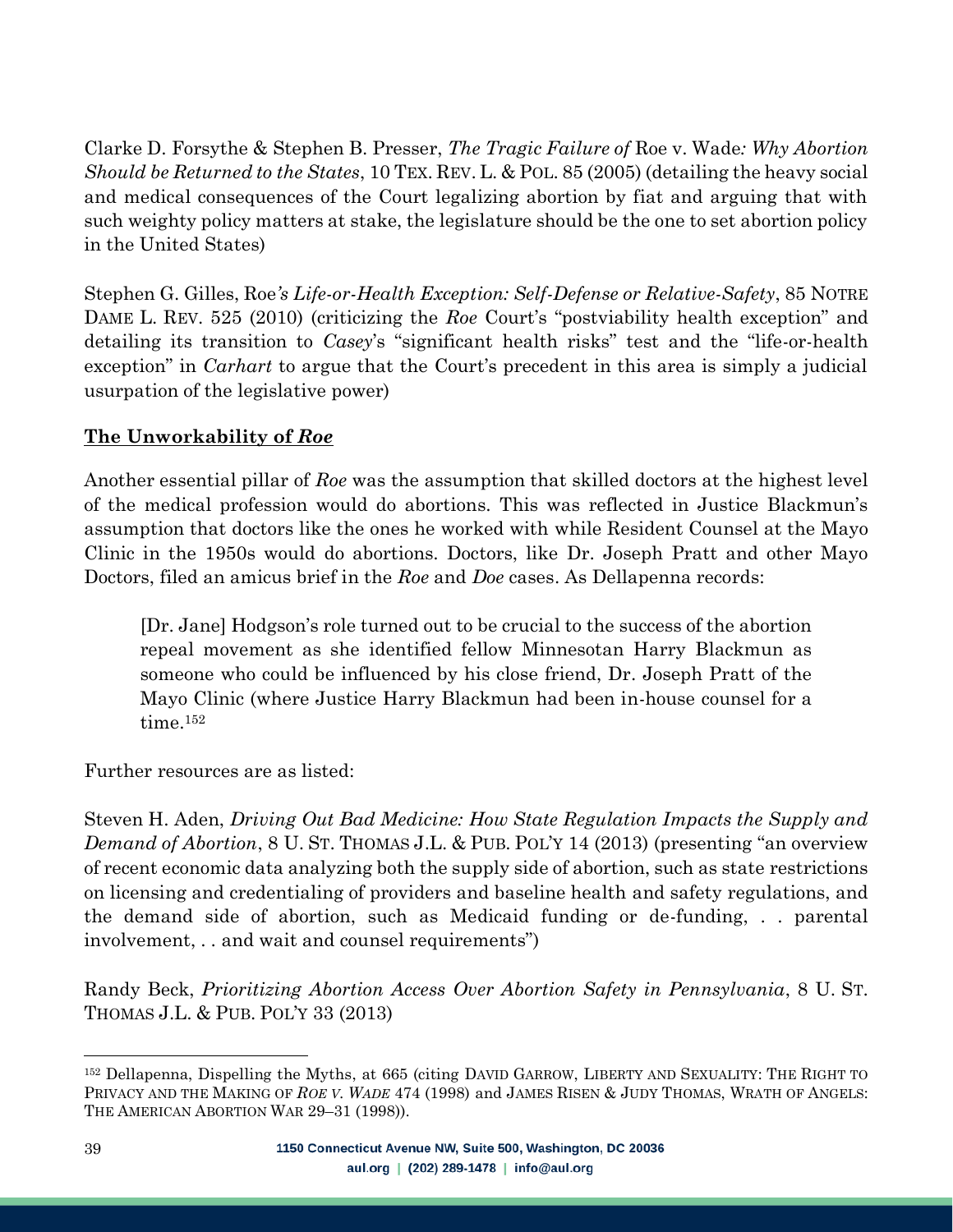Clarke D. Forsythe & Rachel N. Morrison, *Stare Decisis, Workability, and* Roe v. Wade*: An Introduction*, 18 AVE MARIA L. REV. 48 (2020) (overview of the aspects of stare decisis and workability and assertion that Roe and abortion jurisprudence is flawed precedent, systematically "unworkable," and should be abandoned)

#### <span id="page-39-0"></span>**Attempts to Create a New Rationale for the Abortion "Right"**

Judge Richard Posner called *Roe* "the Wandering Jew of constitutional law."<sup>153</sup> It is commonly noted that the opinion in *Roe* has been deemed unsatisfactory, and that there have been academic attempts to draft a new, more satisfactory rationale for *Roe*. This is exemplified by this collection of essays:

WHAT ROE V. WADE SHOULD HAVE SAID (Jack Balkin ed., 2005) (eleven legal scholars present what they believe the *Roe v. Wade* opinion should have said)

Nancy K. Rhoden, *Trimesters and Technology: Revamping* Roe v. Wade, 95 YALE L. J. 639 (1986)

James Bopp, Jr., *Will There Be a Constitutional Right to Abortion After the Reconsideration of* Roe v. Wade*?* 15 J. CONTEMP. LAW 131 (1989) (considering the "alternate foundations" upon which the Court may base a right to privacy and concluding that none are intellectually satisfactory and that *Roe*'s privacy framework will one day be abandoned)

James Bopp, Jr., *Is Equal Protection a Shelter for the Right to Abortion?*, *in* ABORTION, MEDICINE, AND THE LAW (J. Douglas Butler & David F. Walbert, eds., 4th ed. 1992) (explaining why equal protection cannot be considered a justification for a "right" to abortion)

David M. Smolin, *Why Abortion Rights Are Not Justified by Reference to Gender Equality: A Response to Professor Tribe*, 23 J. MARSHALL L. REV. 621 (1990) (critiquing Laurence Tribe's book, *The Clash of Absolutes*, and arguing that abortion is not necessary for full equality for women and that a worldview of radical autonomy that would allow such an act is wrong)

<sup>153</sup> Richard A. Posner, *Legal Reasoning from the Top Down and from the Bottom Up: The Question of Unenumerated Constitutional Rights*, 59 U. CHI. L. REV. 433, 441 (1992).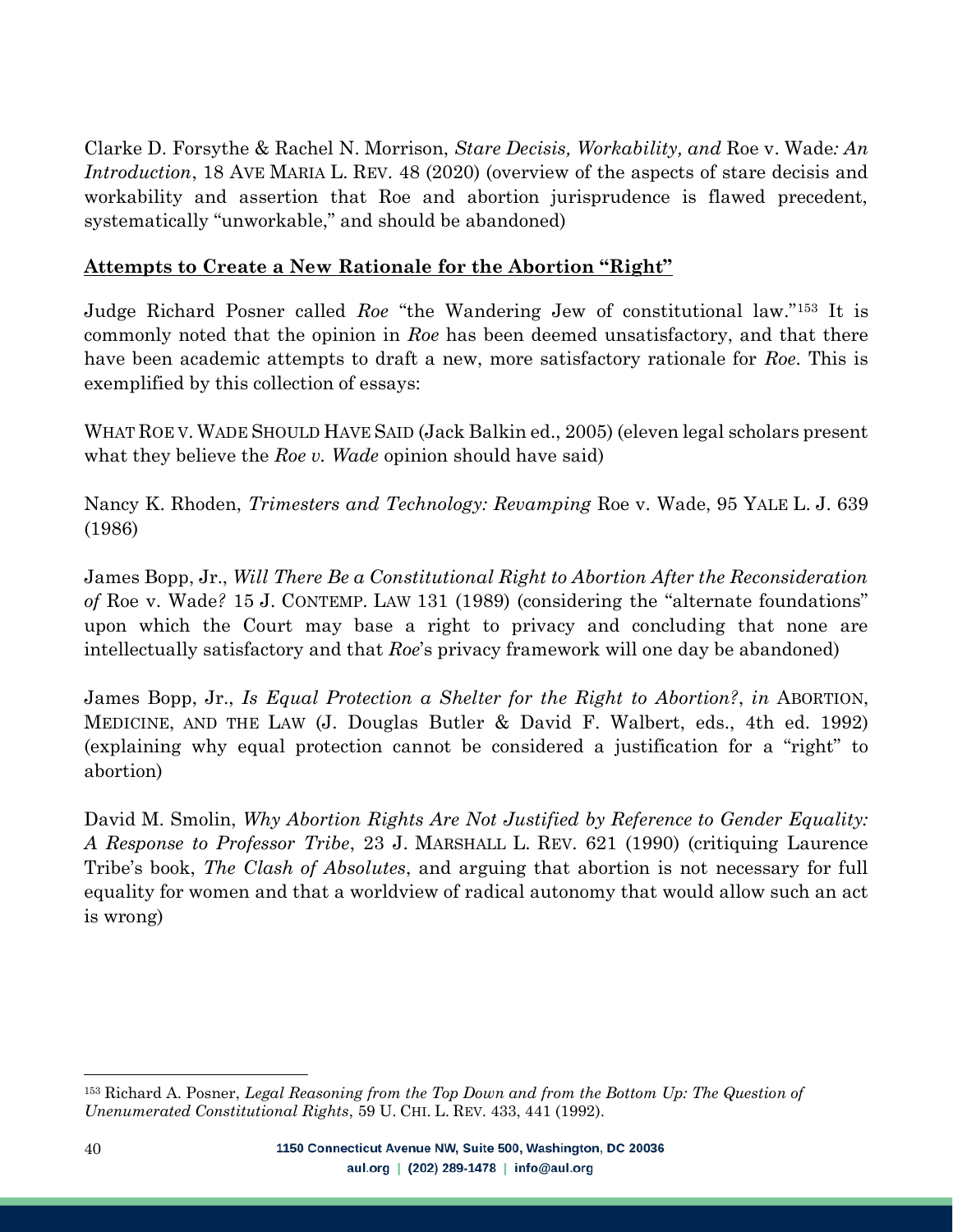# <span id="page-40-0"></span>**The Effect Overturning** *Roe* **and** *Casey* **Will Have on State Abortion Law**

Paul Benjamin Linton, *Enforcement of State Abortion Statutes After* Roe*: A State-by-State Analysis*, 67 U. DET. L. REV. 157 (1990) (an overview of state law on abortion and how a repeal of *Roe* in 1990 would have effected state abortion laws)

Paul Benjamin Linton, *The Legal Status of Abortion in the States if* Roe v. Wade *is Overruled*, 23 ISSUES L. & MED. 3 (2007) (an overview of how each state's laws would stand on abortion if *Roe v. Wade* is overturned)

David M. Smolin, *The Status of Existing Abortion Prohibitions in a Legal World Without*  Roe*: Applying the Doctrine of Implied Repeal to Abortion*, 11 ST. LOUIS. U. PUB. L. REV. 385 (1992) (discussing what the effect of the repeal of *Roe* will have on pre-*Roe* abortion restrictions and how this will set up the political battle over abortion)

# <span id="page-40-1"></span>**State Protection of the Unborn Despite** *Roe v. Wade*

For centuries, as Professor Dellapenna spelled out in great detail in *Dispelling the Myths of Abortion History*, the Anglo-American legal heritage treated the prenatal child as a human being and sought to protect it as a human being through property law and criminal law to the greatest extent possible given contemporary medical understanding and proof.<sup>154</sup> As tort law developed in the early 20<sup>th</sup> century, it too protected the unborn child.

The common law quickening rule and born alive rule were evidentiary rules, and were practically applied to protect the unborn child to the greatest extent possible. The States in the nineteenth century were influenced by contemporary medical understanding to upgrade the common law and extend protection by statute, from quickening back to conception. Legal protection advanced through judicial decision and legislation up to the time of *Roe*.

*Roe* sundered that tradition of legal protection, though *Roe* is limited to abortion and did not overturn tort, criminal and property law outside the context of abortion. In addition to Dellapenna's *Dispelling the Myths*, a number of books and articles explain that legal heritage, which underlies the States' interest in protecting the unborn child from conception:

Paul Benjamin Linton, *The Legal Status of the Unborn Child under State Law*, 6 U. ST. THOMAS J.L. & PUB. POL'Y 141 (2011) (reviewing how state law protects the life of the unborn outside of abortion statutes in every area of law)

<sup>154</sup> Dellapenna, Dispelling the Myths, at 186–203. 464.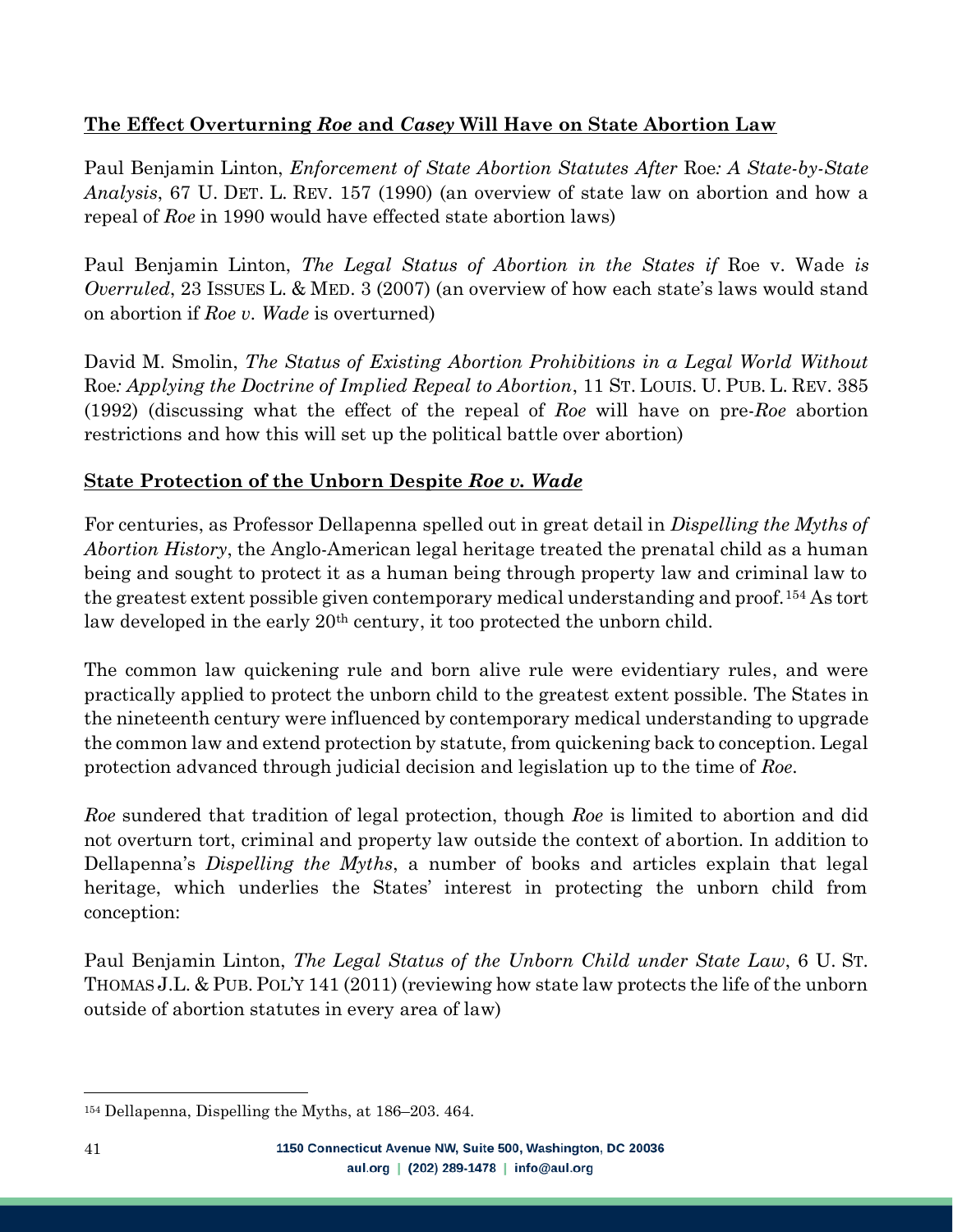John M. Breen, *Modesty and Moralism: Justice, Prudence and Abortion: A Reply to Skeel & Stuntz*, 31 HARV. J.L. & PUB. POL'Y 219 (2008) (countering the argument that the law should not attempt to prohibit abortion or protect the prenatal human being through abortion law)

#### <span id="page-41-0"></span>**Abortion Distortion**

Justices and legal scholars have criticized the Court's abortion decisions for the impact they have had in distorting *other* legal and constitutional doctrines. These include the First Amendment, severability, res judicata, facial challenge standards, third party standing, and stare decisis. For further discussions of these issues, see the following cases and articles:

*Hill v. Colorado*, 530 U.S. 703 (2000) (Justices Scalia and Kennedy warning of *Roe*'s impact in distorting First Amendment law)

*Whole Woman's Health v. Hellerstedt*, 136 S. Ct. 2292 (2016) (Justice Alito highlighting *Roe*'s impact in distorting res judicata law in his dissent)

*Planned Parenthood v. Casey*, 505 US 833 (1992) (Justice Scalia spotlighting *Roe*'s impact in distorting stare decisis)

Jacqueline Nolan-Haley, *Haunting Shadows from the Rubble of* Roe*'s Right of Privacy*, 9 SUFFOLK U. L. REV. 145 (1974) (exploring the effect *Roe* could have on the doctrine of *parens patrie*, fetal experimentation, and born alive policy)

Jill Hamers, *Reeling in the Outlier:* Gonzalez v. Carhart *and the End of Facial Challenges to Abortion Statutes*, 89 B.U. L. REV.1069 (2009) (discussing the Court's return in *Gonzales* to an as-applied challenges framework to abortion statutes and their abandonment of hearing facial challenges of such statutes under the overbreadth doctrine)

Stephen J. Wallace, *Why Third-Party Standing in Abortion Suits Deserves A Closer Look*, 84 NOTRE DAME L. REV. 1369 (2009) (arguing that under the Court's *Kowalski* framework on *jus tertii* standing, the defendants in abortions cases should challenge the standing of abortion providers under the Court's third-party standing doctrine)

Lynn D. Wardle, The Quandary of Pro-Life Free Speech: A Lesson from the Abolitionists, 62 ALB. L. REV. 853 (1999) (analyzing *Roe* and its change on the law and drawing a parallel between suppression of abolitionist speech prior to the civil war and suppression of pro-life speech; making the case for the protection of pro-life speech in modern America just months before the Court's decision in *Hill v. Colorado*)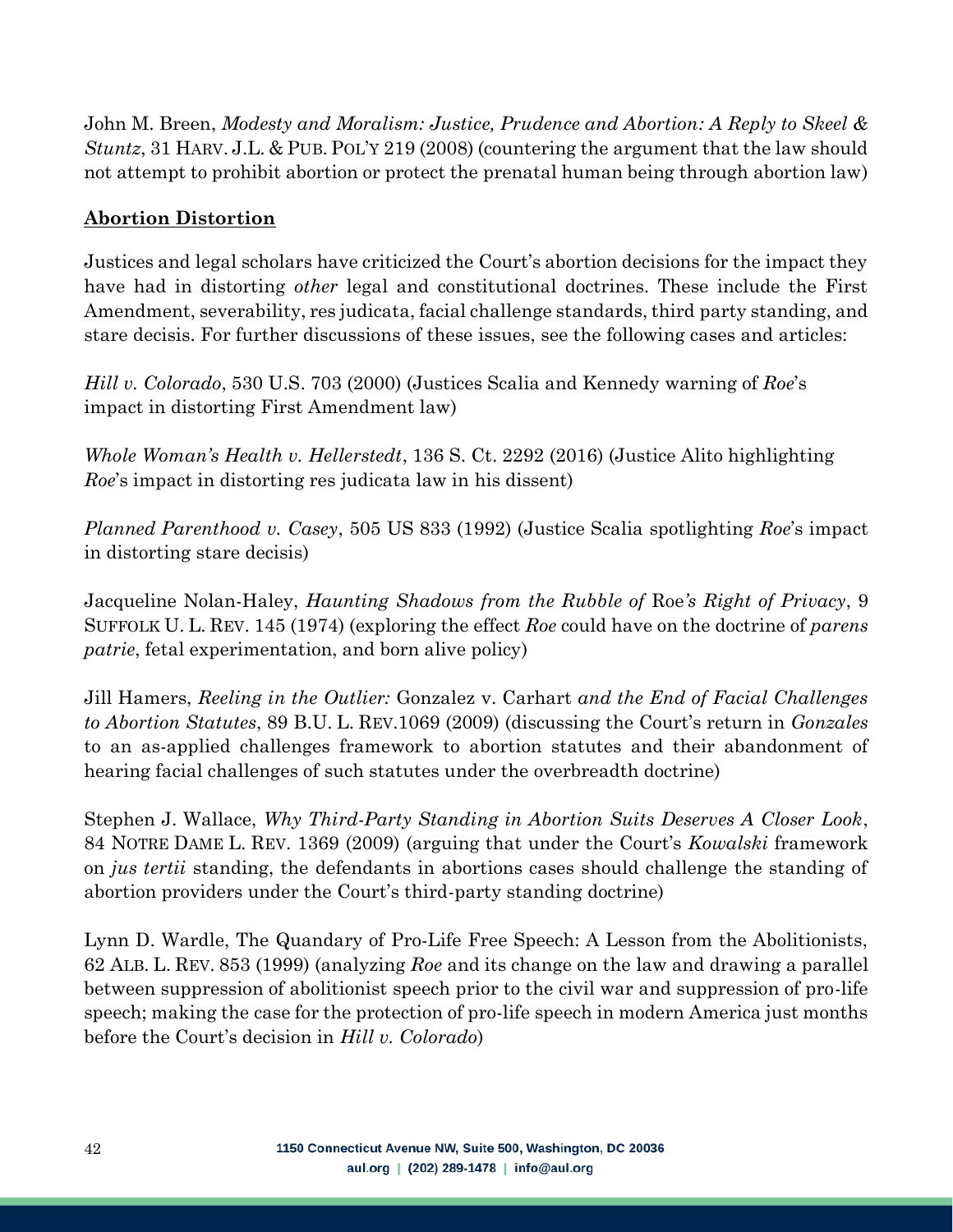#### <span id="page-42-0"></span>**Why** *Casey* **Could Not Fix** *Roe*

Although the plurality in *Casey* sought to settle abortion law, they did not succeed. Justices Scalia and Thomas have illuminated why *Casey* did not settle abortion law in *Stenberg* and subsequent decisions.<sup>155</sup>

Numerous scholars have also explored why *Casey* was inadequate to reinforce *Roe* or settle abortion law:

ROBERT F. NAGEL, THE IMPLOSION OF AMERICAN FEDERALISM 99 (2001):

[B]ecause judicial supremacy distances interpretations from the rich variety of experiences and understandings that make up the American political culture, reliance on centralized judicial authority does not produce stability. Indeed, it produces unrooted interpretative innovations and frequent fluctuations that themselves add to anxiety about anarchy. The paradoxical consequence is to induce ever more extravagant claims for judicial power. This can be demonstrated, I think, by a close examination of one of the most dramatic and extraordinary opinions of the twentieth century, *Planned Parenthood v. Casey*.

Paul Benjamin Linton, Planned Parenthood v. Casey*: The Flight from Reason in the Supreme Court*, 13 ST. LOUIS U. PUB. L. REV. 15 (1993) (a comprehensive critique of the plurality opinion in *Casey*)

MARY ANN GLENDON, A NATION UNDER LAWYERS 4 (1994):

[The plurality in Casey] claimed for the Court a more exalted role than any to which the original judicial activist, John Marshall, had aspired in his boldest moments . . . [Marshall] never proposed, as did Justices Anthony Kennedy, Sandra O'Connor, and David Souter, that the Court's powers should include telling the country what its 'constitutional ideals' should be. Nor can one imagine Marshall proclaiming that the American people would be 'tested by following' the Court's leadership. . . . [Casey] was less notable for its result . . . than for the plurality's grandiose pretentions of judicial authority.

Earl M. Maltz, *Abortion, Precedent, and the Constitution: A Comment on* Planned Parenthood of Southeastern Pennsylvania v. Casey, 68 NOTRE DAME L. REV. 11 (1992) (criticizing the stare decisis rationale of *Casey*)

<sup>155</sup> Stenberg, 530 U.S. at 953 (Scalia, J., dissenting); *Id*. at 980 (Thomas, J., dissenting).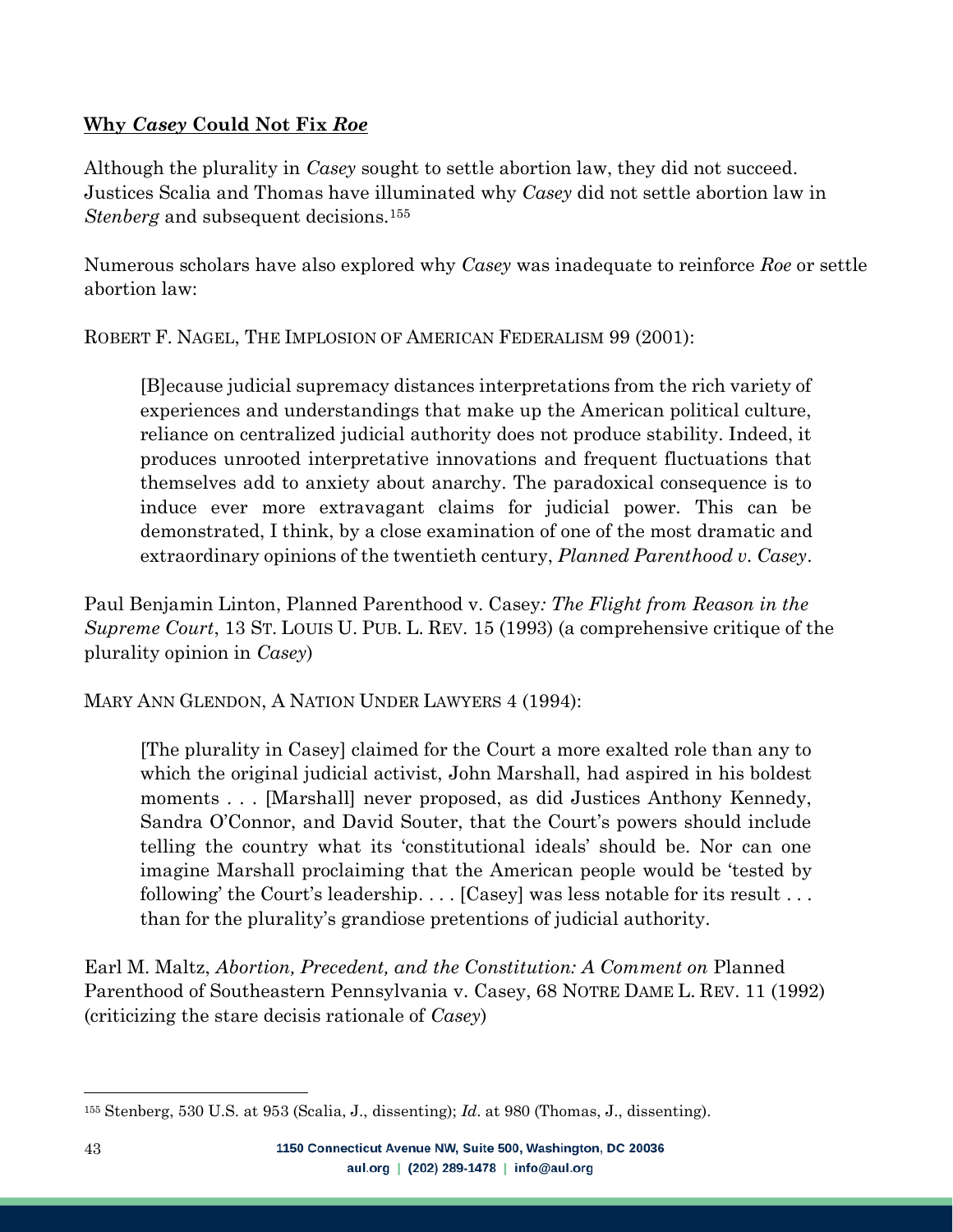Michael S. Paulsen, *The Worst Constitutional Decision of All Time*, 78 NOTRE DAME L. REV. 995 (2003) (arguing that *Casey* is worse than *Roe* because it sought to entrench *Roe* without an honest or thorough evaluation of *Roe*, its impact, or the traditional factors of stare decisis)

Stephen G. Gilles, *Why the Right to Elective Abortion Fails* Casey*'s Own Interest-Balancing Methodology—And Why It Matters*, 91 NOTRE DAME L. REV. 691 (2015) (examining *Casey*'s interest-balancing approach and arguing that under that approach the greatest interest should be preserving life and a limitation of elective abortions)

Michael Stokes Paulsen & Daniel N. Rosen, Brown, Casey*-Style: The Shocking First Draft of the Segregation Opinion*, 69 N.Y.U. L. REV. 1287 (1994) (imagining how *Brown v. Board of Education* might have come out if it had applied the Court's stare decisis reasoning and its emphasis on "reliance interests" in *Casey*)

David M. Smolin, *The Jurisprudence of Privacy in a Splintered Supreme Court*, 75 MARQ. L. REV. 975 (1992) (a thorough critique of the plurality opinion in *Casey* and various views of privacy and liberty that purport to undergird a "right" to abortion)

# <span id="page-43-0"></span>*Roe v. Wade* **and Stare Decisis**

*Stare decisis* is a truncated shorthand for the common law maxim *stare decisis et non quieta movere*, which means to stand by things decided and not disturb settled points. The maxim is the foundation for the judicial doctrine of sticking with settled precedent. The starting question of stare decisis is whether the law or precedent is settled. If the precedent is not settled, it is not entitled to stare decisis respect. If the precedent is settled, then a judge needs a compelling reason to reconsider and overrule it. If the precedent is settled, stare decisis serves as a rebuttable presumption; judges should presumably stick to precedent unless the precedent is erroneous or otherwise defective.

What constitutes a "compelling reason" has been addressed by state and federal judges for 200 years. The six primary stare decisis factors are an attempt to provide a compelling reason. Besides settled, those factors are: wrongly decided, unworkable, factual changes that have eroded the precedent, legal changes that have eroded the precedent, and reliance interests.

Numerous scholars have discussed this issue in relation to *Roe* in some capacity:

James Bopp, Jr. & Richard E. Coleson, *The Right to Abortion: Anomalous, Absolute, and Ripe for Reversal*, 3 BYU J. PUB. L. 181 (1989) (a comprehensive effort to argue for the reversal of *Roe* from a stare decisis framework; arguing that *Roe* was a striking departure from precedent and detailing the specific ways *Roe* departed from precedent)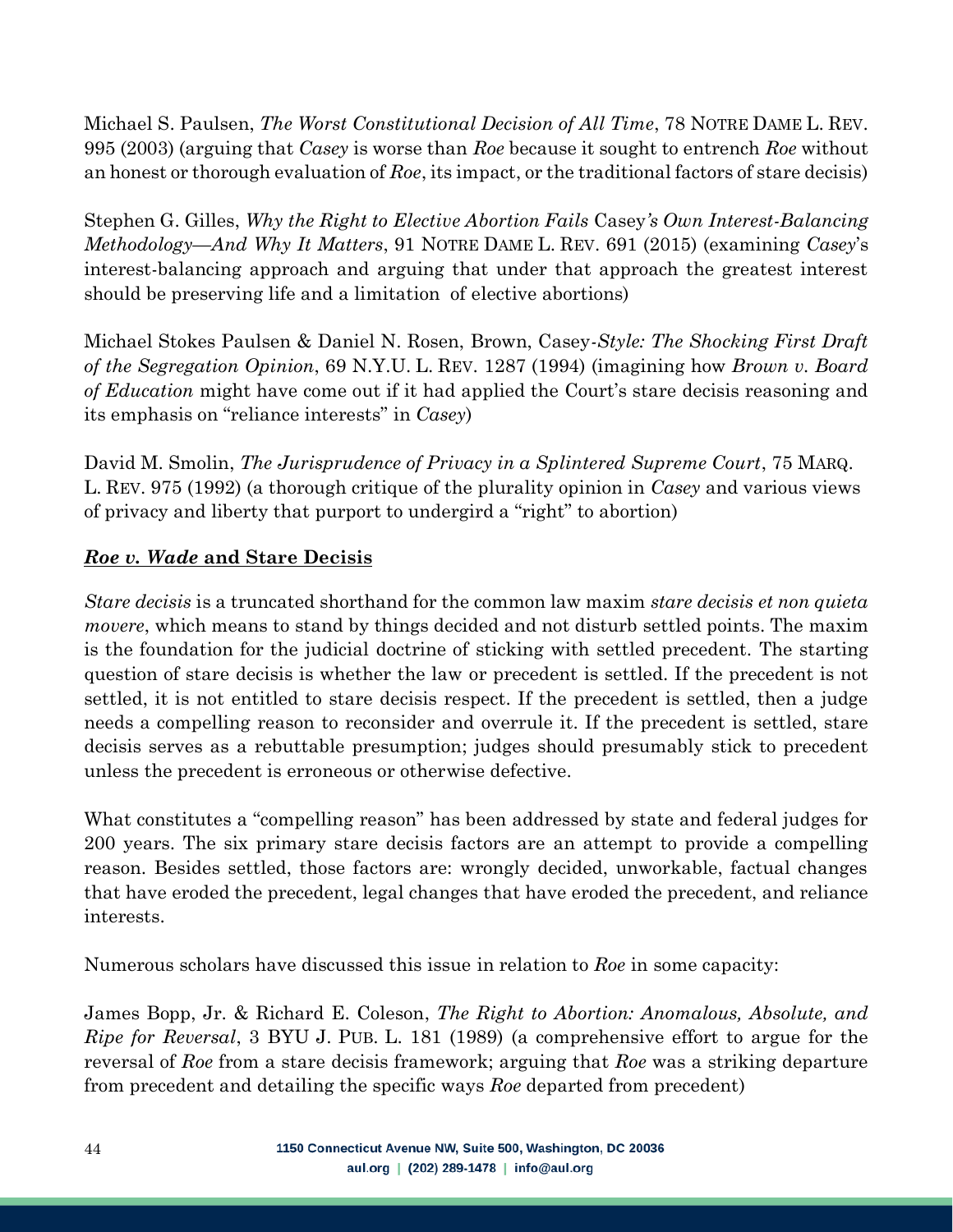Steven G. Calabresi, *Text, Precedent, and the Constitution: Some Originalist and Normative Arguments for Overruling* Planned Parenthood of Southeastern Pennsylvania v. Casey, 22 CONST. COMMENT. 311 (2005) (providing originalist and normative arguments for why the Supreme Court should overturn *Casey* due to its improper application of stare decisis)

Thomas J. Molony, *Taking Another Look at the Call on the Field:* Roe*, Chief Justice Roberts, and Stare Decisis*, 43 HARV. J.L. PUB. POL'Y 733 (2020) (a thorough survey of the Chief Justice's judicial opinions addressing precedent with an analysis of how these might apply to the question of overruling Roe)

Michael J. Gerhardt, *The Pressure of Precedent: A Critique of the Conservative Approaches to Stare Decisis in Abortion Cases*, 10 CONST. COMMENT. 67 (1993) (examining the Conservative approach to precedent among the Rehnquist Court, especially in *Casey* and other abortion cases, and arguing that the conservative majority's approach to precedent is flawed and should be discarded)

Jason A. Adkins, *Meet Me at the (*West Coast*) Hotel: The* Lochner *Era and the Demise of* Roe v. Wade, 90 MINN L. REV. 500 (2005) (arguing new evidence of abortion's risks and detriments could influence the Court the revisit *Roe* in a similar fashion to how the Court in *West Coast Hotel* revisited *Lochner*)

Clarke D. Forsythe, *A Draft Opinion Overruling* Roe v Wade, 16 GEO. J.L. & PUB. POL'Y 445 (2018) (presenting what a future Supreme Court decision overturning *Roe* could look like and how the application of the six traditional stare decisis factors could weigh in favor of overruling *Roe*)

Paul Benjamin Linton, *Overruling* Roe v. Wade*: The Implications for the Law*, 32 ISSUES L. & MED. 341 (2017) (discussing the effects on abortion law if *Roe* is overturned).

Clarke D. Forsythe & Rachel N. Morrison, *Stare Decisis, Workability, and* Roe v. Wade*: An Introduction*, 18 AVE MARIA L. REV. 48 (2020) (overviewing the aspects of stare decisis and workability and asserting that Roe and abortion jurisprudence is flawed precedent, systematically "unworkable," and should be abandoned)

Paul Benjamin Linton & Maura K. Quinlan, *Does Stare Decisis Preclude Reconsideration of*  Roe v. Wade*? A Critique of* Planned Parenthood v. Casey, 70 CASE W. RSRV. L. REV. 283 (2019) (criticizing the Court's use of the doctrine of stare decisis in Casey and calling for the Court to overturn it)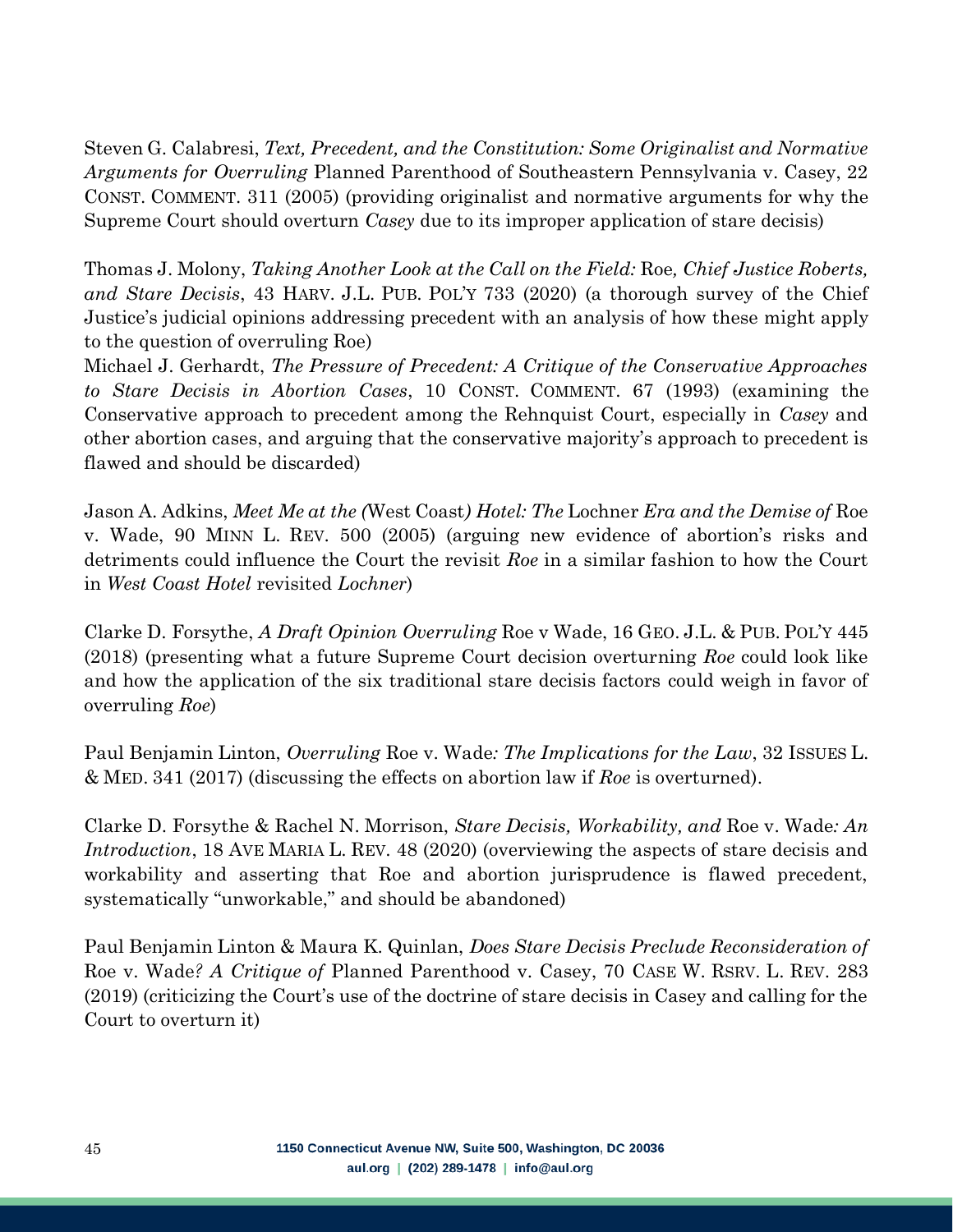Richard S. Myers, *Re-Reading* Roe v. Wade, 71 WASH. & LEE L. REV. 1025 (2014) (reexamining *Roe*'s opinions to discern their logic, discuss the opinions' weaknesses, and explain why the case will probably be overturned)

Michael Stokes Paulsen, *Abrogating Stare Decisis by Statute: May Congress Remove the Precedential Effect of* Roe *and* Casey*?*, 109 YALE L.J. 1535 (2000) (exploring whether Congress could pass a statute limiting the effect of stare decisis and require the Court to decide abortion cases based on first principles and their understanding of the Constitution)

Michael Stokes Paulsen, *Does the Supreme Court's Current Doctrine of Stare Decisis Require Adherence to the Supreme Court's Current Doctrine of Star* [sic] *Decisis*, 86 N.C. L. REV. 1165 (2008) (examining the Supreme Court's doctrine of stare decisis as revealed in *Casey* and arguing that the Court's own doctrine of stare decisis should be overturned as it is illogical and undermines its own existence)

Michael F. Moses, *Institutional Integrity and Respect for Precedent: DO They Favor Continued Adherence to an Abortion Right*, 27 NOTRE DAME J.L. ETHICS & PUB. POL'Y 541 (2013) (discussing precedent and stare decisis in light of the Court's abortion precedent and arguing that the preservation of judicial integrity necessitates the overturning of Roe)

## <span id="page-45-0"></span>**Criticism of** *Casey***'s "Reliance Interests" Rationale for Affirming** *Roe*

The plurality in *Casey* gave short shrift to five of the six traditional stare decisis factors the settled, wrongly decided, workability, factural change, and legal change factors—and placed their major emphasis on the reliance interests factor of stare decisis in order reaffirm *Roe*. Since *Casey*, scholars have mounted a more thorough response than any justice to *Casey*'s reliance interests rationale. These include:

THE COST OF "CHOICE": WOMEN EVALUATE THE IMPACT OF ABORTION (Erika Bachiochi ed., 2004) (a collection of essays documenting the negative impact of abortion on women at the 30th anniversary)

Erika Bachiochi, *Embodied Equality: Debunking Equal Protection Arguments for Abortion Rights*, 34 HARV. J.L. & PUB. POL'Y 889 (2011) (arguing against the contention that the Fourteenth Amendment's Equal Protection clause should be the basis of abortion rights and analyzing the burden of motherhood and pregnancy arguments to conclude that instead of protecting abortion, the law must enforce men's parental duties if women are to achieve full equality)

Clarke D. Forsythe & Stephen B. Presser, *The Tragic Failure of* Roe v. Wade*: Why Abortion Should be Returned to the States*, 10 TEX. REV. L. & POL. 85 (2005) (compiling medical and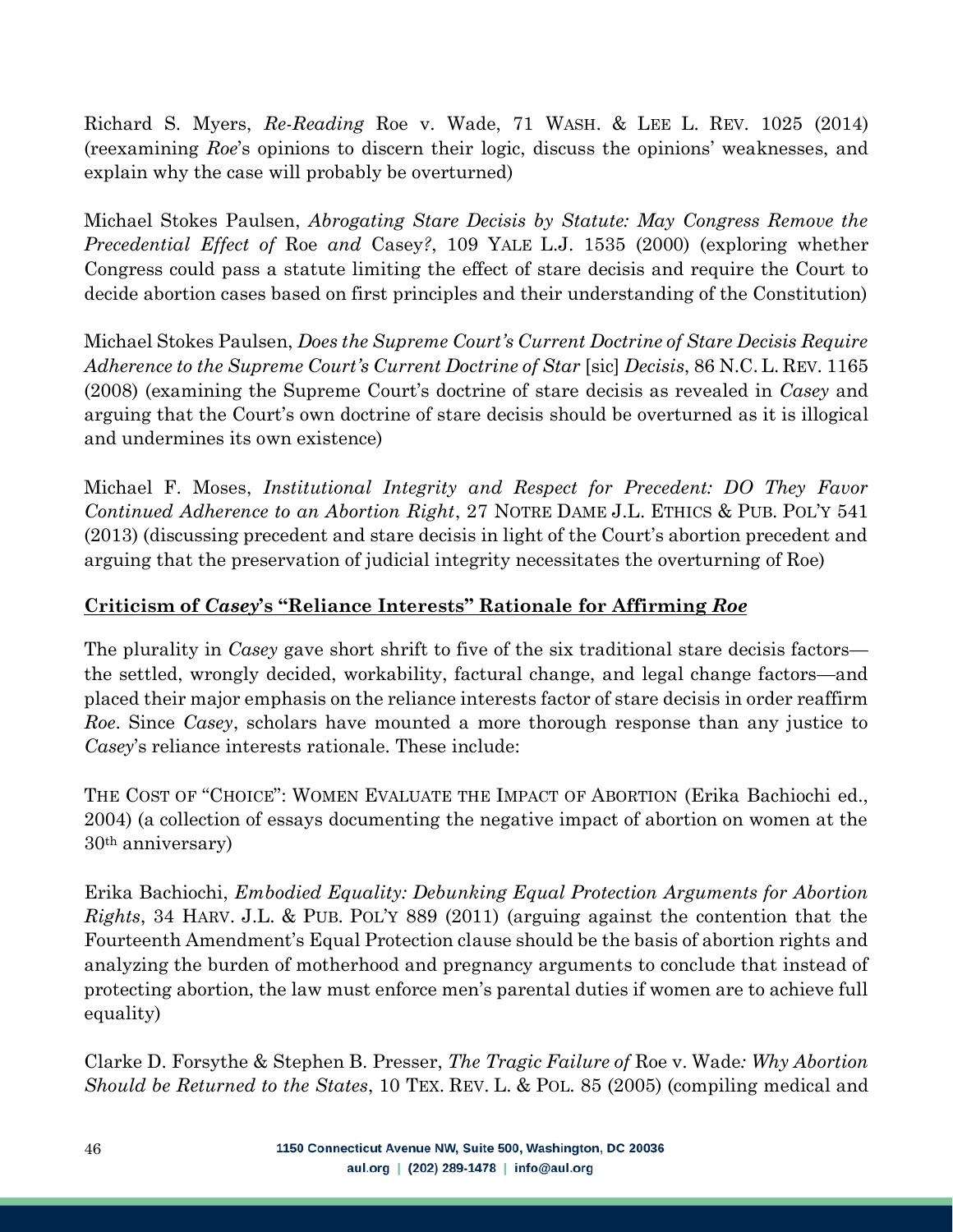sociological evidence showing the negative impact of *Roe* and *Doe* on women's health and relationships)

Clarke Forsythe, *The Medical Assumption at the Foundation of* Roe v. Wade *and Its Implications for Women's Health*, 71 WASH. & LEE L. REV. 827 (2014) (compiling three appendices with citations to international peer-reviewed medical studies, examining women from many different countries, and finding increased risks of preterm birth, mental trauma and breast cancer after abortion)

Erika Bachiochi, *A Putative Right in Search of a Constitutional Justification: Understanding* Planned Parenthood v. Casey*'s Equality Rationale and How It Undermines Women's Equality*, 35 QUINNIPIAC L. REV. 593 (2017) (examining and rejecting *Casey's* reliance interests rationale and its purported claims to advance women's equality)

## <span id="page-46-0"></span>**The Problems With** *Casey***'s Undue Burden Standard and Its Application**

The Court in *Casey* downgraded abortion from a fundamental right and replaced *Roe*'s strict scrutiny standard with an undue burden standard. The Court's application of that standard in subsequent decisions elicited criticisms from justices, lower court judges, and scholars:

Barry P. McDonald, *A* Hellerstedt *Tale: There and Back Again*, 85 U. CINN. L. REV. 979 (2018) (presenting *Hellerstedt*'s test for scrutiny as a retreat from the *Casey* compromise back to a Roesque strict undue burden standard and hypothesizing how this will work out in future cases)

Thomas J. Molony, *Liberty Finds No Refuge: The Doubt-Filled Future of* Casey'*s Undue Burden Standard*, 2019 MICH. ST. L. REV. 23 (2019) (analyzing *Casey*'s undue burden standard in light of the *Hellerstedt* ruling and arguing that the undue burden standard in *Casey* is far from settled law)

Stephen G. Gilles, *Restoring* Casey*'s Undue-Burden Standard After* Whole Women's [sic] Health v. Hellerstedt, 35 QUINNIPIAC L. REV. 701 (2017) (discussing the Court's warping of *Casey*'s undue burden standard in *Hellerstedt* and the harmful effect this will have on abortion jurisprudence going forward)

Stephen G. Gilles, Roe*'s Life-or-Health Exception: Self-Defense or Relative-Safety?* 85 NOTRE DAME L. REV. 525 (2010) (criticizing the vagueness of the *Roe* and *Doe* "health" exception and its lack of justification by the Court)

## <span id="page-46-1"></span>*Roe***'s Conflict with Other Constitutional Doctrines**

Steven G. Calabresi, *Substantive Due Process after* Gonzales v. Carhart, 106 MICH. L. REV. 1517 (2008) (examining the framework of substantive due process laid down in *Gonzalez v.*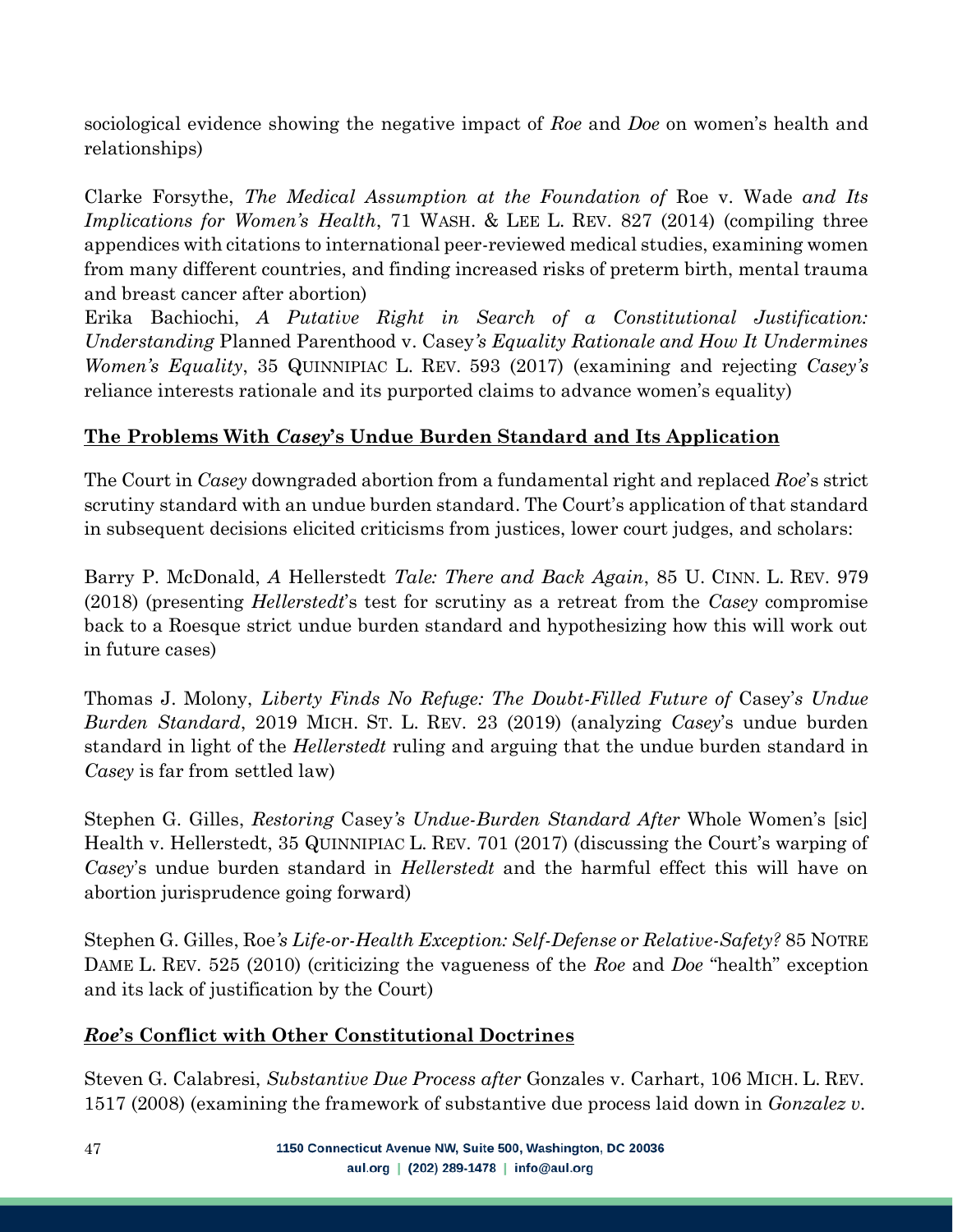*Carhart* and concluding it was correct to confine such rights only to those that have a deep historical and traditional basis)

Michael W. McConnell, *The Right to Die and the Jurisprudence of Tradition*, 1997 UTAH L. REV. 665 (1997) (discussing how the Court's decision in *Washington v. Glucksburg*, rejecting a substantive due process right to assisted suicide conflicted with the *Roe* Court's substantive due process doctrine)

# <span id="page-47-0"></span>**The Unintended Consequences of the Court's Sweeping Decision in** *Roe*

At least Justice Blackmun (and perhaps other Justices) foresaw that *Roe* would create a vacuum in state abortion law that some States would attempt to fill, but the unintended consequences have gone far beyond anything that the Justices anticipated:

Ruth Bader Ginsburg, *Speaking in a Judicial Voice*, 67 N.Y.U. L. REV. 1185, 1198 (1992) (recognizing the negative implications of the sweeping decision in *Roe*. "Doctrinal limbs too swiftly shaped, experience teaches, may prove unstable.")

*Roe*'s sweeping legalization of abortion at any time of pregnancy, in all 50 states, quickly led to live births after abortion, as exemplified in cases like *Commonwealth v. Edelin* from Massachusetts and *Floyd v. Anders* from South Carolina. See e.g., Nancy K. Rhoden, *The New Neonatal Dilemma: Live Births from Late Abortions*, 72 GEO. L.J. 1451 (1984).

*Roe* has sparked constant and unending conflicts of conscience throughout American society, as reflected in Congressional laws and state conscience laws enacted in forty plus states between 1973 and 1975. *See e.g*., Mark L. Rienzi, *The Constitutional Right Not to Participate in Abortions:* Roe, Casey, *and the Fourteenth Amendment Rights of Healthcare Providers*, 87 NOTRE DAME L. REV. 1 (2013).

Jason C. Greaves, *Sex-Selective Abortion in the U.S.: Does* Roe v. Wade *Protect Arbitrary Gender Discrimination?*, 23 GEO. MASON U. CIV.RTS. L.J. 333 (2013) (arguing the unlawfulness of sex-selective abortion and urging the Supreme Court to change its abortion jurisprudence so that it may be banned)

Lynne Marie Kohm, *Sex Selection Abortion and the Boomerang Effect of a Woman's Right to Choose: A Paradox of the Skeptics*, 4 WM & MARY J. WOMEN & L. 91 (1997)

Richard Stith, *Location and Life: How* Stenberg v. Carhart *Undercut* Roe v. Wade, 9 WM & MARY J. WOM. & L. 255 (2003) (arguing that the Court's validation of state partial-birth abortion prohibitions in *Stenberg* destroys *Roe*'s "perinatal location" framework and that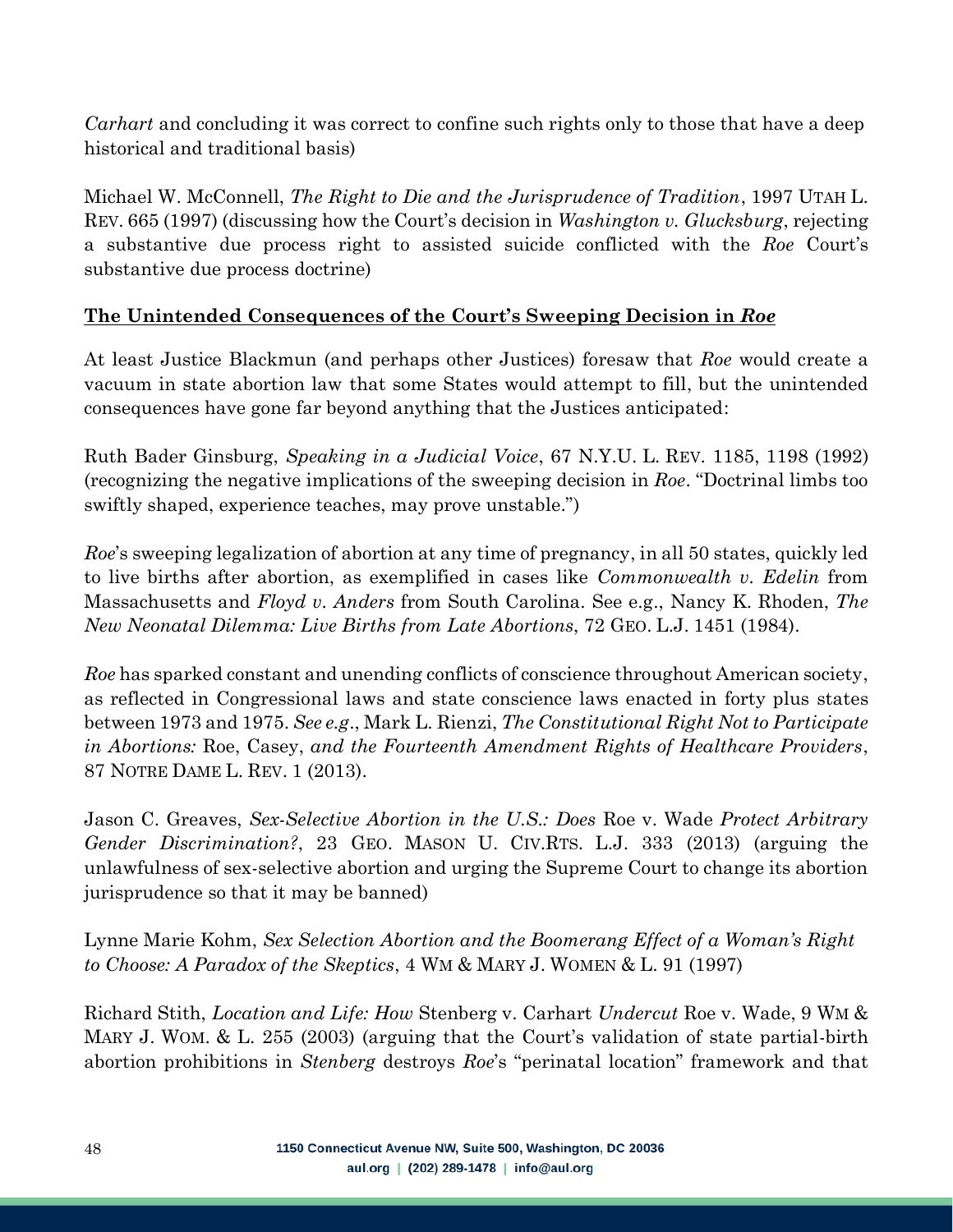this violates the equal protection clause and could lead to a devaluation of living life as well as unborn life)

## <span id="page-48-0"></span>*Roe***'s Negative Impact on Supreme Court Nominations**

Justice John Paul Steven's nomination to the Supreme Court in 1975 (replacing Justice William O. Douglas) was the last Supreme Court nomination to be unaffected by the *Roe* decision.<sup>156</sup> As the Justices of the *Roe* Court aged, Supreme Court nominations became more contentious. The nomination of Sandra Day O'Connor in 1981 (to replace Justice Potter Stewart) was the first to involve the abortion issue in an overt way. By 1987, President Reagan's nomination of Judge Robert Bork to the Supreme Court "clearly centered on Bork's views on abortion."<sup>157</sup> Justice Kennedy "would be followed by other appointments (David Souter and Clarence Thomas) in whose selection and confirmation process the abortion controversy figured just as prominently."<sup>158</sup>

There is a vast literature of books and articles on how *Roe* has negatively affected the judicial confirmation process. See in particular:

MOLLIE HEMINGWAY & CARRIE SEVERINO, JUSTICE ON TRIAL: THE KAVANAUGH CONFIRMATION AND THE FUTURE OF THE SUPREME COURT (2019) (providing a detailed history of the hearings for Justice Kavanaugh)

Stephen B. Presser, *Judicial Ideology and the Survival of the Role of Law: A Field Guide to the Current Political War over the Judiciary*, 39 LOY. U. CHI. L.J. 427 (2008)

DELLAPENNA, DISPELLING THE MYTHS, at 837 (citing numerous books and articles)

## <span id="page-48-1"></span>**Conclusion**

Over its history, the Supreme Court has repeatedly looked to judicial dissent from its decisions and insightful criticism from the legal profession and scholars in considering the

<sup>156</sup> Linda Greenhouse, *Justice John Paul Stevens as Abortion-Rights Strategist*, 43 U.C. Davis L. Rev. 749, 751 (2010) ("no senator asked Justice Stevens a single question about abortion") (citing *Nomination of John Paul Stevens to Be a Justice of the Supreme Court: Hearing Before the S. Comm. on the Judiciary*, 94th Cong. (1975). <sup>157</sup> Dellapenna, Dispelling the Myths, at 836 n.10 (citing numerous books and articles documenting this fact, including ETHAN BRONNER, BATTLE FOR JUSTICE: HOW THE BORK NOMINATION SHOOK AMERICA (1989); PATRICK B. MCGUIGAN & DAWN M. WEYRICH, NINTH JUSTICE: THE FIGHT FOR BORK (1990); MICHAEL PERTSCHUK & WENDY SCHAETZEL, THE PEOPLE RISING: THE CAMPAIGN AGAINST THE BORK NOMINATION (1989)).

<sup>158</sup> Dellapenna, Dispelling the Myths, at 837 (citing numerous books and articles); *Nomination of David H. Souter to be Associate Justice of the Supreme Court of the United States: Hearings Before the S. Comm. on the Judiciary*, 101st Cong., 2d Sess. 363 (1990).